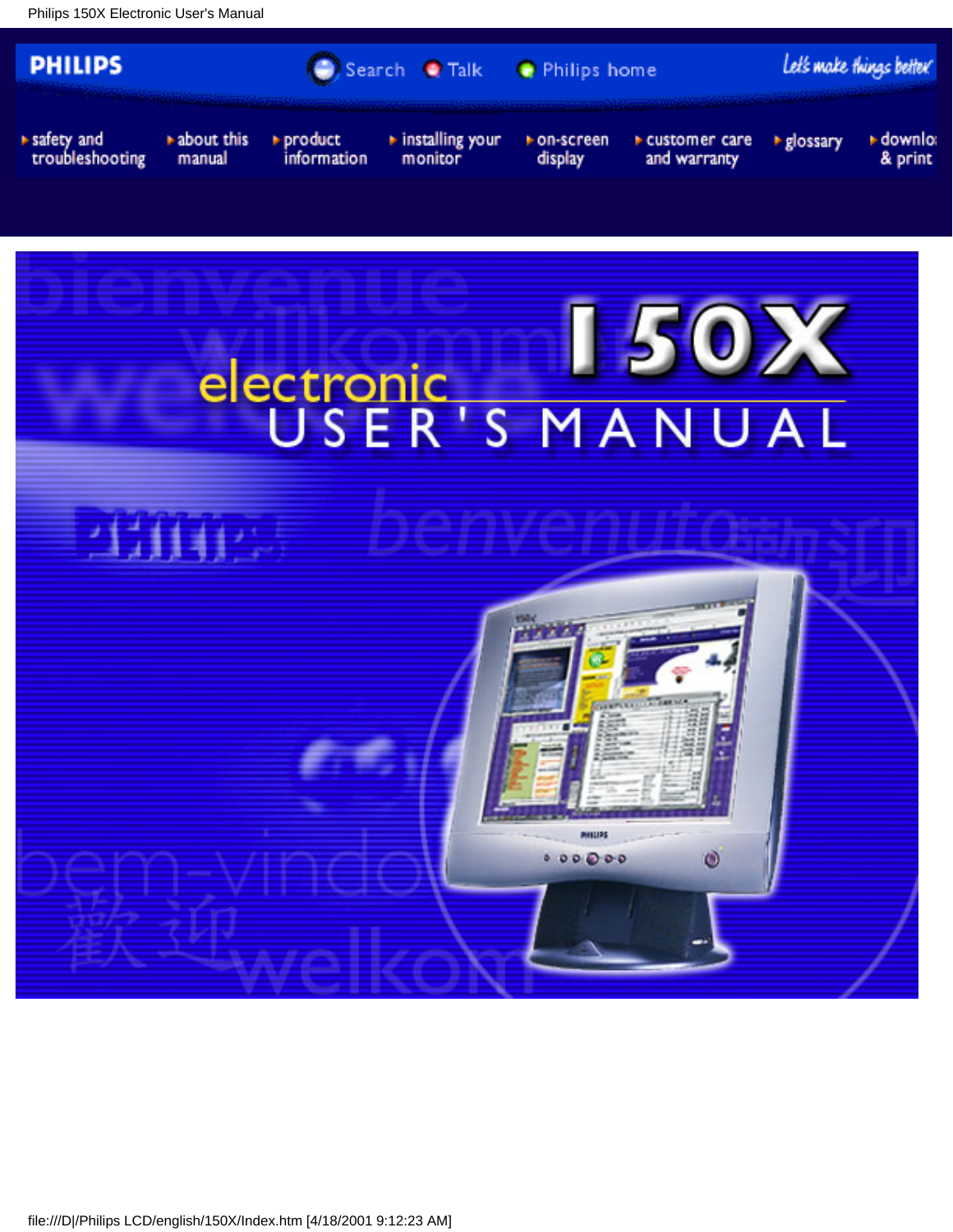# <span id="page-1-0"></span>**Safety and Troubleshooting Information**

Safety Precautions and Maintenance • Installation Locations • Correct Handling of the LCD Monitor [• FAQs](#page-33-0) • [Troubleshooting](#page-42-0) • [Regulatory Information](#page-45-0) • [Other Related Information](#page-53-0)

## **Safety precautions and maintenance**



## **WARNING: Use of controls, adjustments, or procedures other than those specified in this documentation may result in exposure to shock, electrical hazards, and/or mechanical hazards.**

Read and follow these instructions when connecting and using your computer monitor:

- Unplug the monitor, if you are not going to use it for an extensive period of time.
- Unplug the monitor, if you need to clean it with a slightly damp cloth. Wiping the screen with a dry cloth is possible when the power is off. However, never use alcohol, solvents, or ammonia-based liquids.
- Consult a service technician if the monitor does not operate normally when following the instructions in this manual.
- The casing cover should be opened only by qualified service personnel.
- Keep the monitor out of direct sunlight and away from stoves or any other heat source.
- Remove any object that could fall into the vents or prevent proper cooling of the monitor's electronics.
- Do not block the ventilation holes on the cabinet.
- Keep the monitor dry. To avoid electric shock, do not expose it to rain or excessive moisture.
- When positioning the monitor, make sure the power plug and outlet are easily accessible.
- If turning off the monitor by detaching power cable or DC power cord, wait for 6 seconds, then attach the power cable or DC power cord for normal operation.
- To avoid the risk of shock or permanent damage to the set, do not expose the monitor to rain or excessive moisture.
- When positioning the monitor, make sure the power plug and outlet are easily accessible.

Consult a service technician if the monitor does not operate normally when operating instructions of this manual are followed.

## RETURN TO TOP OF THE PAGE

## **Installation Locations**

- Avoid Heat and Extreme Cold
- Do not store or use the LCD monitor in locations exposed to heat, direct sunlight, or extreme cold.
- Avoid moving the LCD monitor between locations with large temperature differences. Choose a site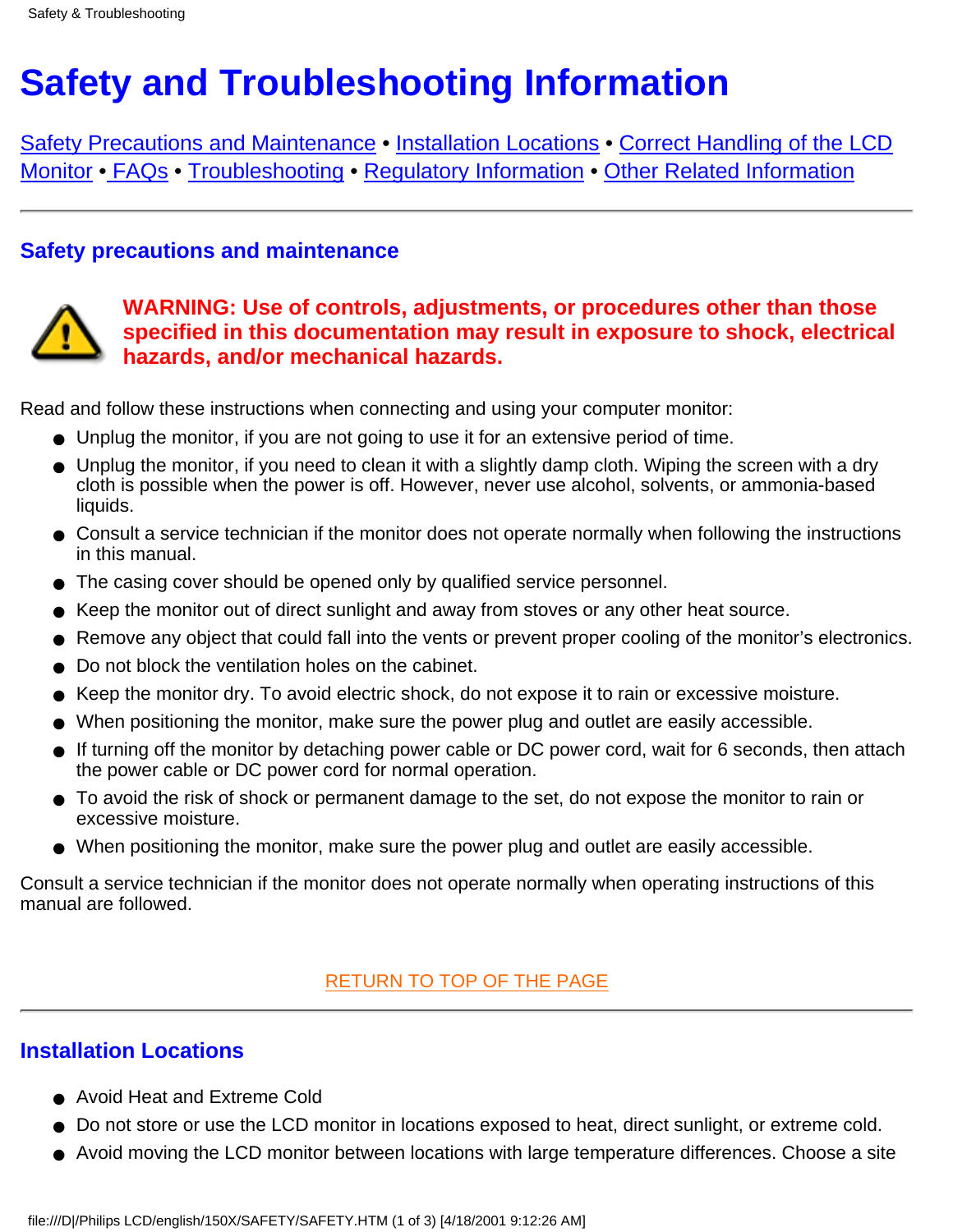falling within the following temperature and humidity ranges.

- ❍ Temperature: 5-35°C 41-95°F
- ❍ Humidity: 20-80% RH
- Do not subject the LCD monitor to severe vibration or high impact conditions. Do not place the LCD monitor inside a car trunk. ●
- Take care not to mishandle this product by either knocking or dropping during operation or transportation.
- Do not store or use the LCD monitor in locations exposed to high humidity or a dusty environment. Also do not allow water or other liquids to spill on or into the LCD monitor.

## RETURN TO TOP OF THE PAGE

## **Correct handling of the monitor**

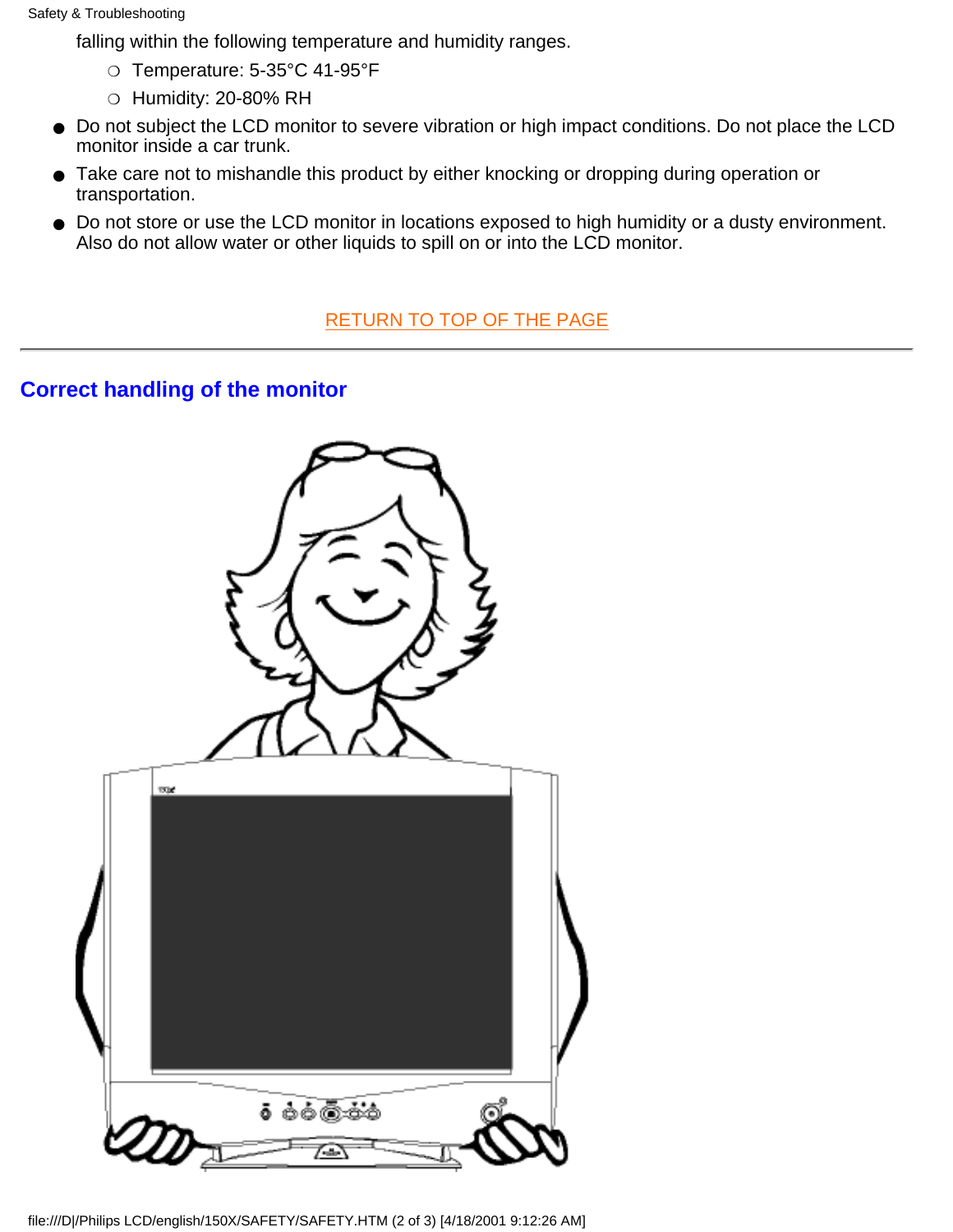- When handling the monitor, grip the bottom firmly with both hands and ensure that the front panel 1. faces outward before lifting. Please refer to the diagram on the right.
- 2. Handling the monitor with care prevents scratching and damage. If the monitor becomes damaged, immediately disconnect the power from the unit and have it checked by a qualified service person before using it again.
- 3. To prevent fire or electrical shock, do not drop the monitor.
- When moving the monitor, be sure to unplug all power cords in order to avoid injury or damage to the 4. equipment.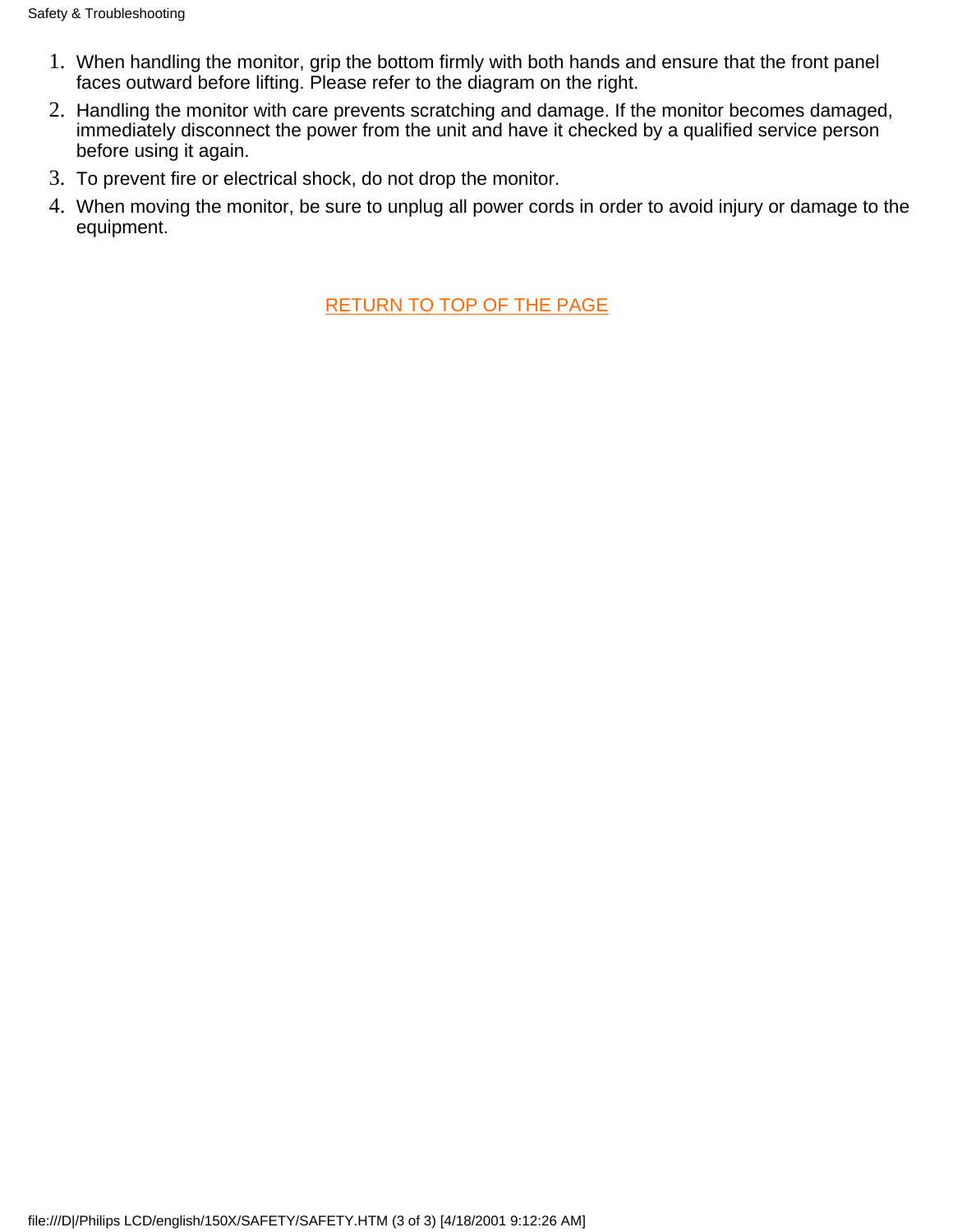# <span id="page-4-3"></span>**About This Electronic User's Manual**

# [About This Guide](#page-4-0) • [Other Documents You May Need](#page-4-1) • [Notational Descriptions](#page-4-2)

# <span id="page-4-0"></span>**About This Guide**

This electronic user's guide is intended for anyone who uses the Philips 150X LCD Monitor. It describes the LCD monitor's features, setup, operation and other pertinent information. Its contents are identical to the information in our printed version.

Sections are as follows:

- [Safety and Troubleshooting Information](#page-1-0) provides tips and solutions for common problems as well as other related information you may need.
- About This Electronic User's Manual gives an overview of information included, along with notation icon descriptions and other documentation for your reference.
- [Product Information](#page-6-0) gives an overview of the monitor's features and as well as the technical specifications for this monitor.
- [Installing Your Monitor](#page-15-0) describes the initial setup process and gives an overview of how to use the monitor.
- [On Screen Display](#page-20-0) provides information on adjusting the settings on your monitor.
- [Customer Care and Warranty](#page-25-0) contains a list of worldwide Philips Consumer Information Centers along with help desk phone numbers and information on the warranty applicable to your product.
- [Glossary](#page-26-0) defines technical terms.
- **[Download and Print Option](#page-31-0) transfers this entire manual to your hard drive for easy reference.**

### [RETURN TO TOP OF THE PAGE](#page-4-3)

# <span id="page-4-1"></span>**Other Documents You May Need**

In addition to this *Electronic User's Guide*, you may need to refer to the following documentation:

● Philips LCD Monitor Quick Start Guide which summarizes the steps for setting up the monitor. This is included with this product.

### [RETURN TO TOP OF THE PAGE](#page-4-3)

# <span id="page-4-2"></span>**Notational Descriptions**

The following subsections describe notational conventions used in this document.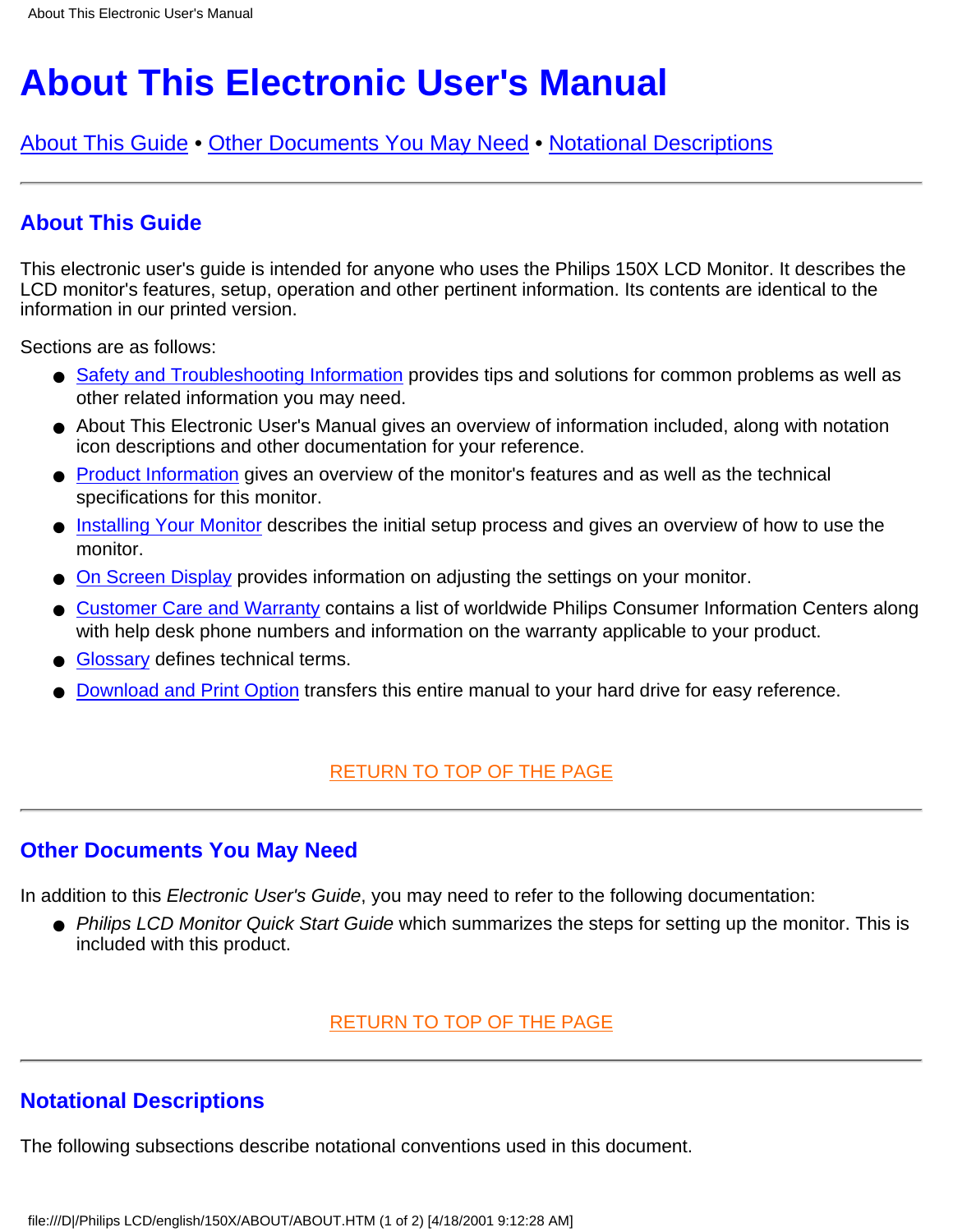### **Notes, Cautions, and Warnings**

Throughout this guide, blocks of text may be accompanied by an icon and printed in bold or italic type. These blocks contain notes, cautions, or warnings. They are used as follows:



**NOTE: This icon indicates important information and tips that help you make better use of your computer system.**



**CAUTION: This icon indicates information that tells you how to avoid either potential damage to hardware or loss of data.**



**WARNING: This icon indicates the potential for bodily harm and tells you how to avoid the problem.**



**SMART HELP: This icon indicates helpful information when adjusting the On Screen Display of your monitor.**

Some warnings may appear in alternate formats and may be unaccompanied by an icon. In such cases, the specific presentation of the warning is mandated by regulatory authority.

[RETURN TO TOP OF THE PAGE](#page-4-3)

©1999 Koninklijke Philips Electronics N.V.

All rights reserved. Reproduction, copying, usage, modifying, hiring, renting, public performance, transmission and/or broadcasting in whole or in part is prohibited without written consent of Philips Electronics N.V.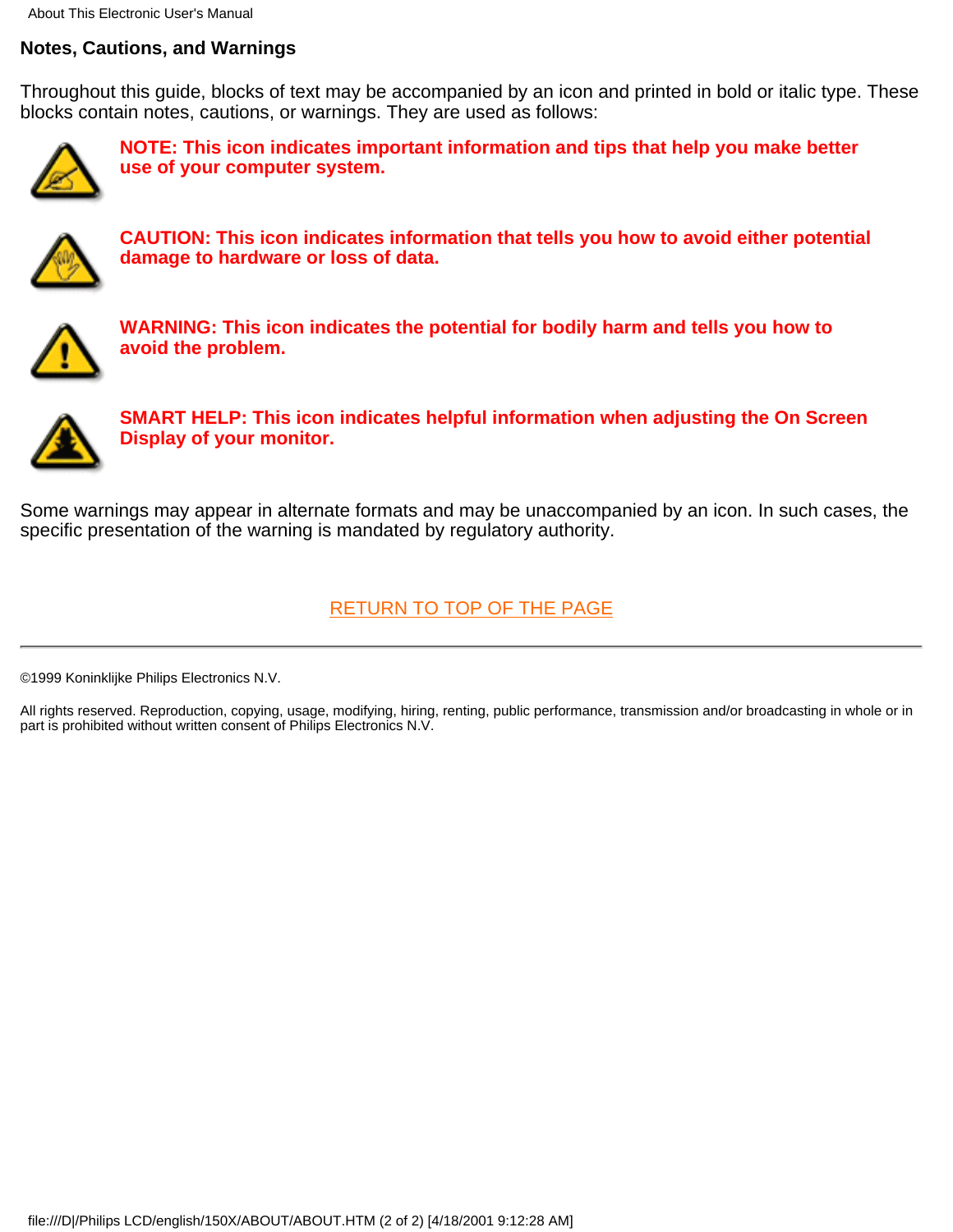# <span id="page-6-0"></span>**Product Information**

Product Features • Technical Specifications • Resolution & Preset Modes • [Philips Pixel](#page-54-0) [Defect Policy](#page-54-0) • Automatic Power Saving • Physical Specification • Pin Assignment • Product Views •Attention Signals

## **Product Features**

## *Brilliance 150X*

- 15" LCD monitor with high-tech design and excellent display performance.
- New DVI standard for both digital and analog interface.
- Front firing speakers with 36W PMPO stereo sound output
- Sliding height adjustment for the best viewing position.
- Wide viewing angle technology.
- AUTO adjustment automatically optimizes picture quality.

RETURN TO TOP OF THE PAGE

# **Technical Specifications\***

| <b>LCD PANEL</b>                          |                                                                                 |  |  |  |  |
|-------------------------------------------|---------------------------------------------------------------------------------|--|--|--|--|
| $\cdot$ Type                              | <b>TFT LCD</b>                                                                  |  |  |  |  |
| Screen size                               | 15.0" / 38.1 diagonal                                                           |  |  |  |  |
| l• Pixel Pitch                            | 0.297 x 0.297mm                                                                 |  |  |  |  |
| • LCD Panel type                          | 1024 x 768 pixels<br>R.G.B. vertical stripe<br>Anti-glare polarizer hard coated |  |  |  |  |
| 304.1 x 228.1mm<br>Effective viewing area |                                                                                 |  |  |  |  |
| • Display Colors                          | 8 bits interface (16M colors)                                                   |  |  |  |  |
|                                           |                                                                                 |  |  |  |  |
| <b>VIDEO</b>                              |                                                                                 |  |  |  |  |
| • Video dot rate                          | 80 MHz                                                                          |  |  |  |  |
| • Input impedance                         |                                                                                 |  |  |  |  |
| - Video                                   | 75 Ohm                                                                          |  |  |  |  |
| - Sync                                    | 2K Ohm                                                                          |  |  |  |  |
| • Input signal levels                     | 0.7 Vpp                                                                         |  |  |  |  |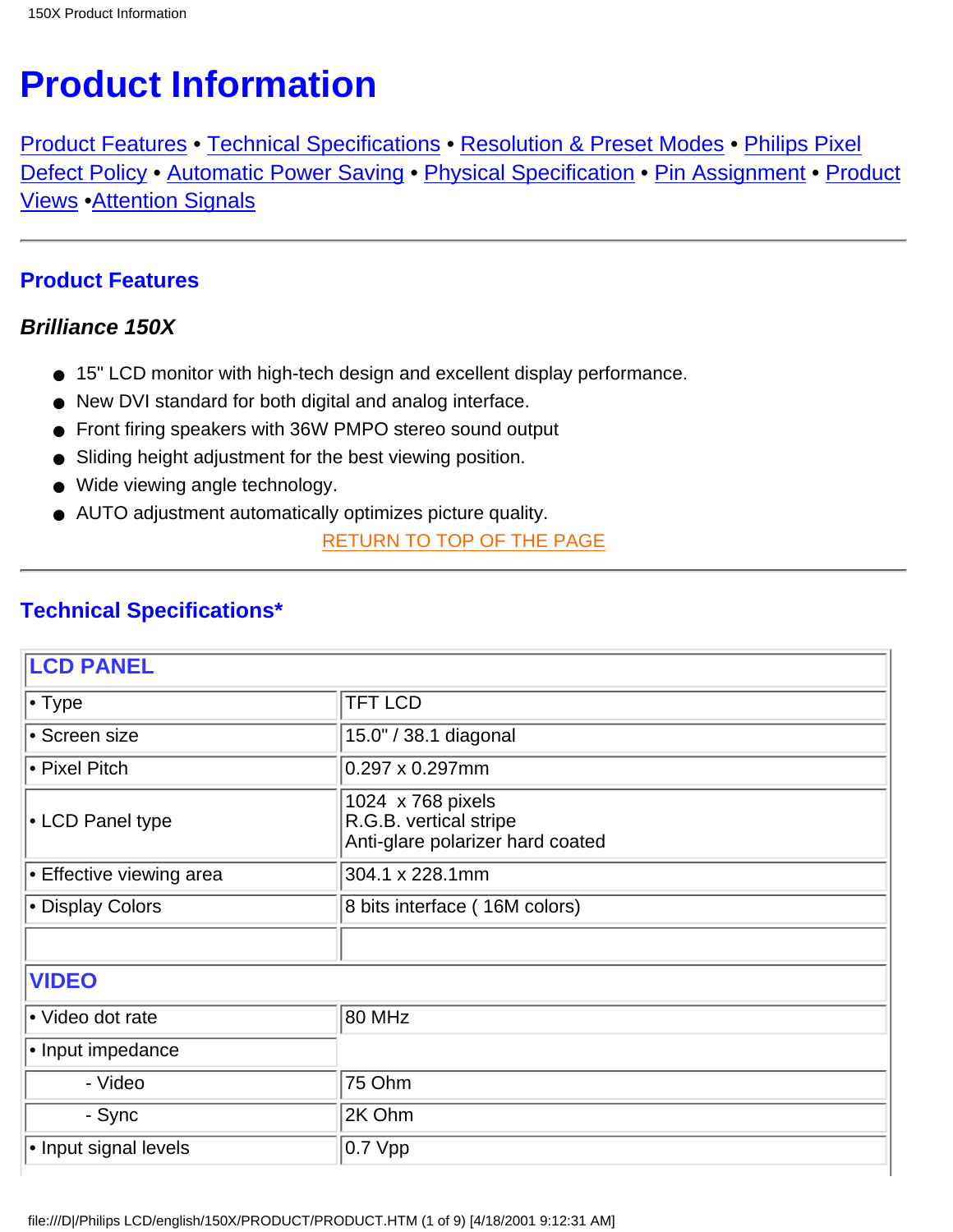| • Sync input signal            | Separate sync<br>Composite sync<br>Sync on green                                                                                                                             |
|--------------------------------|------------------------------------------------------------------------------------------------------------------------------------------------------------------------------|
| • Sync polarities              | Positive and negative                                                                                                                                                        |
| • Input Frequency              | 48-60 KHz, Vsync 60 - 75 Hz (N.I.)<br><b>XGA Hsync</b><br><b>SVGA Hsync</b><br>35- 50 KHz, Vsync 56 - 75 Hz (N.I.)<br><b>VGA Hsync</b><br>31-38 KHz, Vsync 60 - 75 Hz (N.I.) |
| • Video interface              | Dual input. It can be switching via OSD selection. DVI-I<br>(Integrated) interface, which both provides analog and digital<br>inteface.                                      |
|                                |                                                                                                                                                                              |
| <b>AUDIO</b>                   |                                                                                                                                                                              |
| • Input signal levels          | 0.7 Vpp                                                                                                                                                                      |
| • Headphone out signal level   | 32 Ohm 20 + 20 mW                                                                                                                                                            |
| • Input signal connector       | 3.5mm mini jack                                                                                                                                                              |
| • Loudspeakers                 | 2 + 2 W stereo front firing (PMPO 36W)                                                                                                                                       |
|                                |                                                                                                                                                                              |
| <b>MICROPHONE</b>              |                                                                                                                                                                              |
| • Sensitivity                  | -55dB re 1V/ubar at 1 KHz                                                                                                                                                    |
| • Output impedance             | 2.2K Ohm max                                                                                                                                                                 |
| • Directivity                  | -5dB at $180^\circ$                                                                                                                                                          |
| • Frequency range              | 300Hz~3KHz                                                                                                                                                                   |
|                                |                                                                                                                                                                              |
| <b>OPTICAL CHARACTERISTICS</b> |                                                                                                                                                                              |
| • Contrast ratio               | 350(typ.)                                                                                                                                                                    |
| • Brightness                   | 250 cd/m <sup>2</sup> (typ.)                                                                                                                                                 |
| • Peak contrast angle          | 6 o'clock                                                                                                                                                                    |
| • White Chromacity             | x: 0.281 y: 0.311 (at 9300° K) x: 0.312 y: 0.338 (at 6500° K)                                                                                                                |
|                                | $1 \text{ km} \cdot \text{m}$ $70.0 \text{ km}$                                                                                                                              |

| ∣• White Chromacity         | x: 0.281 y: 0.311 (at 9300° K) x: 0.312 y: 0.338 (at 6500° K) |
|-----------------------------|---------------------------------------------------------------|
|                             | $ Upper \ge 70$ ° (typ.)                                      |
| • Viewing Angle $(C/R > 5)$ | $ Lower \ge 70^{\circ}$ (typ.)                                |
|                             | $ \mathsf{Left}\geq 80\degree$ (typ.)                         |
|                             | $ Right \geq 80$ ° (typ.)                                     |
| ∣• Response time            | /<=45ms (typ.)                                                |

*\* These information are subject to change without notice.*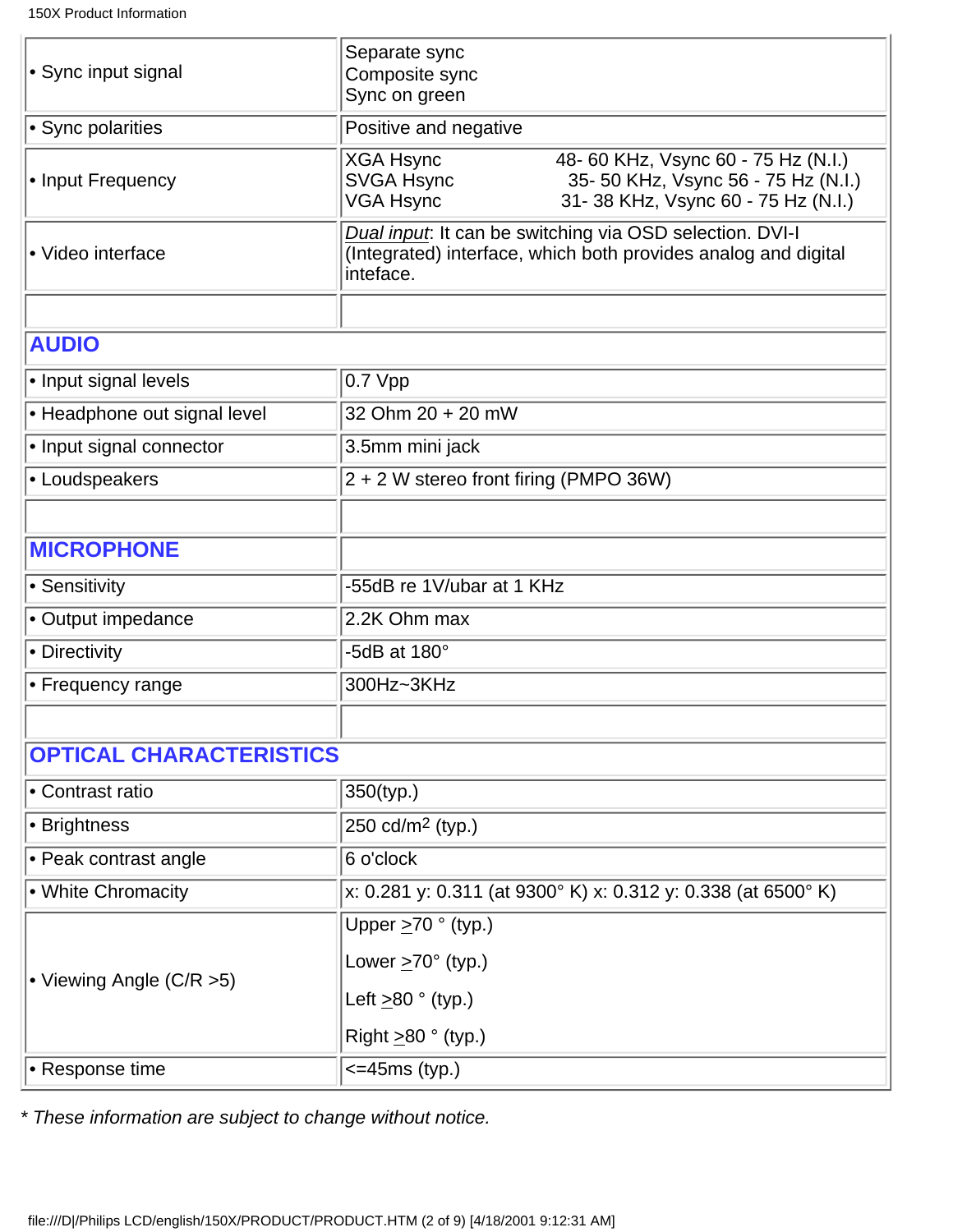# **Resolution & Preset Modes**

| • Maximum | 1024 x 768 at 75Hz |
|-----------|--------------------|
|           |                    |

• Recommended 1024x768 at 60Hz

## **14 USER DEFINABLE MODES**

### **14 factory preset modes:**

| dot rate<br>(MHz) | H. freq (KHz) | Mode               | <b>Resolution</b> | V. freq (KHz) |
|-------------------|---------------|--------------------|-------------------|---------------|
| 25.175            | 31.469        | <b>IBM VGA 10h</b> | 640*350           | 70.086        |
| 28.322            | 31.469        | <b>IBM VGA 3h</b>  | 720*400           | 70.087        |
| 25.175            | 31.469        | IBM VGA 12h        | 640*480           | 59.940        |
| 30.200            | 35.000        | <b>MACINTOSH</b>   | 640*480           | 67.000        |
| 31.500            | 37.861        | <b>VESA</b>        | 640*480           | 72.809        |
| 31.500            | 37.500        | <b>VESA</b>        | 640*480           | 75.000        |
| 36.000            | 35.156        | <b>VESA</b>        | 800*600           | 56.250        |
| 40.000            | 37.879        | <b>VESA</b>        | 800*600           | 60.317        |
| 50.000            | 48.077        | <b>VESA</b>        | 800*600           | 72.188        |
| 49.500            | 46.875        | <b>VESA</b>        | 800*600           | 75.000        |
| 57.300            | 49.700        | <b>MACINTOSH</b>   | 832*624           | 75.000        |
| 65.000            | 48.363        | <b>VESA</b>        | 1024*768          | 60.004        |
| 75.000            | 56.476        | <b>VESA</b>        | 1024*768          | 70.069        |
| 78.750            | 60.023        | <b>VESA</b>        | 1024*768          | 75.029        |

## **RETURN TO TOP OF THE PAGE**

# **Automatic Power Saving**

If you have VESA's DPMS compliance display card or software installed in your PC, the monitor can automatically reduce its power consumption when not in use. And if an input from a keyboard, mouse or other input device is detected, the monitor will automatically "wake up". The following table shows the power consumption and signaling of this automatic power saving features: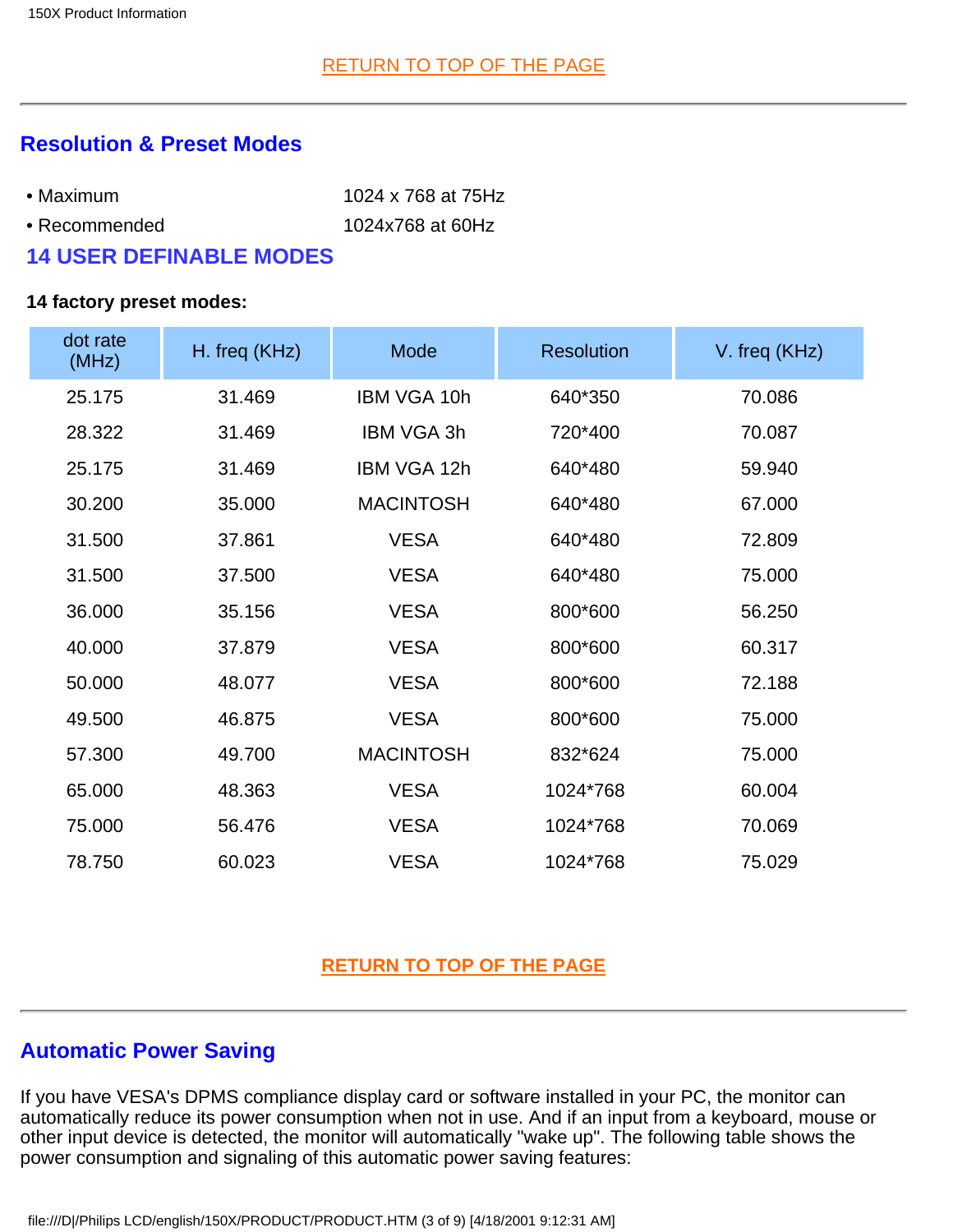| <b>Power Management Definition</b>                                                                            |                |           |           |        |       |       |  |  |  |
|---------------------------------------------------------------------------------------------------------------|----------------|-----------|-----------|--------|-------|-------|--|--|--|
| Power<br><b>Power Used</b><br><b>VESA Mode</b><br><b>LED</b> color<br>Video<br>H-sync<br>V-sync<br>Saving (%) |                |           |           |        |       |       |  |  |  |
| <b>ON</b>                                                                                                     | Active         | Yes       | Yes       | < 25W  | $0\%$ | Green |  |  |  |
| Stand-by                                                                                                      | <b>Blanked</b> | No        | Yes       | < 5W   | 83.3% | Amber |  |  |  |
| Suspend                                                                                                       | <b>Blanked</b> | Yes       | <b>No</b> | < 5W   | 83.3% | Amber |  |  |  |
| <b>OFF</b>                                                                                                    | <b>Blanked</b> | <b>No</b> | No        | $<$ 3W | 90%   | Amber |  |  |  |

This monitor is ENERGY STAR® compliant. As an ENERGY STAR® Partner, PHILIPS has determined that this product meets the ENERGY STAR<sup>®</sup> guidelines for energy efficiency.

## RETURN TO TOP OF THE PAGE

# **Physical Specifications**

| • Dimension (WxHxD)               | 393.6 x 364.8x 206 mm (incl. Pedestal) |
|-----------------------------------|----------------------------------------|
| • Weight                          | $5.3$ Kg                               |
| $\cdot$ Tilt (Forward / Backward) | $-5/+25$                               |
| $\cdot$ Power supply              | 100 - 240 VAC, 50/60 Hz                |
| • Power consumption               | 23 W                                   |
| $\cdot$ Temperature (operating)   | $-20^\circ$ C to $+60^\circ$ C         |
| $\cdot$ Relative humidity         | 20% to 80%                             |
| • System MTBF                     | 50K hrs (excluding LCD panel, CCFL)    |

*\* These information are subject to change without notice.*

## RETURN TO TOP OF THE PAGE

# **Signal Pin Assignment**

The digital only connector contains 24 signal contacts organized in three rows of eight contacts. Signal pin assignments are listed in below:

# **DVI-D Pin Assignment**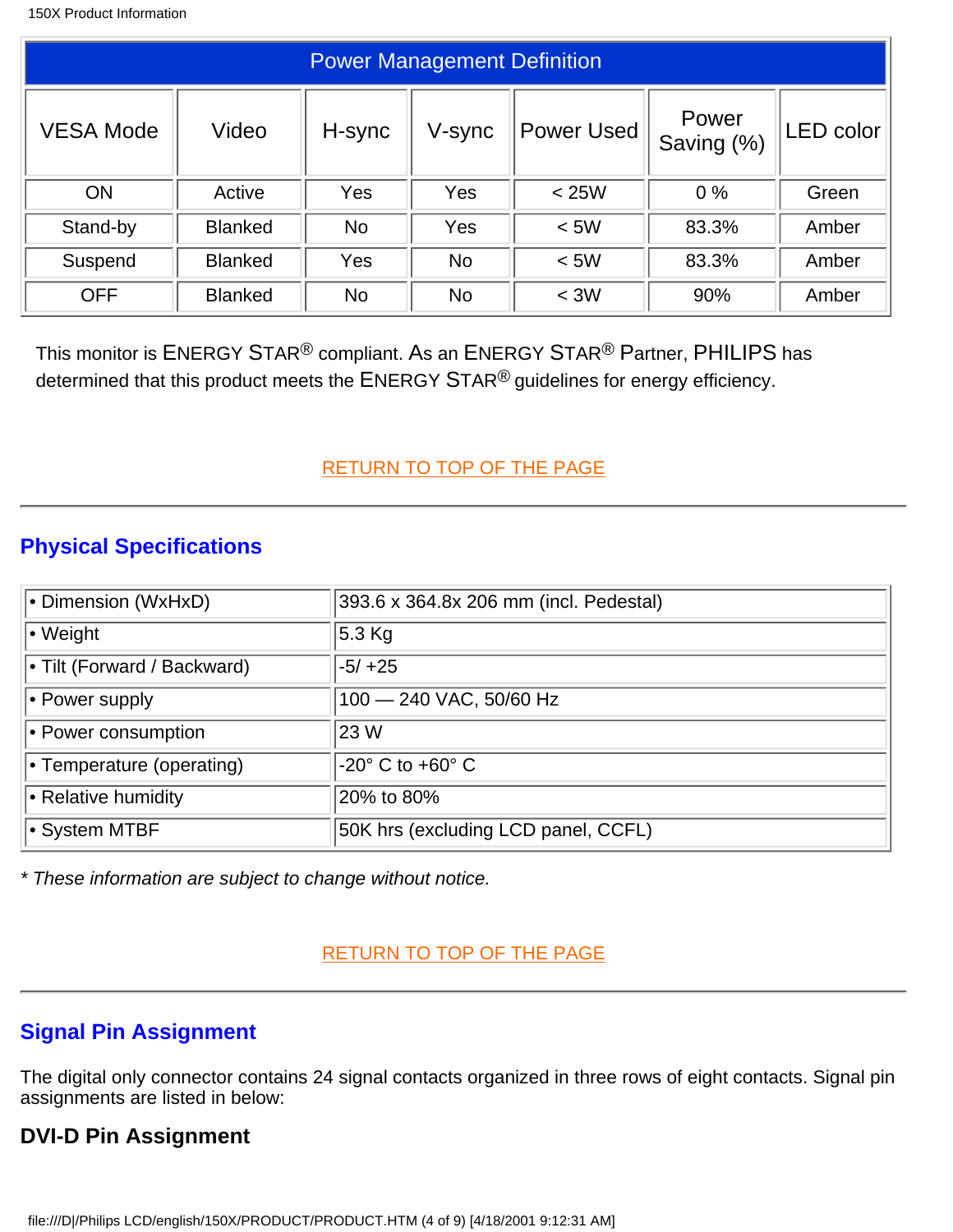150X Product Information

`

| Pin<br>No.     | Signal Assignment                 | Pin<br>No. | Signal Assignment          | Pin <br>No. | Signal Assignment          |
|----------------|-----------------------------------|------------|----------------------------|-------------|----------------------------|
|                | T.M.D.S. Data2-                   | 9          | T.M.D.S. Data1-            | 17          | T.M.D.S. Data0-            |
| $\overline{2}$ | T.M.D.S. Data2+                   | 10         | T.M.D.S. Data1+            | 18          | T.M.D.S. Data0+            |
| 3              | T.M.D.S. Data2/4<br><b>Shield</b> | 11         | T.M.D.S. Data1/3<br>Shield | 19          | T.M.D.S. Data0/5<br>Shield |
| 4              | T.M.D.S. Data4-                   | 12         | T.M.D.S. Data3-            | 20          | T.M.D.S. Data5-            |
| 5              | T.M.D.S. Data4+                   | 13         | T.M.D.S. Data3+            | 21          | T.M.D.S. Data5+            |
| 6              | <b>DDC Clock</b>                  | 14         | +5V Power                  | 22          | T.M.D.S. Clock<br>Shield   |
| 7              | <b>DDC</b> Data                   | 15         | Ground (for +5V)           | 23          | T.M.D.S. Clock+            |
| 8              | No connect                        | 16         | Hot Plug Detect            | 24          | T.M.D.S. Clock-            |



# **DVI-I Pin Assignment**

| No.            | Signal Assignment          | Pin<br>No. | Signal Assignment                     | Pin <br>No. | Signal Assignment          |
|----------------|----------------------------|------------|---------------------------------------|-------------|----------------------------|
|                | T.M.D.S. Data2-            | 9          | T.M.D.S. Data1-                       | 17          | T.M.D.S. Data0-            |
| $\overline{2}$ | T.M.D.S. Data2+            | 10         | T.M.D.S. Data1+                       | 18          | T.M.D.S. Data0+            |
| 3              | T.M.D.S. Data2/4<br>Shield | 11         | T.M.D.S. Data1/3<br>Shield            | 19          | T.M.D.S. Data0/5<br>Shield |
| 4              | T.M.D.S. Data4-            | 12         | T.M.D.S. Data3-                       | 20          | T.M.D.S. Data5-            |
| 5              | T.M.D.S. Data4+            | 13         | T.M.D.S. Data3+                       | 21          | T.M.D.S. Data5+            |
| 6              | <b>DDC Clock</b>           | 14         | +5V Power                             | 22          | T.M.D.S. Clock<br>Shield   |
| 7              | <b>DDC Data</b>            | 15         | Ground (for +5V,<br>Analog H/V Sync)) | 23          | T.M.D.S. Clock+            |
| 8              | Analog Vertical Sync       | 16         | Hot Plug Detect                       | 24          | T.M.D.S. Clock-            |

# **"MicroCross:"/high speed pins:**

# C1: Analog Red video Out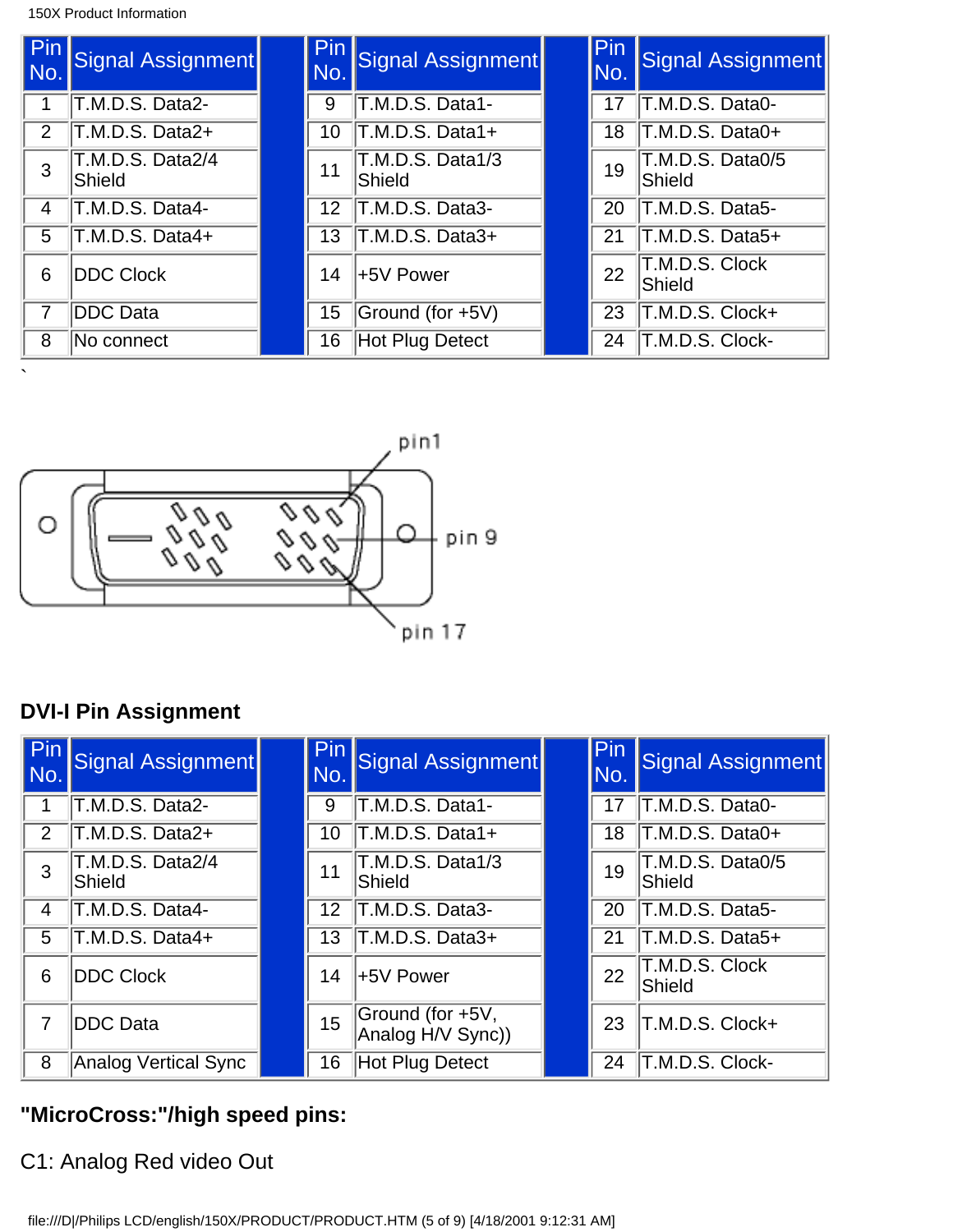150X Product Information

- C2: Analog Green Video Out
- C3: Analog Blue Video Out
- C4: Analog Horizontal Sync
- C5: Analog Common Ground Return (Red, Green, Blue Video Out)



## **Views**

Follow the links to see various views of the monitor and its components.

Front View Product Description Rear View Product Description [Side View Product](#page-17-0) **[Description](#page-17-0)** 

# **Attention Signals**

# **Attention Signals**

Attention signal display information and alerts about the status of the monitor.

**CANNOT DISPLAY THIS VIDEO MODE, CHANGE COMPUTER DISPLAY INPUT TO 1024X768** 1. **@ 60Hz**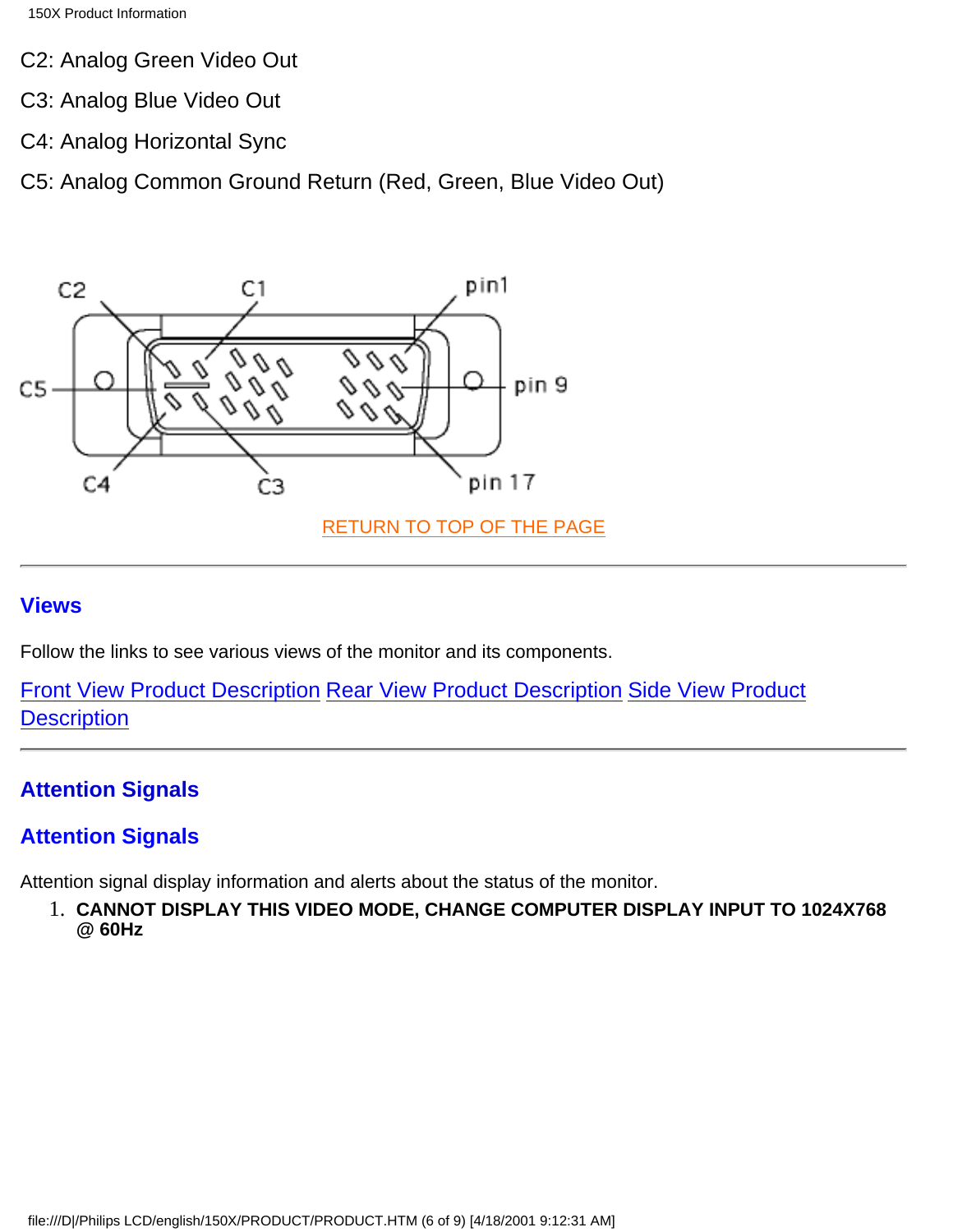

-- This warning appears when the input signal from your computer is not in a standard video mode or is out of the monitor's scanning range.

**Solution**: For best display performance, reset the display mode of your computer to 1024x768@60Hz for 14" or 15" models.

2. **NO VIDEO INPUT**



-- This message appears when there is no signal input.

**Solution**: Make sure interface and power cables are properly connected.

#### 3. **CHECK CABLE CONNECTION**



-- This message appears when a signal cable is disconnected while computer is working. **Solution**: Re-connect signal input cables.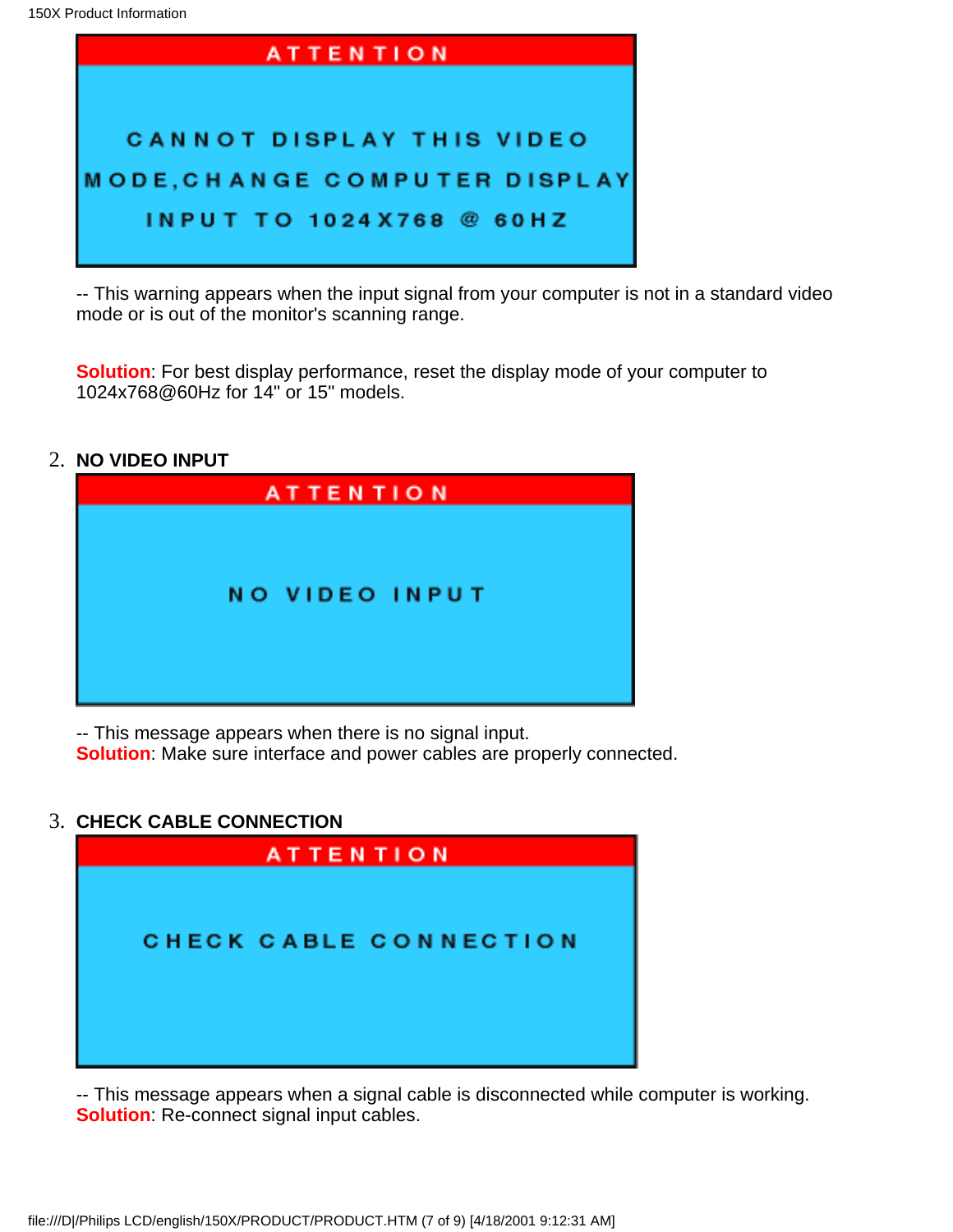150X Product Information

4. **ENTERING SLEEP MODE**



-- This message appears when monitor is about to enter power saving. To wake up monitor, press any key or click on mouse.

### 5. **WAITING FOR AUTOMATIC ADJUSTMENT**



-- This message is displayed when the auto adjustment button is pressed. It disappears when automatic adjustments are completed.

### 6. **SECOND VIDEO IS NOT AVAILABLE**



-- This message appears when a user selects a second unavailable video source from the OSD from the INPUT SELECTION menu of OSD.

-- On systems with both analog and digital output, this screen may appear when a signal other than the default signal type is received.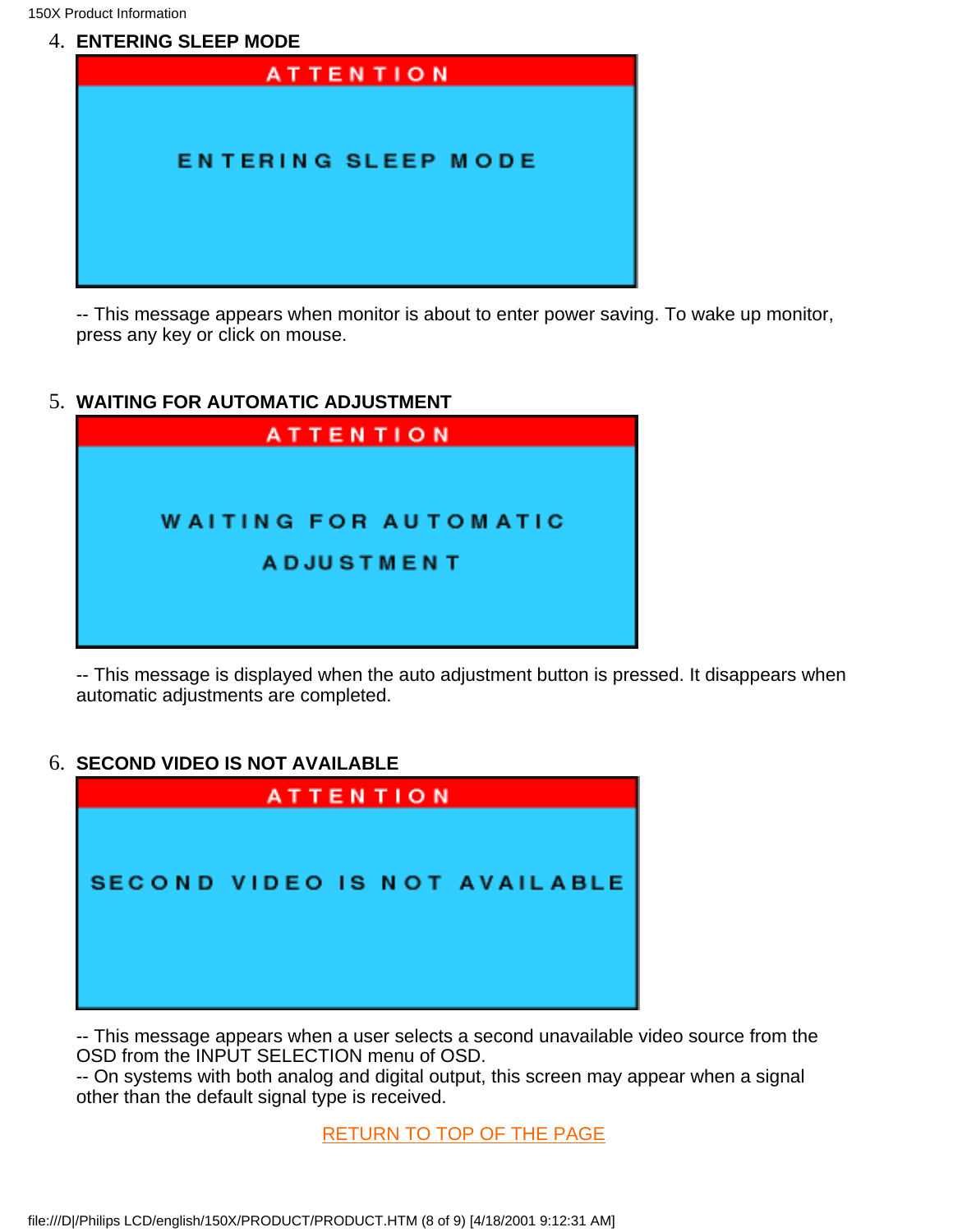150X Product Information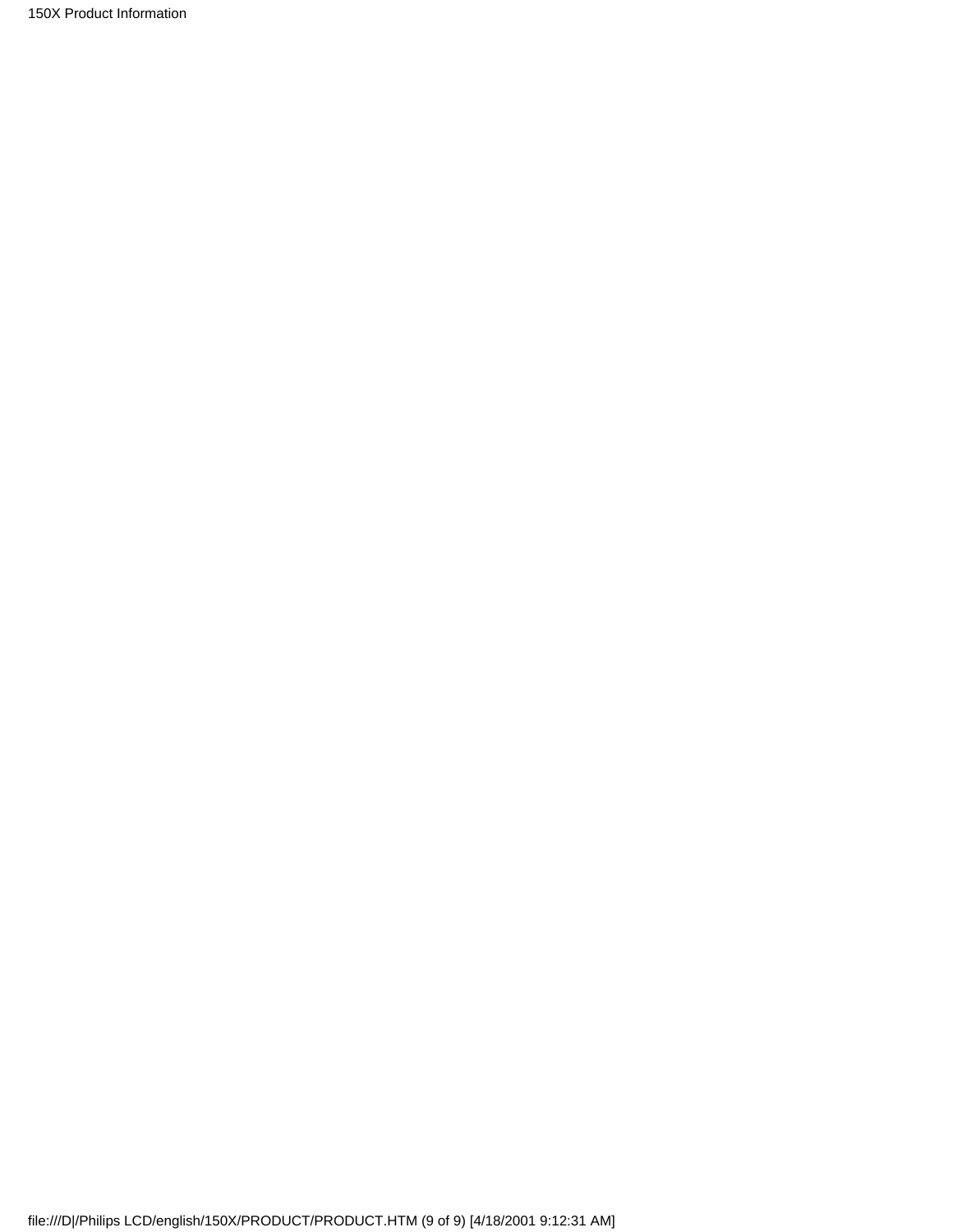# <span id="page-15-0"></span>**Installing your LCD Monitor**

Your LCD Monitor : Front View Product Description • [Connecting to Your PC](#page-57-0) • [Getting Started](#page-62-0) • **Optimizing Performance** 

## **Front View**



UP and DOWN buttons are used when adjusting the OSD of your monitor

LEFT and RIGHT buttons, like the UP and DOWN buttons, are also used in adjusting the OSD of your monitor.

BRIGHTNESS hotkey. When the UP and DOWN arrow buttons are pressed, the adjustment controls for the BRIGHTNESS will show up.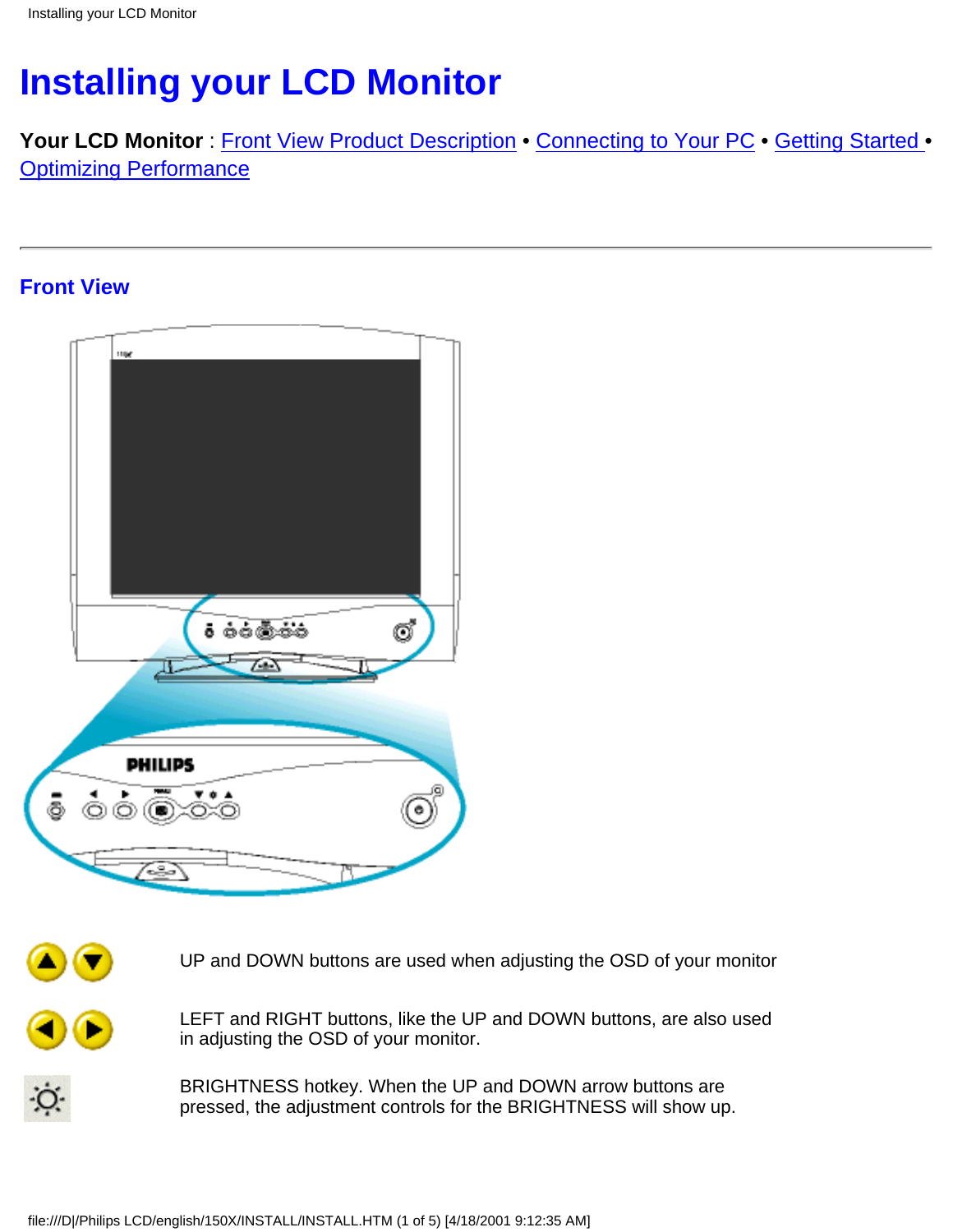

.OK button which when pressed will take you to the OSD controls



POWER button switches your monitor on



Automatically adjust the horizontal position, vertical position, phase and clock setting.

## RETURN TO TOP OF THE PAGE

# **Rear View**



1.Audio in For audio in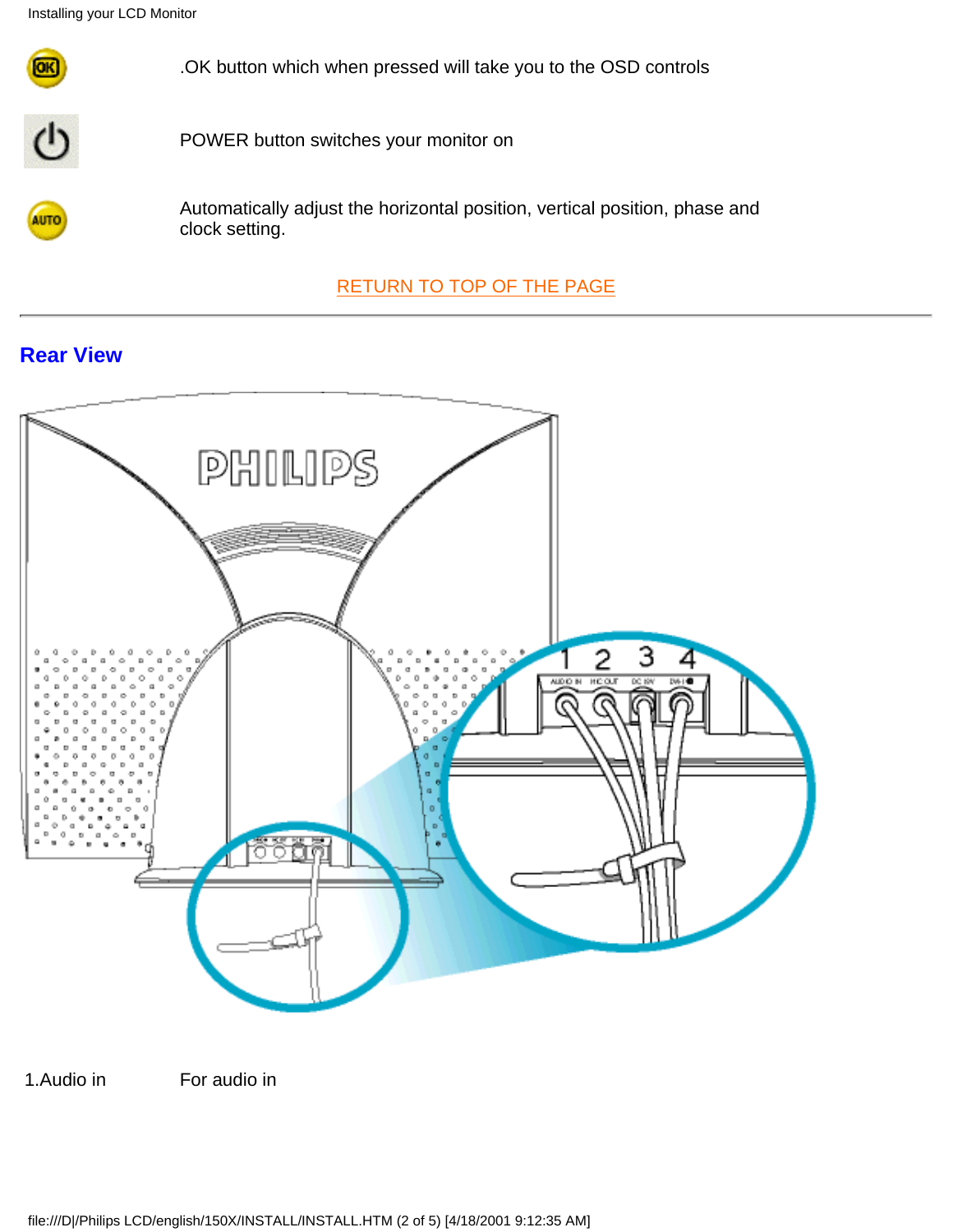Installing your LCD Monitor

2. Mic out For microphone output

3.DC 18V This monitor only accepts DC 18V power in



4.DVI-I This monitor is DVI-I (digital & VGA) interface standard

## RETURN TO TOP OF THE PAGE

<span id="page-17-0"></span>**Side View**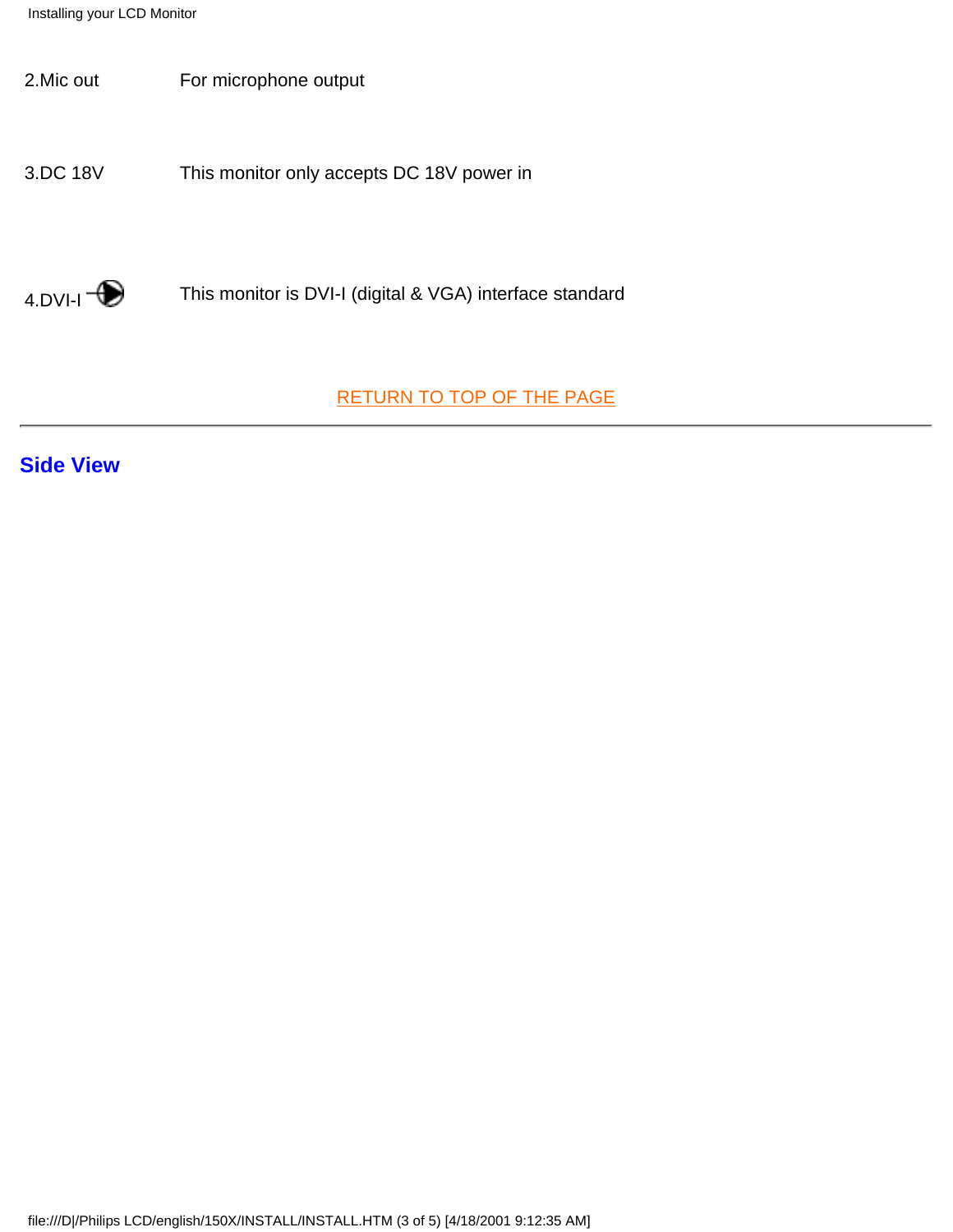

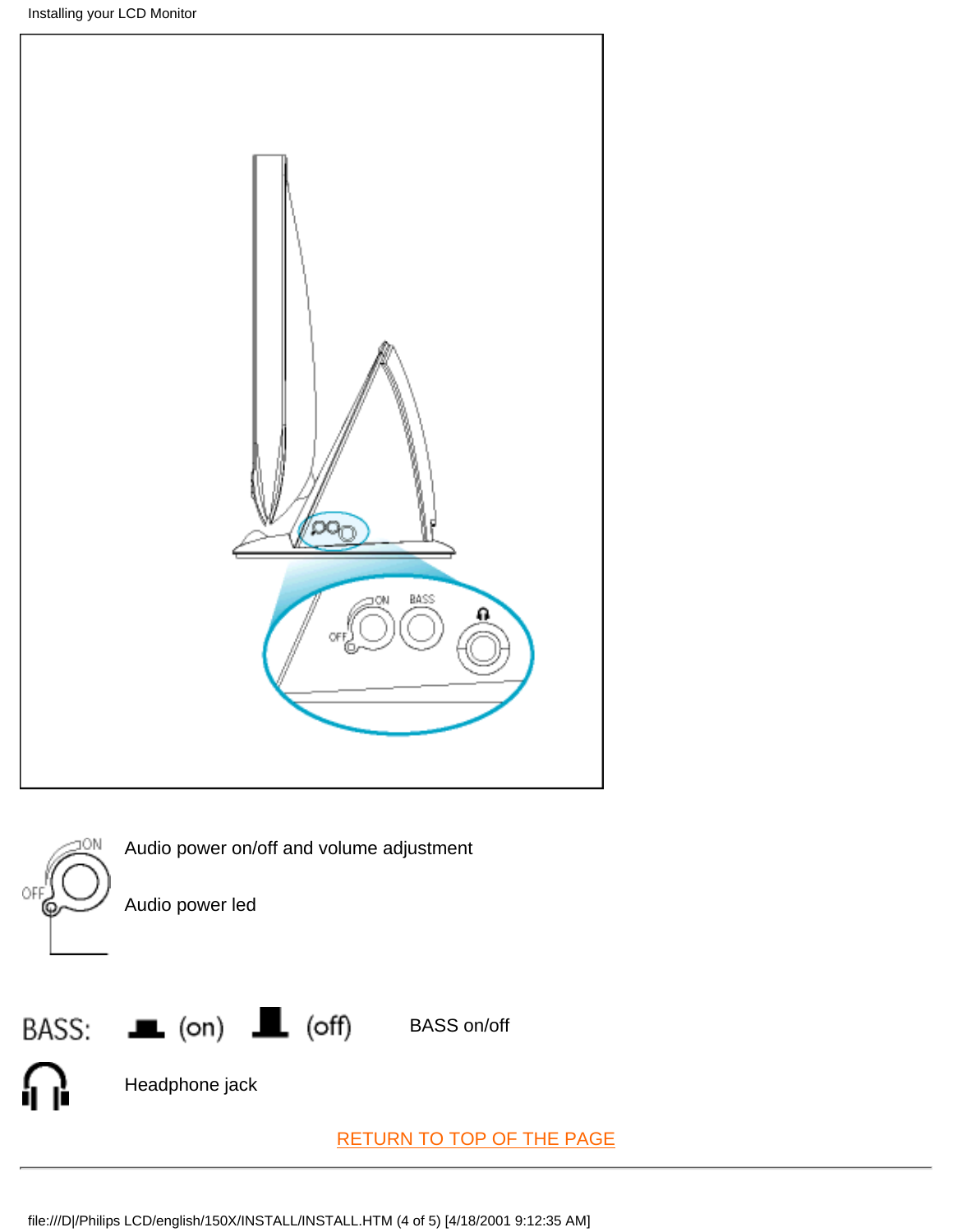# **Optimizing Performance**

● For best performance, ensure that your display settings are set at 1024x768@60Hz (for 14" & 15") or 1280x1024@60Hz (for 17" & 18").



*Note: You can check the current display settings by pressing the OSD "OK" button once. Go into the Product Information. The current display mode is shown on the item called RESOLUTION.*

● You can also install the Flat Panel Adjust (FP Adjust) program, a program for getting the best performance out of your monitor, included in this CD. A step-by-step instructions is provided to guide you through the installtion process. Click on the link to down load and then to know more about this program.

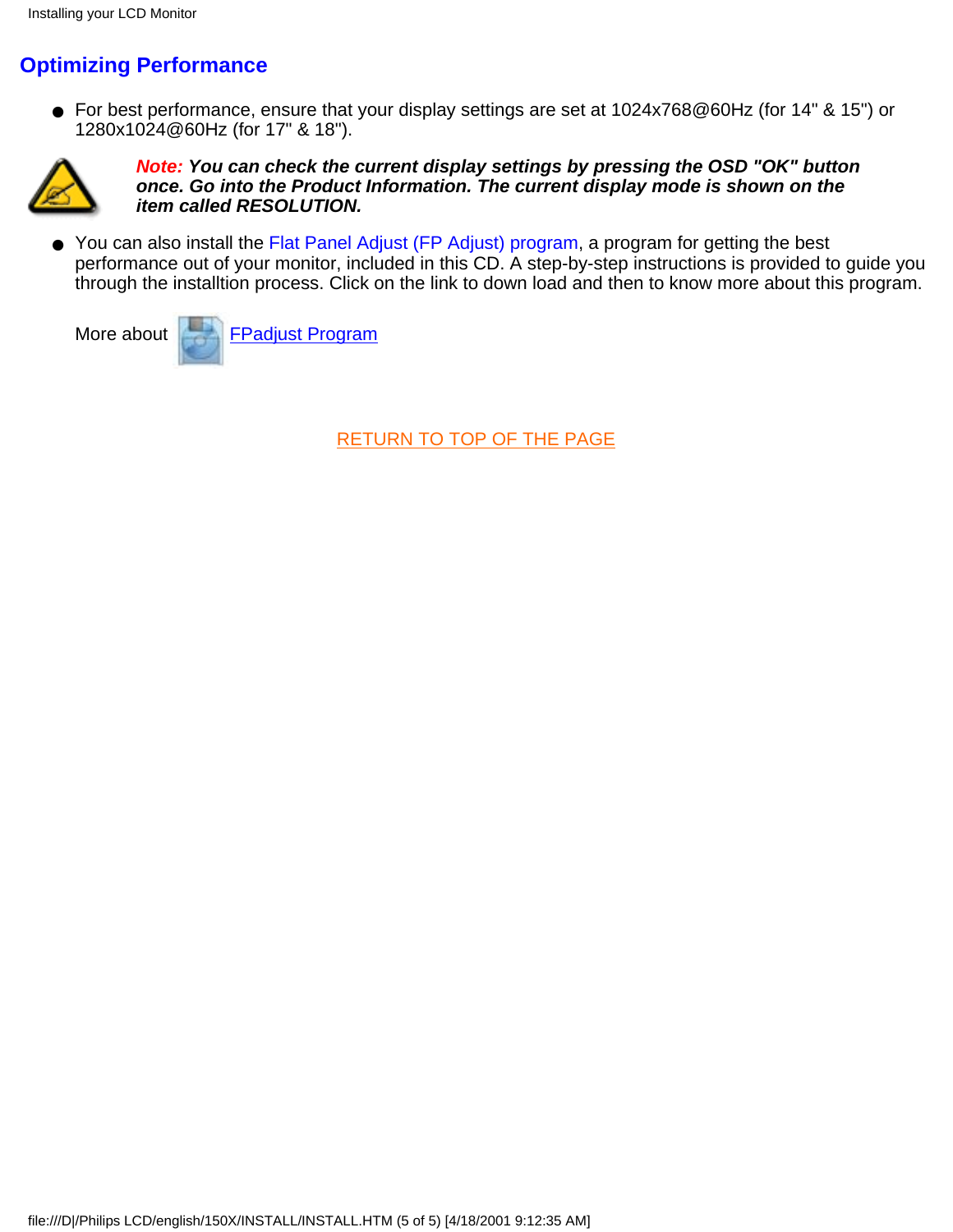# <span id="page-20-0"></span>**On-Screen Display**

# Description of the On-Screen Display • The OSD Tree • [The OSD Controls](#page-63-0)

# **Description of the On Screen Display**

## *What is the On-Screen Display?*

This is a feature in all Philips LCD monitors which allows an end-user to adjust screen performance of monitors directly though an on-screen instruction window. The user interface provides user-friendliness and ease-of-use when operating the monitor.

### *Basic and simple instruction on the control keys.*

On the front controls of your monitor, once you press the **[ad**] button, the On Screen Display (OSD) Main Controls window will pop up and you can now start making adjustments to your monitor's various features. Use the  $\Box$  or the  $\Box$  ( $\blacktriangleright$  keys to make your adjustments within.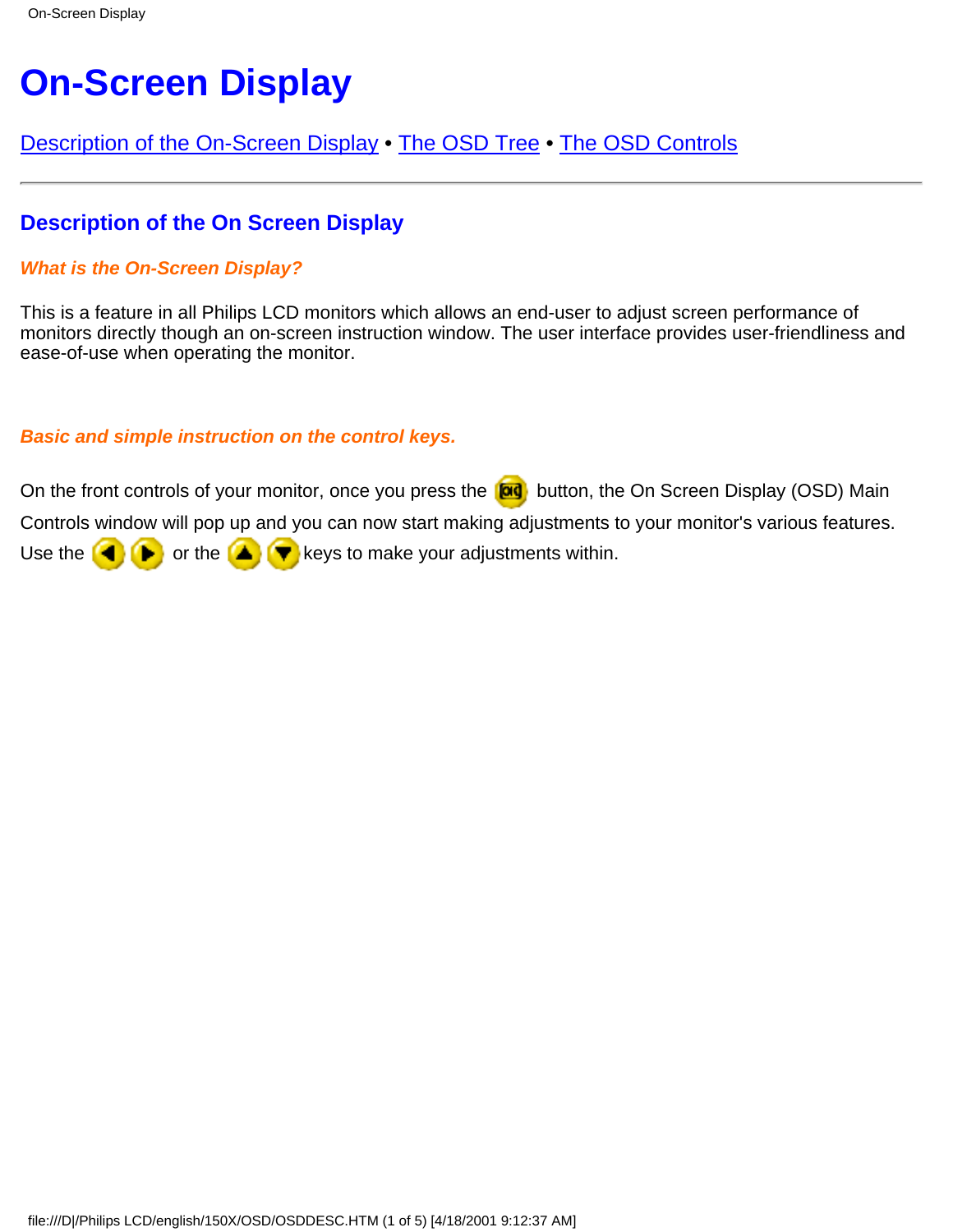On-Screen Display



# **The OSD Tree**

Below is an overall view of the structure of the On-Screen Display. You can use this as reference when you want to later on work your way around the different adjustments.

# **Analog signal input:**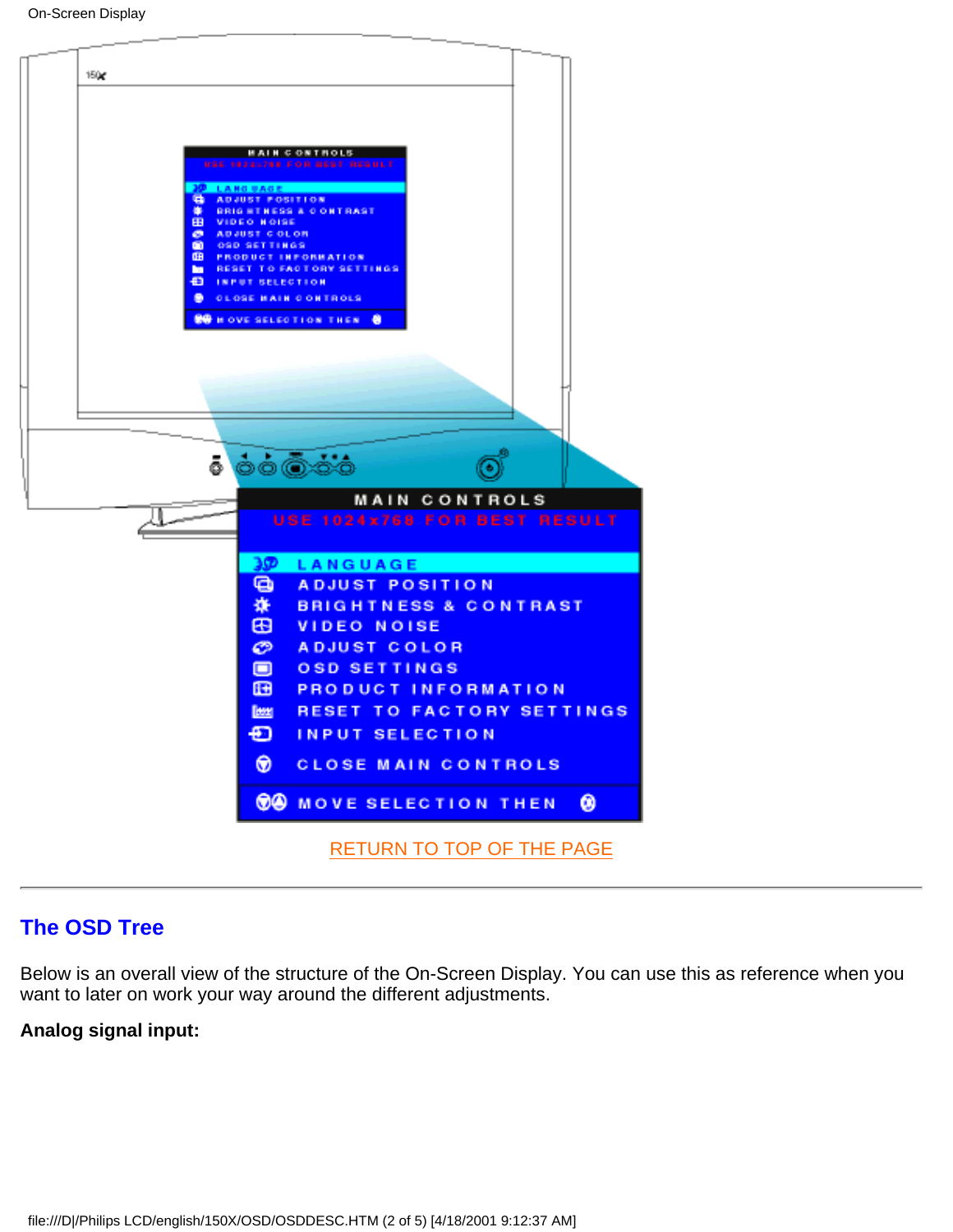On-Screen Display

# Analog

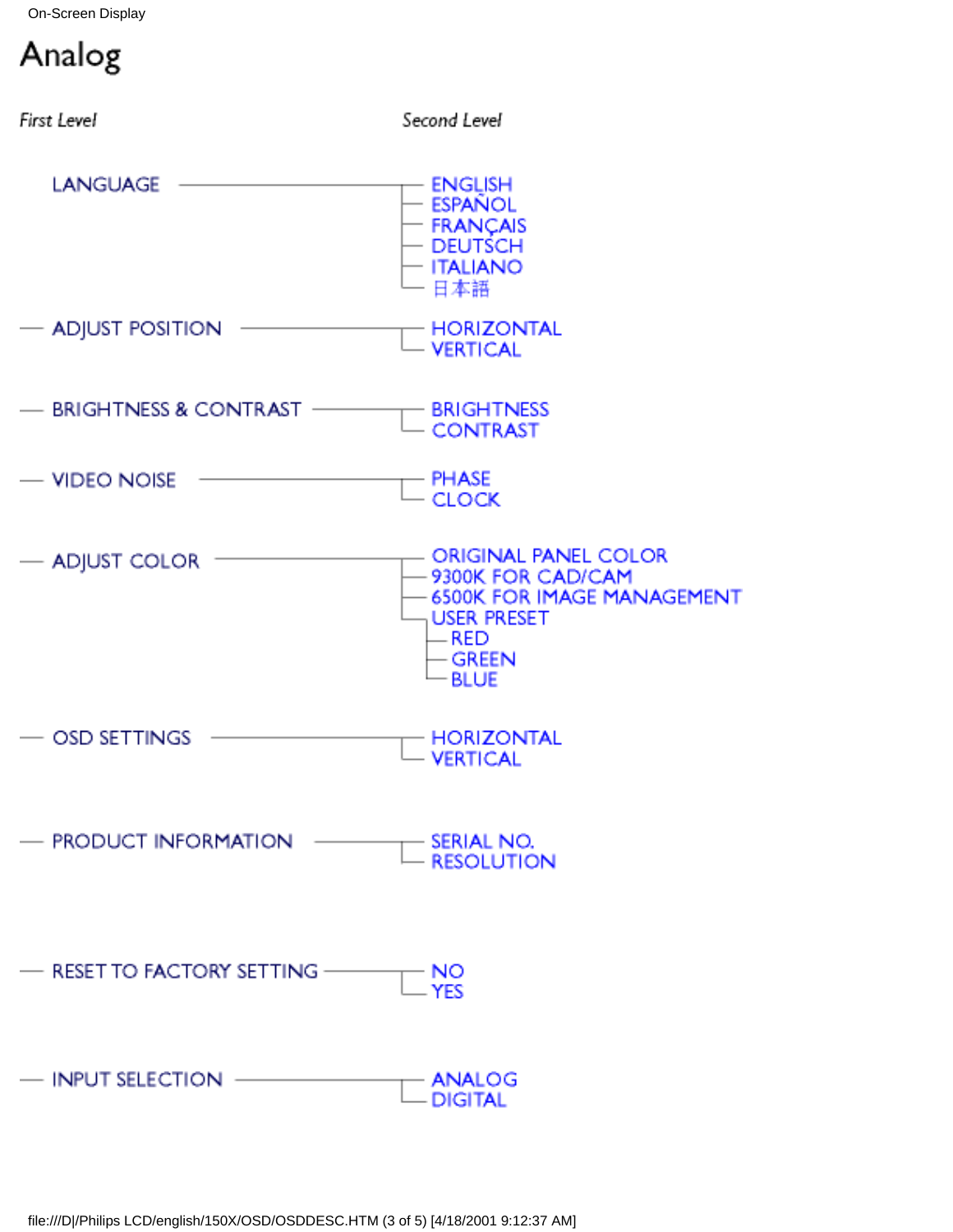On-Screen Display

**CLOSE MAIN CONTROLS** 

Digital signal input:

# Digital

Second Level First Level **LANGUAGE** - ENGLISH **ESPAÑOL FRANÇAIS** - DEUTŚCH **ITALIANO** 日本語 **ADJUST POSITION** - HORIZONTAL - VERTICAL - BRIGHTNESS **BRIGHTNESS OSD SETTINGS** - HORIZONTAL - VERTICAL **PRODUCT INFORMATION** – SERIAL NO. - RESOLUTION **RESET TO FACTORY SETTING -**- NO  $-$  YES **INPUT SELECTION ANALOG** 

file:///D|/Philips LCD/english/150X/OSD/OSDDESC.HTM (4 of 5) [4/18/2001 9:12:37 AM]

**DIGITAL**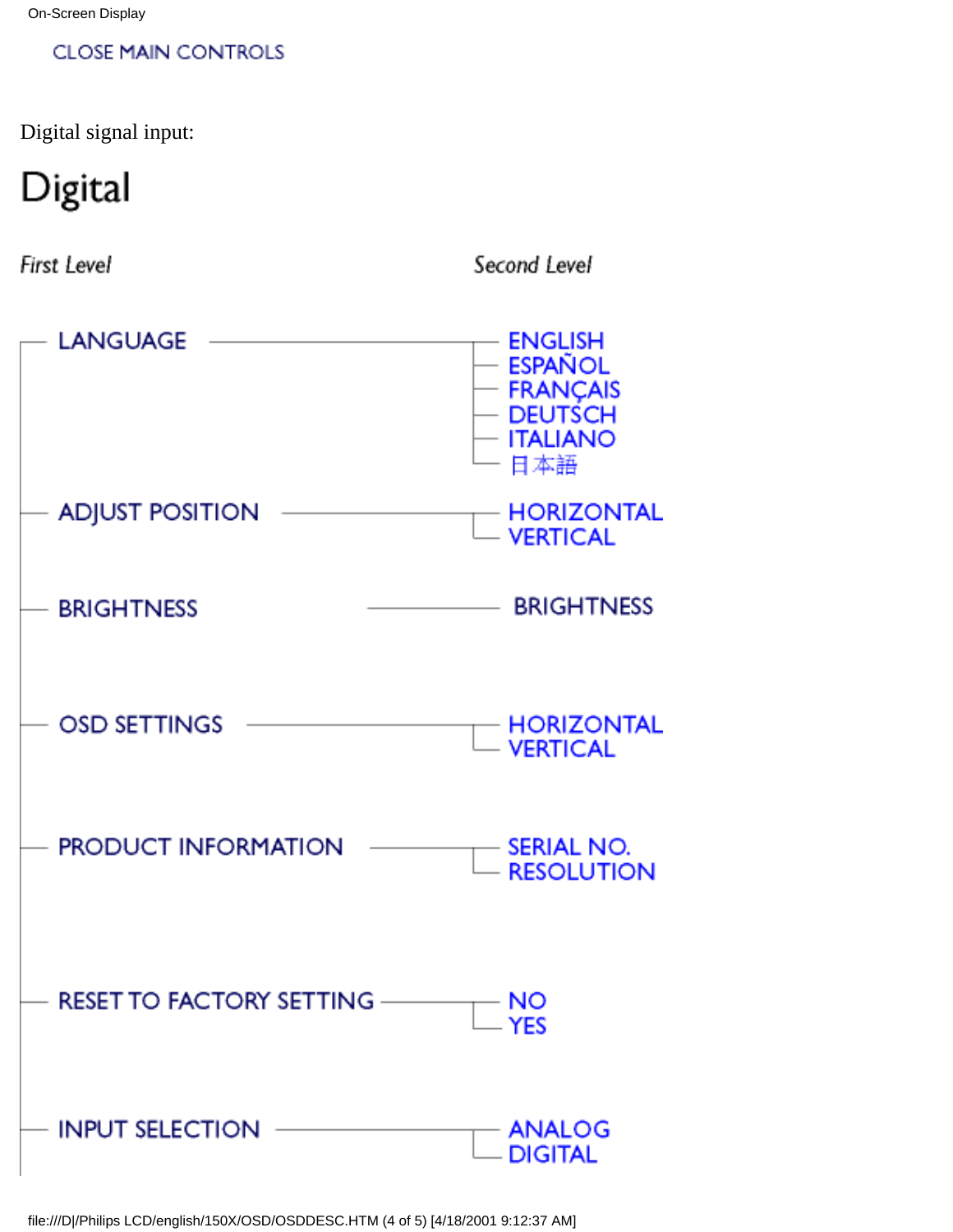# - CLOSE MAIN CONTROLS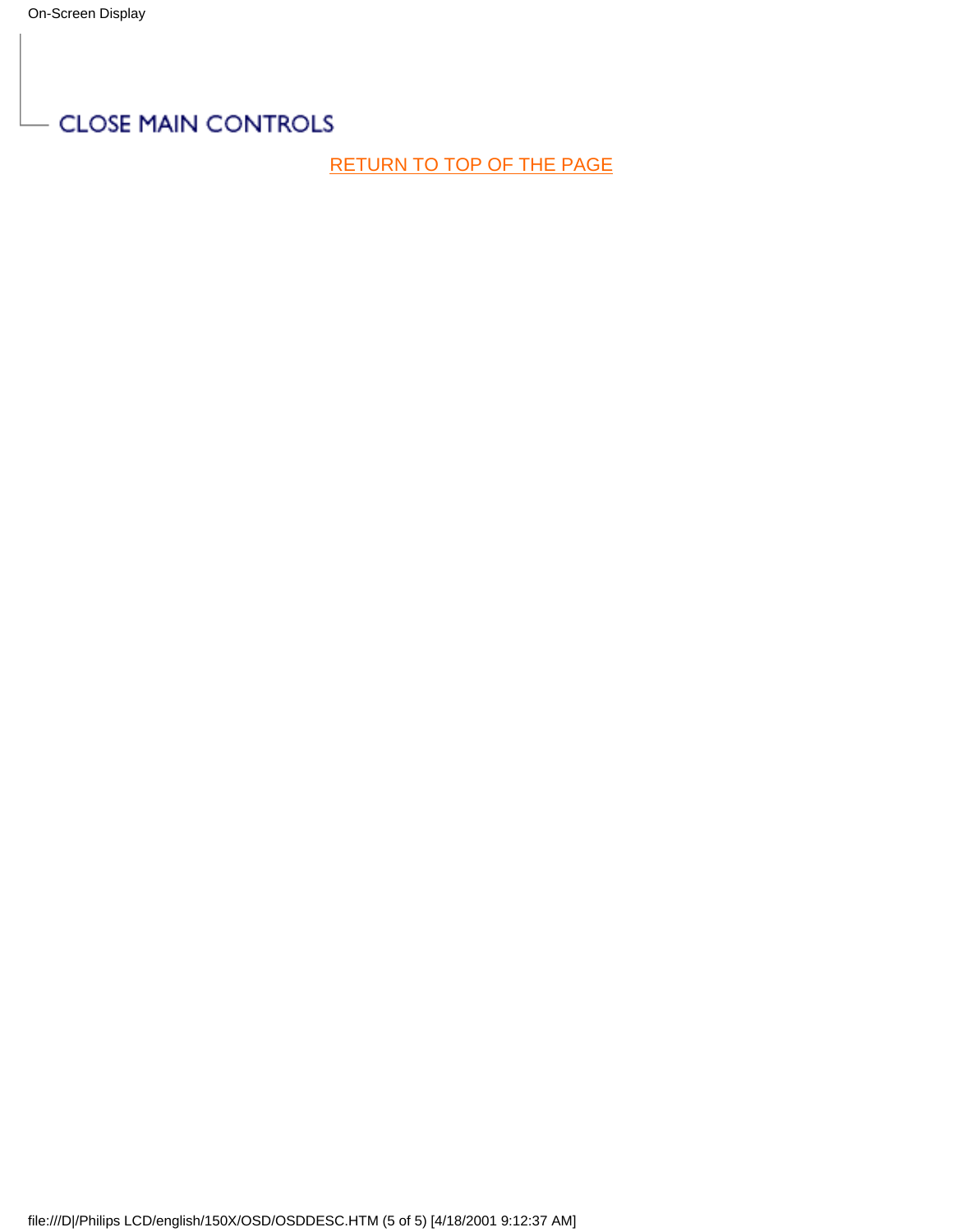# <span id="page-25-0"></span>**Customer Care & Warranty**

PLEASE SELECT YOUR COUNTRY/AREA TO REVIEW DETAILS OF YOUR WARRANTY **COVERAGE** 

WESTERN EUROPE: [Austria](#page-81-0) • [Belgium](#page-81-0) • [Cyprus](#page-81-0) • [Denmark](#page-81-0) • [France](#page-81-0) • [Germany](#page-81-0) • [Greece](#page-81-0) • [Finland](#page-81-0) • [Ireland](#page-81-0) • [Italy](#page-81-0) • [Luxembourg](#page-81-0) • [the Netherlands](#page-81-0) • [Norway](#page-81-0) • [Portugal](#page-81-0) • [Sweden](#page-81-0) • [Switzerland](#page-81-0) • [Spain](#page-81-0) • [United Kingdom](#page-81-0)

EASTERN EUROPE: [Czech Republic](#page-82-0) • [Hungary](#page-82-0) • [Poland](#page-82-0) • [Russia](#page-82-0) • [Turkey](#page-82-0)

LATIN AMERICA: [Antilles](#page-82-0) • [Argentina](#page-82-0) • [Brasil](#page-82-0) • [Chile](#page-82-0) • [Colombia](#page-82-0) • [Mexico](#page-82-0) • [Paraguay](#page-82-0) • [Peru](#page-82-0) • [Uruguay](#page-82-0) • [Venezuela](#page-82-0)

NORTH AMERICA: [Canada](#page-82-0) • [USA](#page-83-0)

PACIFIC: [Australia](#page-82-0) • [New Zealand](#page-82-0)

ASIA: [Bangladesh](#page-82-0) • [China](#page-82-0) • [Hong Kong](#page-82-0) • [India](#page-82-0) • [Indonesia](#page-82-0) • [Japan](#page-82-0) • [Korea](#page-82-0) • [Malaysia](#page-82-0) • [Pakistan](#page-82-0) • [Philippines](#page-82-0) • [Singapore](#page-82-0) • [Taiwan](#page-82-0) • [Thailand](#page-82-0)

AFRICA: [Morocco](#page-82-0) • [South Africa](#page-82-0)

MIDDLE EAST: [Dubai](#page-82-0) • [Egypt](#page-82-0)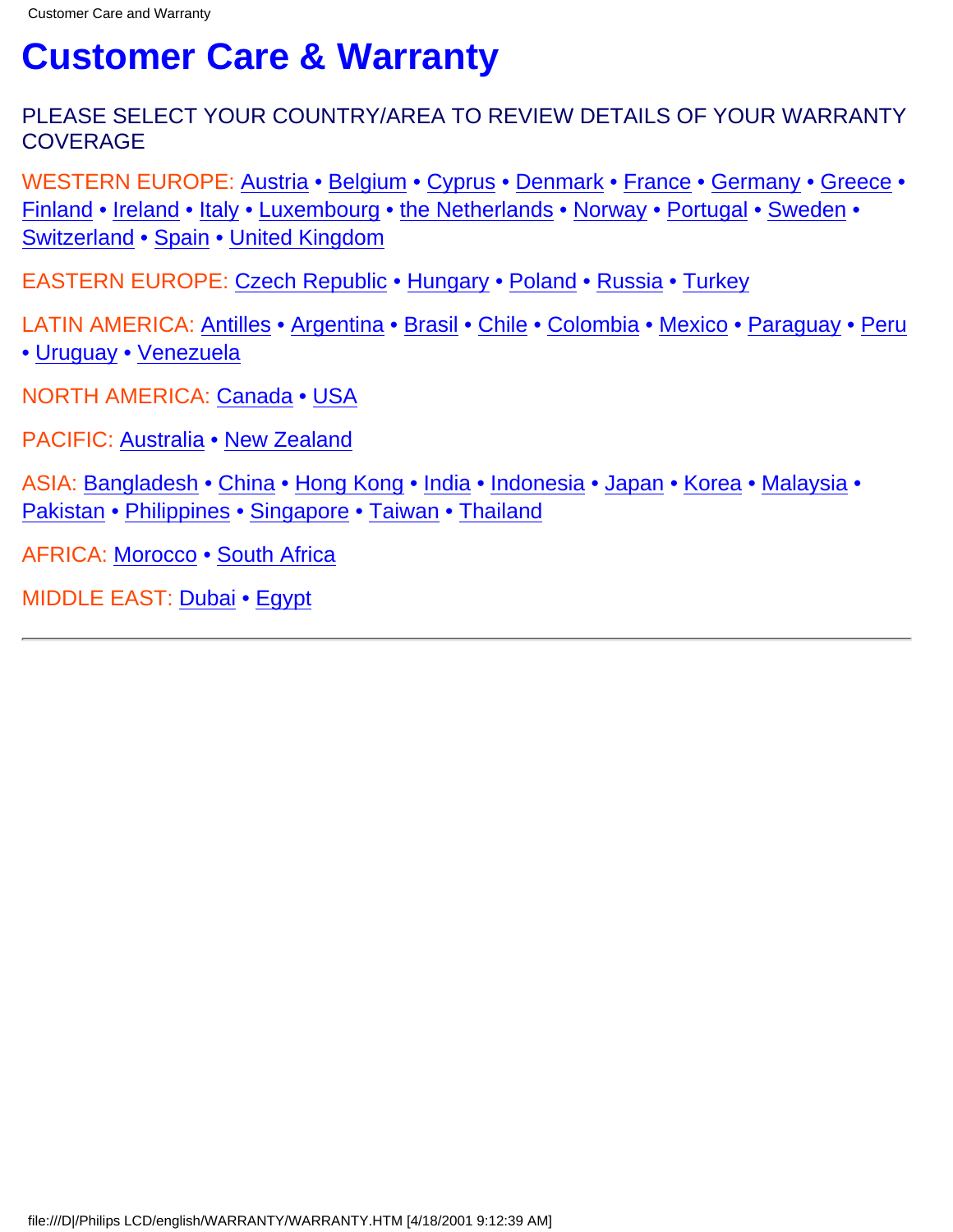# <span id="page-26-3"></span><span id="page-26-0"></span>**Glossary**

# A <u>B [C](#page-26-2) [D](#page-27-0) E</u> F G H I J K <u>L</u> M N O P Q R S T <u>[U](#page-28-1) V</u> W X Y Z

## <span id="page-26-1"></span>**B**

## *BNC connection*

A bayonet-locking connector slim coaxial cables. The connection is used in some monitors with high horizontal scanning frequencies. It provides optimum shielding between the video input signal lines to give the best possible video performance.



# <span id="page-26-2"></span>**C**

## *Color temperature*

A way of describing the color of a radiating source in terms of the temperature (in degrees Kelvin) of a black body radiating with the same dominant frequency as the source.

Most Philips monitors offer the possibility of setting the color temperature to any desired value.

## *CustoMax*

Philips proprietary monitor control software that allows users to control parameters (e.g., Size, Color, Geometry) using software running in Windows. CustoMax is compatible with existing VGA cards. See CrystalClear FAQ and USB Bay FAQ.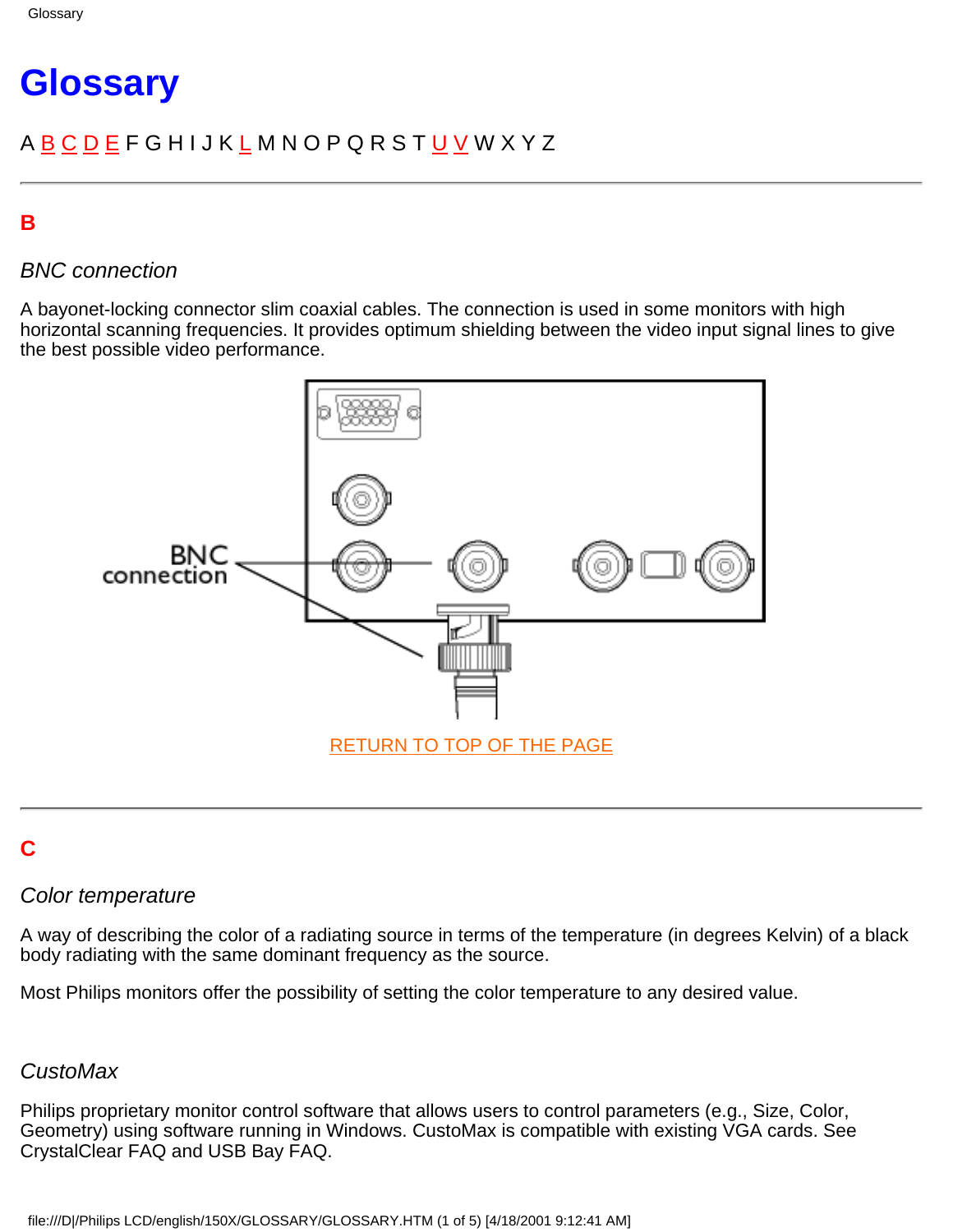# <span id="page-27-0"></span>**D**

## *D-SUB USB*

Your monitor comes with a D-Sub cable.

## *Digital Visual Interface (DVI)*

The Digital Visual Interface (DVI) specification provides a high-speed digital connection for visual data types that is display technology independent. The interface is primarily focused at providing a connection between a computer and its display device. The DVI specification meets the needs of all segments of the PC industry (workstation, desktop, laptop, etc.) and will enable these different segments to unite around one monitor interface specification.

### The DVI interface enables:

- 1. Content to remain in the lossless digital domain from creation to consumption.
- 2. Display technology independence.
- 3. Plug and play through hot plug detection, EDID and DDC2B.
- 4. Digital and Analog support in a single connector.

## [RETURN TO TOP OF THE PAGE](#page-26-3)

# <span id="page-27-1"></span>**E**

## *Energy Star Computers Programme*

An energy conservation programme launched by the US Environmental Protection Agency (EPA) with the primary aim of promoting the manufacture and marketing of energy-efficient office automation equipment. Companies joining this programme must be willing to commit themselves to manufacturing one or more products capable of going into a low -power state (< 30 W) either after a period of inactivity or after a predetermined time selected by the user.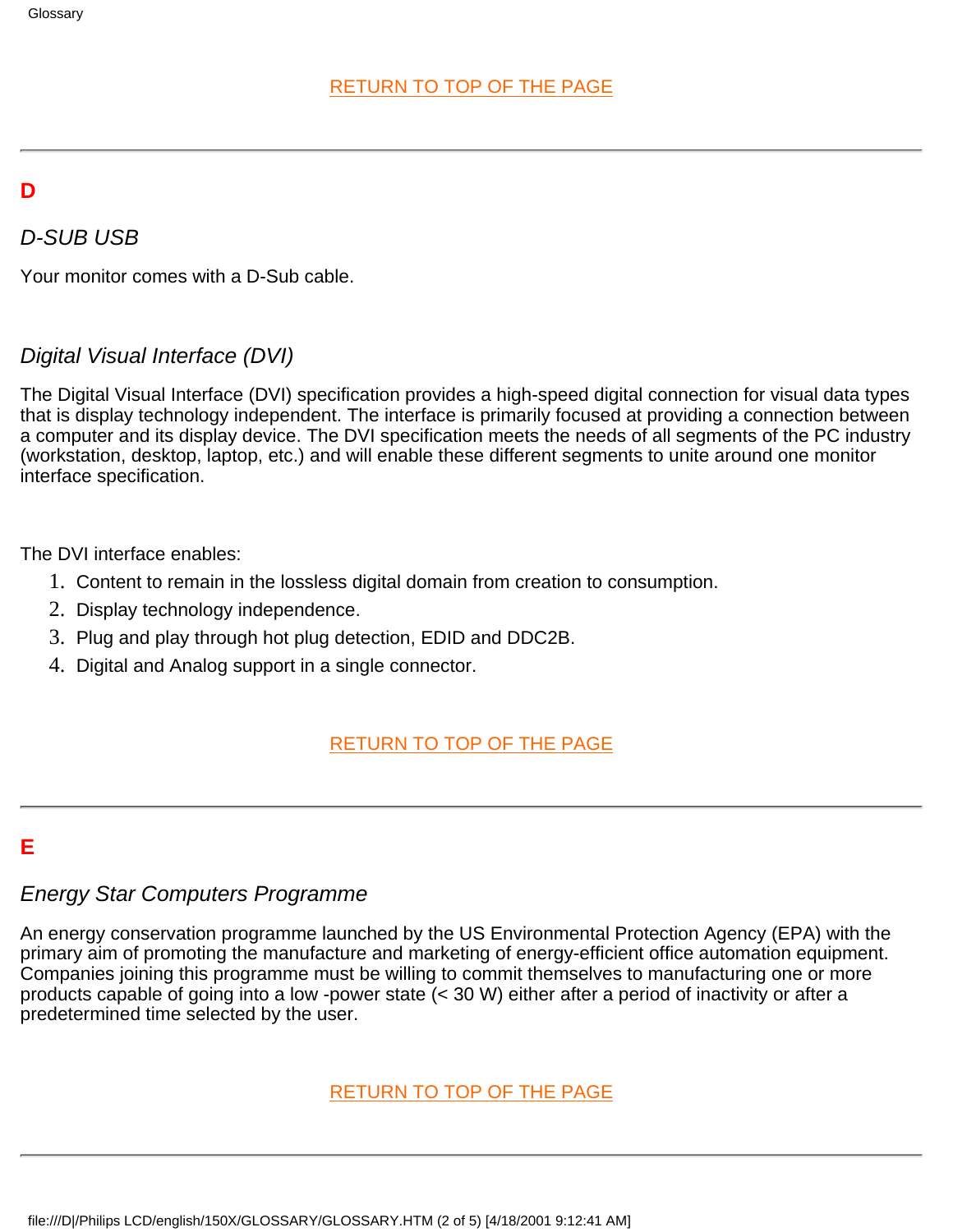## <span id="page-28-0"></span>**L**

# *LCD Liquid Crystal Display*

An alphanumeric display using the unique properties of liquid crystal to form characters. The latest flat-panel displays comprise a matrix of hundreds or thousands of individual LCD cells that generate text and colorful graphics on a screen. They consume little power though they do require external lighting to make them legible to the user.

## **[RETURN TO TOP OF THE PAGE](#page-26-3)**

## <span id="page-28-1"></span>**U**

## *USB or Universal Serial Bus*

A smart plug for PC peripherals. USB automatically determines resources (like driver software and bus bandwidth) required by peripherals. USB makes necessary resources available without user intervention.

- USB eliminates "case angst" -- the fear of removing the computer case to install add-on peripherals. And USB also eliminates adjustment of complicated IRQ settings when installing new peripherals.
- USB does away with "port gridlock." Without USB, PCs are normally limited to one printer, two Com port devices (usually a mouse and modem), one Enhanced Parallel Port add-on (scanner or video camera, for example) and a joystick. More and more peripherals for multimedia computers arrive on the market every day. With USB, up to 127 devices can run simultaneously on a computer.
- USB permits "hot plug-in." There's no need to shut down, plug in, reboot and run set-up to install peripherals. And no need to go through the reverse process to unplug a device.

In short, USB transforms today's "Plug-and-Pray" into true Plug-and-Play!

### **Hub**

A Universal Serial Bus device that provides additional connections to the Universal Serial Bus.

Hubs are a key element in the plug-and-play architecture of USB. The Figure shows a typical hub. Hubs serve to simplify USB connectivity from the user's perspective and provide robustness at low cost and complexity.

Hubs are wiring concentrators and enable the multiple attachment characteristics of USB. Attachment points are referred to as ports. Each hub converts a single attachment point into multiple attachment points. The architecture supports concatenation of multiple hubs.

The upstream port of a hub connects the hub towards the host. Each of the other downstream ports of a hub allows connection to another hub or function. Hubs can detect, attach and detach at each downstream port and enable the distribution of power to downstream devices. Each downstream port can be individually enabled and configured at either full or low speed. The hub isolates low speed ports from full speed signaling.

A hub consists of two portions: the Hub Controller and Hub Repeater. The repeater is a protocol-controlled switch between the upstream port and downstream ports. It also has hardware support for reset and suspend/resume signaling. The controller provides the interface registers to allow communication to/from the host. Hub specific status and control commands permit the host to configure a hub and to monitor and control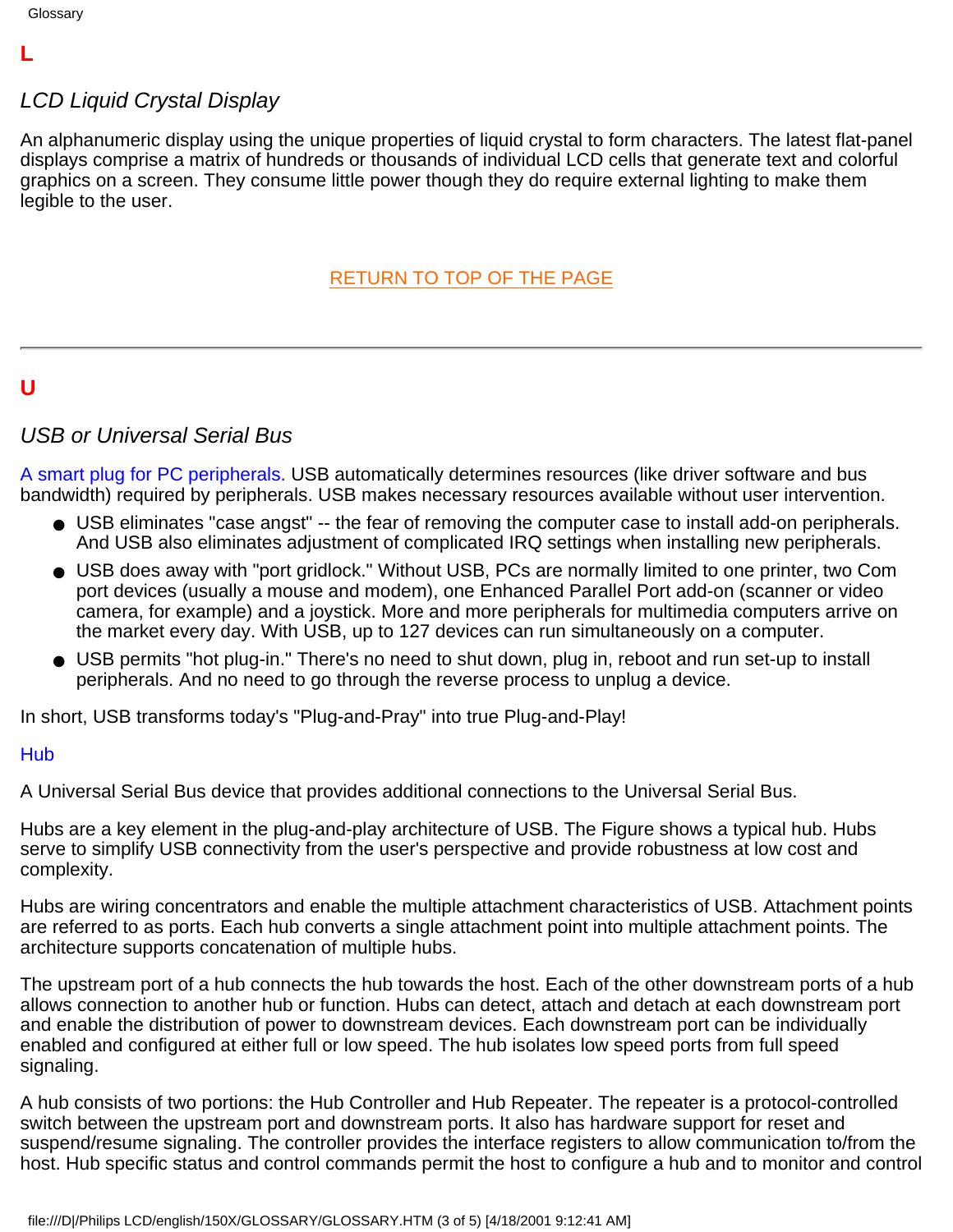**Glossary** 

#### its ports.

## **Device**

A logical or physical entity that performs a function. The actual entity described depends on the context of the reference. At the lowest level, device may refer to a single hardware component, as in a memory device. At a higher level, it may refer to a collection of hardware components that perform a particular function, such as a Universal Serial Bus interface device. At an even higher level, device may refer to the function performed by an entity attached to the Universal Serial Bus; for example, a data/FAX modem device. Devices may be physical, electrical, addressable, and logical.



### **Downstream**

The direction of data flow from the host or away from the host. A downstream port is the port on a hub electrically farthest from the host that generates downstream data traffic from the hub. Downstream ports receive upstream data traffic.

### **Upstream**

The direction of data flow towards the host. An upstream port is the port on a device electrically closest to the host that generates upstream data traffic from the hub. Upstream ports receive downstream data traffic.

## [RETURN TO TOP OF THE PAGE](#page-26-3)

# <span id="page-29-0"></span>**V**

## *Vertical refresh rate*

Expressed in Hz, it is the number of frames (complete pictures) written to the screen every second.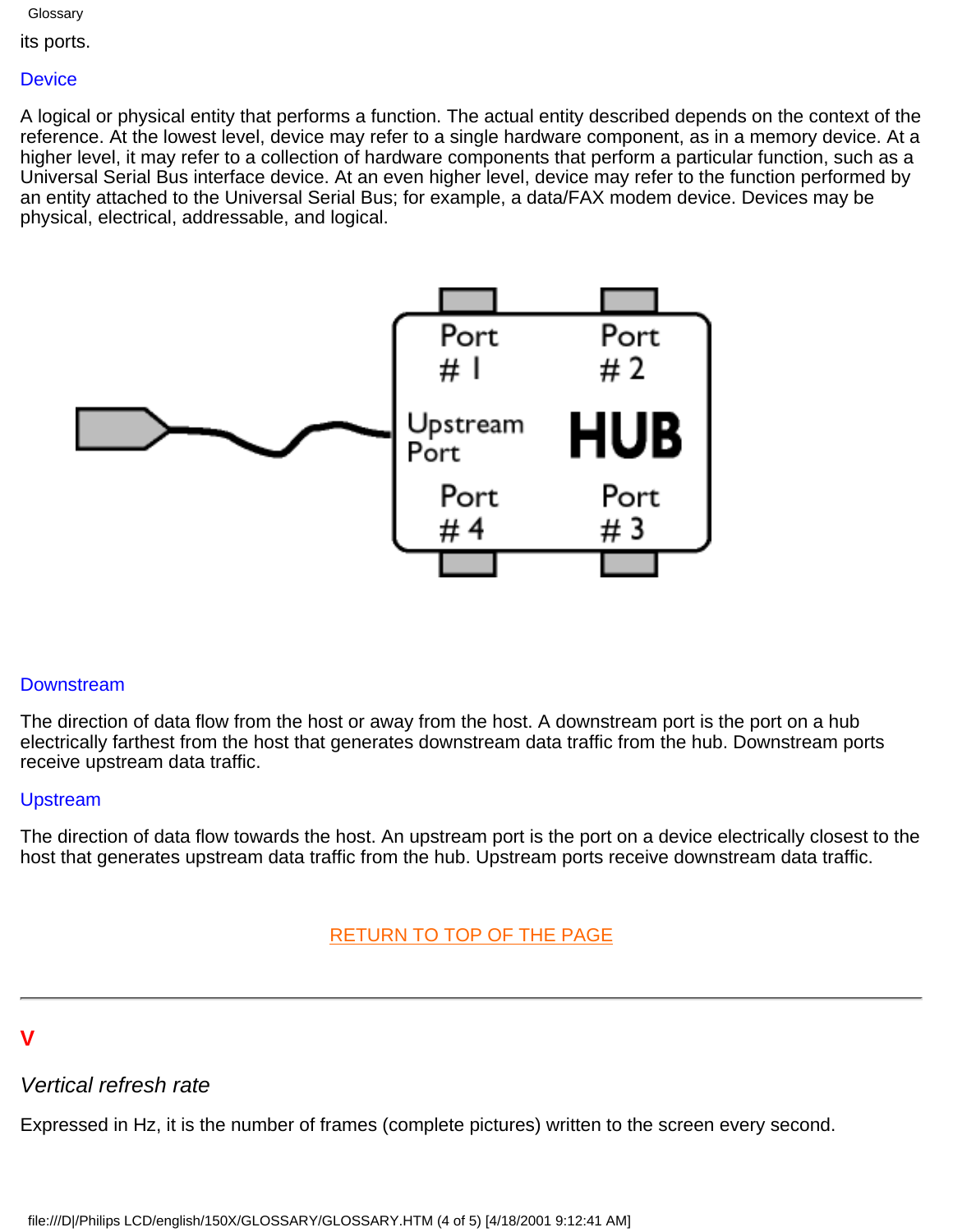Glossary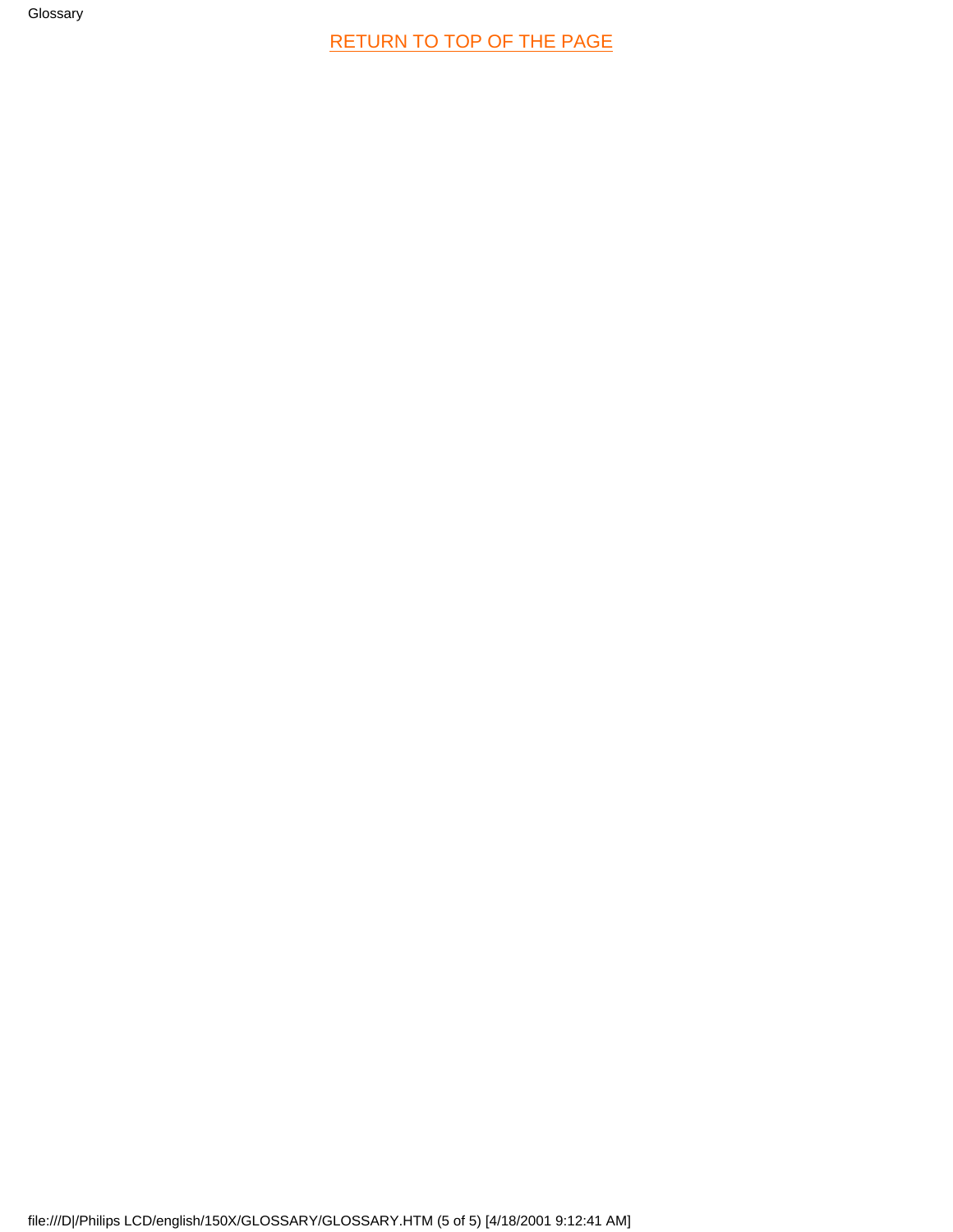# <span id="page-31-0"></span>**Download and Print**

# Download and Printing Instructions • Installing FPadjust Program

This page provides an option to read the manual in .pdf format. PDF files can be downloaded into your hard disk, then viewed and printed with Acrobat Reader or through your browser.

If you do not have Adobe¨ Acrobat Reader installed, click on the link to install the application. [Adobe®](file:///D|/pc/acrobat/ar405eng.exe) [Acrobat Reader for PC](file:///D|/pc/acrobat/ar405eng.exe) / [Adobe® Acrobat Reader for Mac.](file:///D|/mac/acrobat/Reader%204.05%20Installer)

# *Download instructions:*

To download the file:

1. Click-and-hold your mouse over the icon below. (Win95/98 users right-click)



2. From the menu that appears, choose 'Save Link As...', 'Save Target As...' or 'Download Link to Disk'.

3. Choose where you would like to save the file; click 'Save' (if prompted to save as either 'text' or 'source', choose 'source').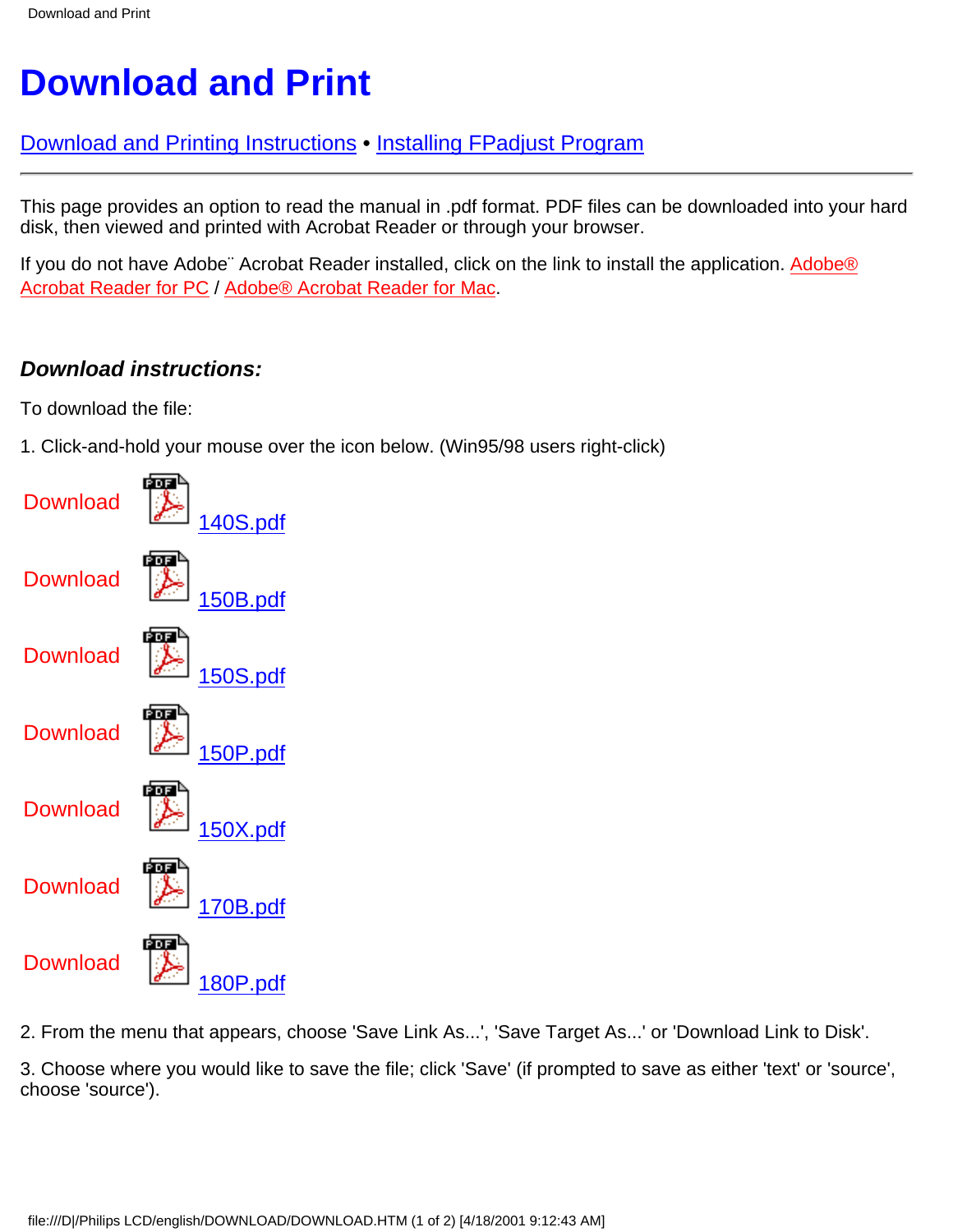Download and Print

## *Printing instructions:*

To print the manual:

1. With the manual file open, follow your printer's instructions and print the pages you need.

## RETURN TO TOP OF THE PAGE

# **Installing FPadjust Program**

The FP Adjust program generates alignment patterns which will help you adjust monitor settings such as CONTRAST, BRIGHTNESS, HORIZONTAL & VERTICAL POSITION, PHASE and CLOCK.

*System requirements:*

● PC running Window 95, Window 98 or later

### *To install FPadjust Program:*

- Click on the link or icon to install FPadjustment Program.
	- or
- Click-and-hold your mouse over the icon. (Win95/98 users right-click)



- From the menu that appears, choose 'Save Link As...', 'Save Target As...' or 'Download Link to Disk'.
- Choose where you would like to save the file; click 'Save' (if prompted to save as either 'text' or 'source', choose 'source').
- Exit your browser and install the FPadjust Program.

## **Read the "ReadMe.txt" file before installing.**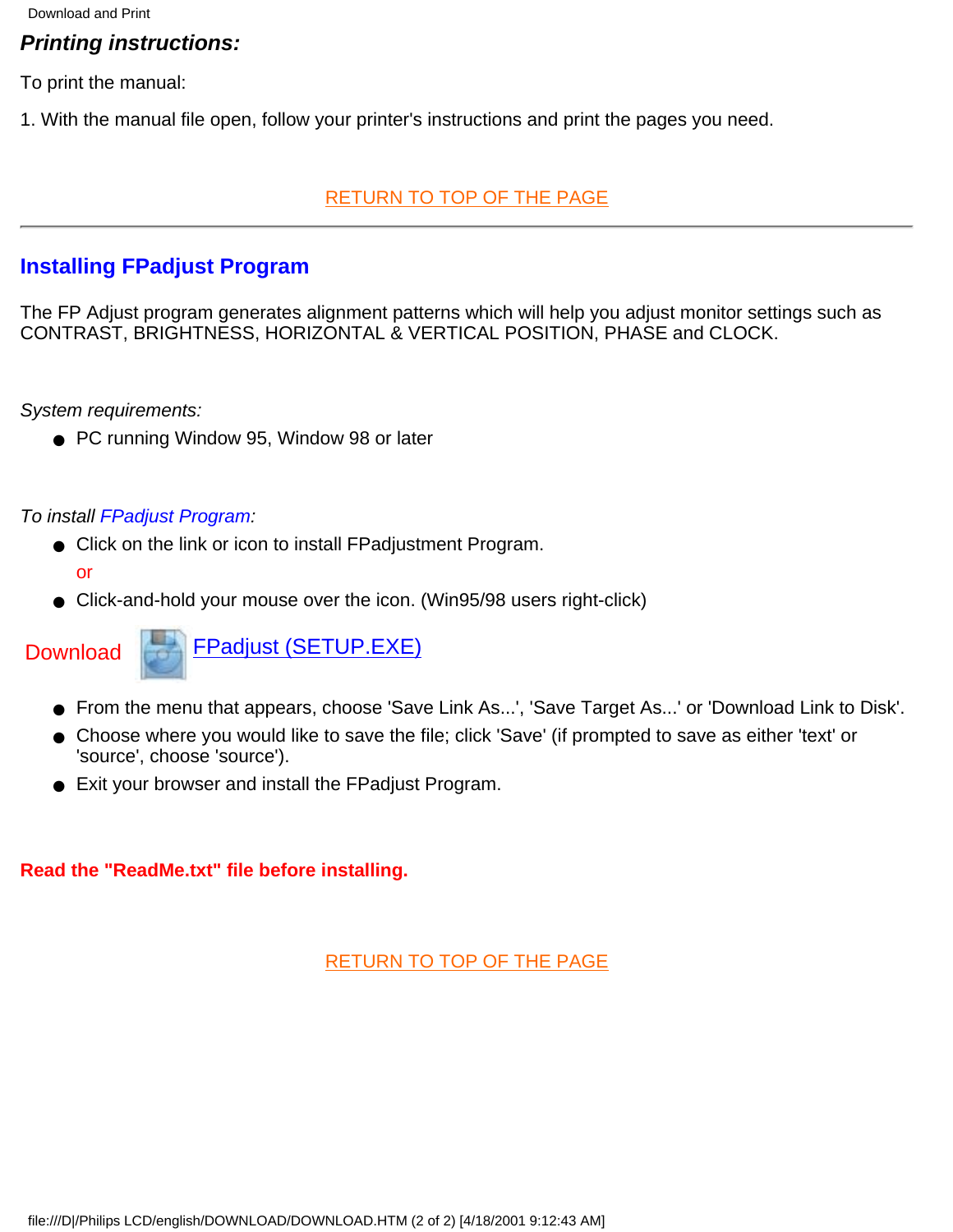# <span id="page-33-0"></span>**FAQs (Frequently Asked Questions)**

[Safety and Troubleshooting](#page-1-0) • General FAQ • Screen Adjustments • Compatibility with Other Peripherals • LCD Panel Technology • Ergonomics, Ecology, and Safety Standards • [Troubleshooting](#page-42-0) • [Regulatory Information](#page-45-0) • [Other Related Information](#page-53-0)

## **General FAQs**

**Q: When I install my monitor how do I do if the screen shows "Cannot display this video mode"?**

### **A: Recommended video mode for Philips 150P/150B/140S: 1024x768 @60Hz for Philips 181AS 1280x1024@60Hz.**

- Unplug all cables, then connect your PC to the monitor that you used previously and which displayed correctly.
- In the Windows Start Menu, select Settings/Control Panel. In the Control Panel Window, select the Display icon. Inside the Display Control Panel, select the " Settings " tab. Under the setting tab, in box labeled " desktop area ", move the slidebar to 1024x768 pixels .
- Open " Advanced Properties " and set the Refresh Rate to 60Hz, then click OK.
- Restart your computer and repeat step 2 and 3 to verify that your PC is set at 1024x768, 60Hz.
- Shut down your computer, disconnect your old monitor and reconnect your Philips LCD monitor.
- Turn on your monitor and then turn on your PC

## **Q: What does "refresh rate" mean to me in an LCD monitor?**

**A: For LCD monitors, the refresh rate is much less relevant. LCD monitors display a stable, flicker-free image at 60Hz. There is no visible differences between 85Hz and 60Hz.**

**Q: What are the .inf and .icm files on the setup disk & CD-ROM? How do I install the drivers (.inf and .icm)?**

**A: These are the driver files for your monitor. Follow the instructions in your user manual to install the drivers. You computer may ask you for monitor drivers (.inf and .icm files) or a driver disk when you first install your monitor. Follow the instructions to insert the driver disk (either floppy or CD-ROM) included in this package. Monitor drivers (.inf and .icm files) will be installed automatically.**

## **Q: How do I adjust resolution?**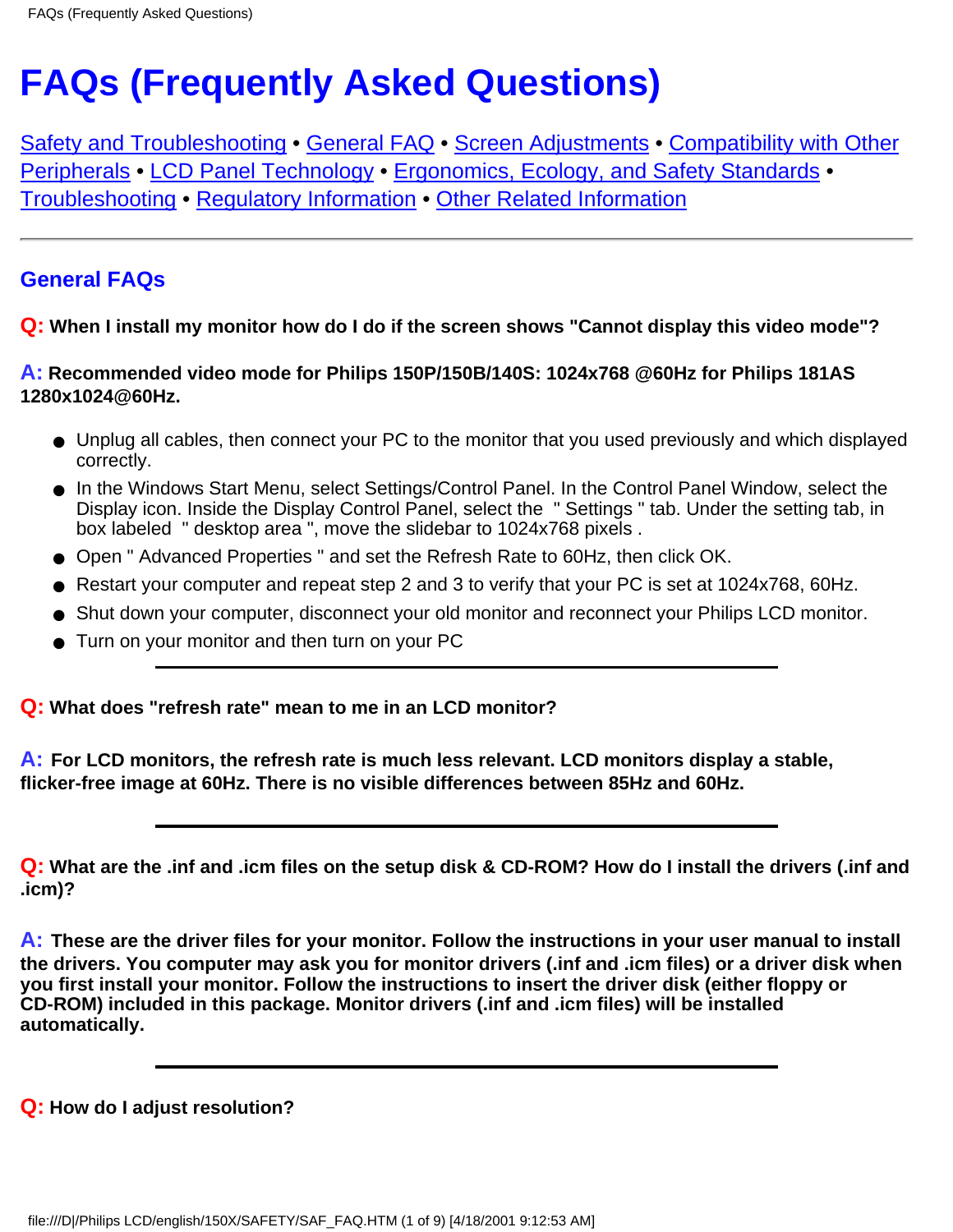FAQs (Frequently Asked Questions)

**A: Your video card/graphic driver and monitor together determine the available resolutions. You can select desired resolution under Window 95/98 with the "Display properties/Settings" control panel**

**Q: What if I get lost when making monitor adjustments?**

**A: Simply press the OSD button, then select "Reset" to recall all original settings.**

**Q: What is the Auto function?**

**A: The** *AUTO adjustment* **key restores optimal screen position, phase and clock settings with the press of a single button – without navigation through OSD menus and control keys.**

**Q: My Monitor has no power (Power LED does not light) ? What should I do?**

**A: Make sure the DC Jack in the pedestal is connected to the Monitor.**

**Q: Will the LCD monitor accept an Interlaced signal?**

**A: No If an Interlace signal is used, the screen displays both odd and even horizontal scanning lines at the same time, distorting the picture.**

**Q: Does Refresh Rate mean to LCD?**

**A: Unlike CRT display technology in which the speed the electron beam is swept from the top to the bottom of the screen determines flicker, an active matrix display uses an active element (TFT) to control each individual pixel and thus refresh rate is not really applicable to LCD technology.**

**Q: Will the LCD screen resistant scratches?**

**A: A protective coating is applied onto the surface of the LCD, which is durable up to a certain extent of hardness (approximately up to the hardness of a 2H pencil). In general, it is recommended not to expose the panel surface to any excessive shocks or scratches. An optional protective cover with greater scratch resistance is also available.**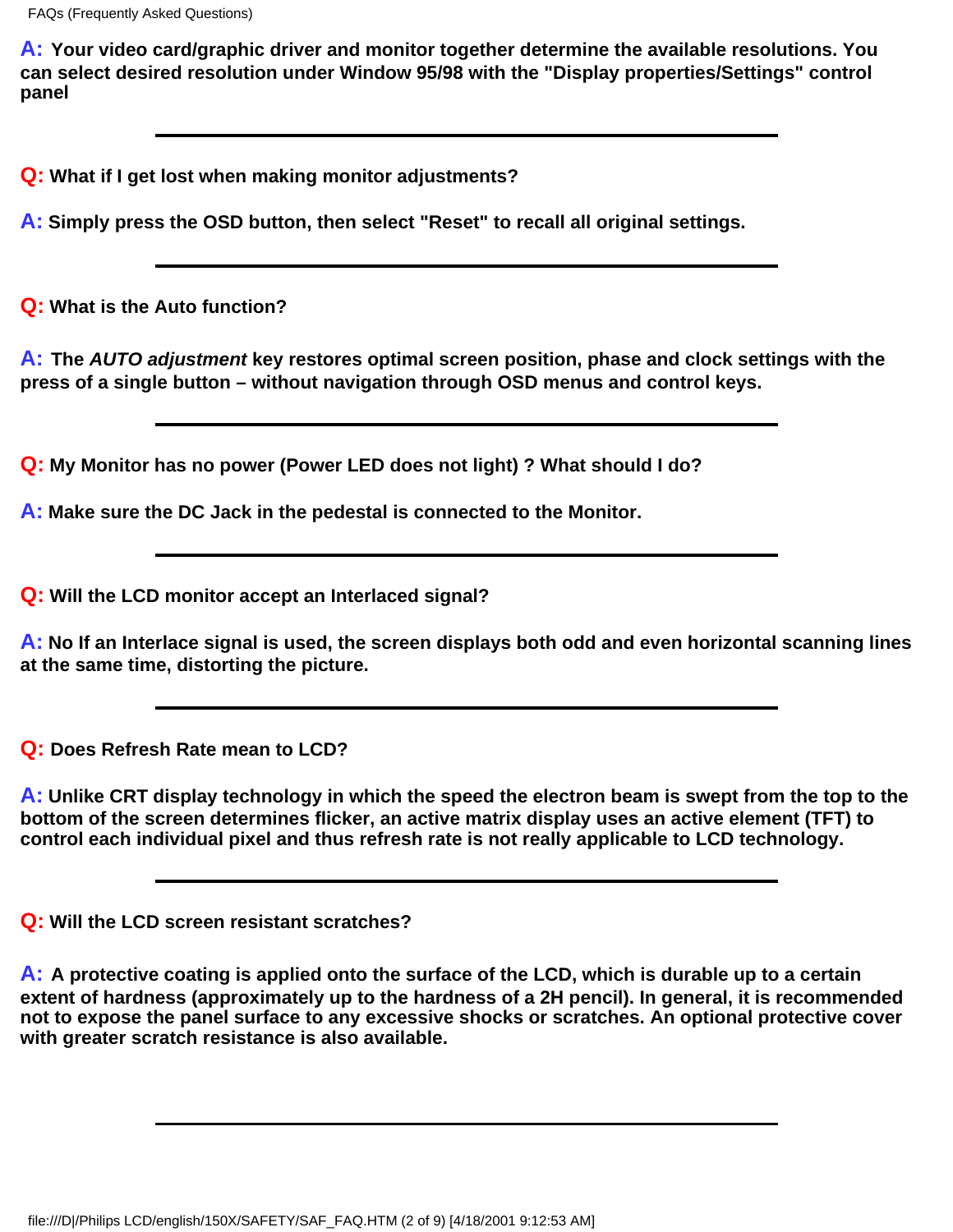**Q: How should I clean the LCD surface?**

**A: For normal cleaning, use the clean, soft and fine. For extensive cleaning, please use Isopropyl alcohol. Do not use other solvents such as ethyl alcohol, ethanol, acetone, hexane, etc.**

**Q: What accessories are available for my 105P / 181AS LCD monitor?**

**A: Currently there are 3 accessories available for the 150P. There are:**

- User installable Protective Cover
- Optional integrated USB Hub
- VESA Wall Mount Kit

**Q: What accessories are available for my 150B / 170B LCD monitor?**

**A: Currently there are 2 accessories available for the 150B. There are:**

- User installable Protective Cover
- VESA Wall Mount Kit

**Q: What accessories are available for my 140S LCD monitor?**

**A: Currently there are 1 accessories available for the 140S. There are:**

● VESA Wall Mount Kit

**Q: How many signal inputs do Philips 150P LCD monitor provide?**

**A: Standard 15-pin D-Sub and DVI-D connectors and a Macintosh adapter (optional outside of North America) open the 150P up to most PC and workstation users. Handy hot keys on the chin of the 150P make switching between two different video sources a breeze.**

**Q: Can the Philips LCD Monitor be hung on the wall or used as touch panel?**

**A: Yes, Philips Brilliance LCD monitors have this optional feature. The standard VESA mount holes on inside removable back cover integrate with a VESA FPMPMI standard arm, which include both a VESA compatible mount bracket and external AC adapter. Touch panels are being developed for future applications. Check with your Philips sales representative for more information.**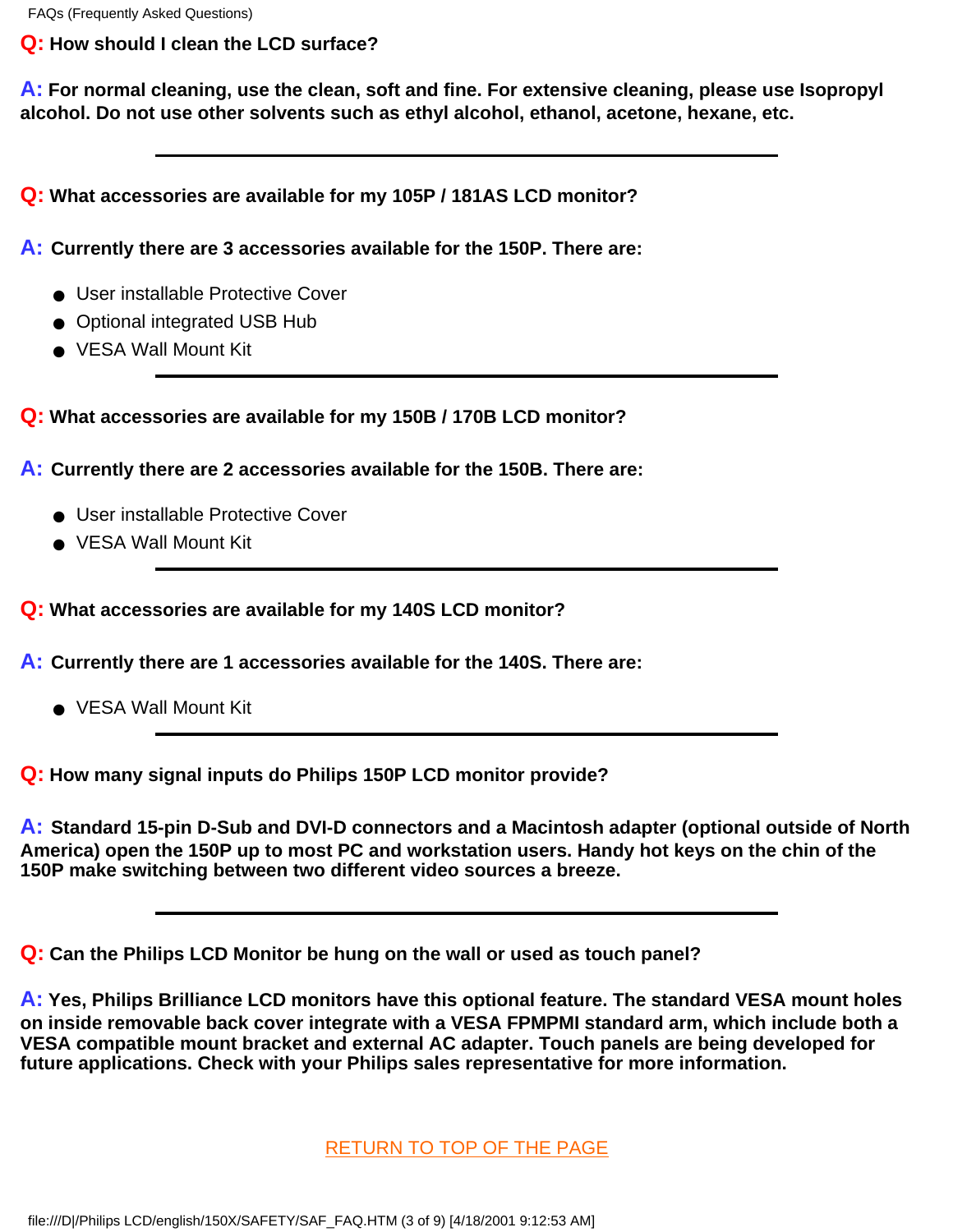## **Screen Adjustments**

**Q: What is CustoMax® and what models are compatible? (181AS / 150P)**

**A: CustoMax® is proprietary Philips software that allows users to adjust monitor via software instead of control keys under Windows base. With the Philips Brilliance 150P, CustoMax® operates via a USB connection to PC. All Philips 150P models are CustoMax® compatible, but your computer must support USB in order to use CustoMax®.**

### **Q: What is the FPadjust program on the setup disk and CD-ROM?**

**A: The FPadjust program generates alignment patterns that help you adjust monitor settings such as Contrast, Brightness, Horizontal Position, Vertical Position Phase, and Clock for optimal performance.**

**Q: When I install my monitor, how do I get the best performance for the monitor?**

**A:**

- For best performance, make sure your display settings are set at 1280x1024@60Hz for 150P / 150B 1. / 140S, 1280x1024@60Hz for 170B / 181AS. Note: You can check the current display settings by pressing the OSD OK button once. The current display mode is shown in product information in OSD main controls, or under OSD main controls (181AS).
- 2. To install the Flat Panel Adjust (FPadjust) program located on the monitor setup disk or CD-ROM, open the setup disk or CD-ROM and double-click the FPadjust.exe icon. This will install FP Adjust automatically and place a shortcut on your desktop.
- 3. Run FPadjust by double clicking the shortcut. Follow the instructions step by step to optimize image performance with your system's video controller.

### **Q: How do LCDs compare to CRTs in terms of radiation?**

**A: Because LCDs do not use an electron gun, they do not generate the same amount of radiation at the screen surface.**

### **Q: What is the screen size enlarge function? (181AS / 170B)**

**A: User want the best possible display quality regardless of the size of the image. However LCD panel characteristics require some tradeoffs. For example, the 150P highest resolution is 1024x768. In other words, there are 1024x768 or 786,432 pixels on this 15-inch LCD screen. When the monitor needs to display at a lower resolution, say 640x480, the image on the screen is smaller because it requires fewer pixels.**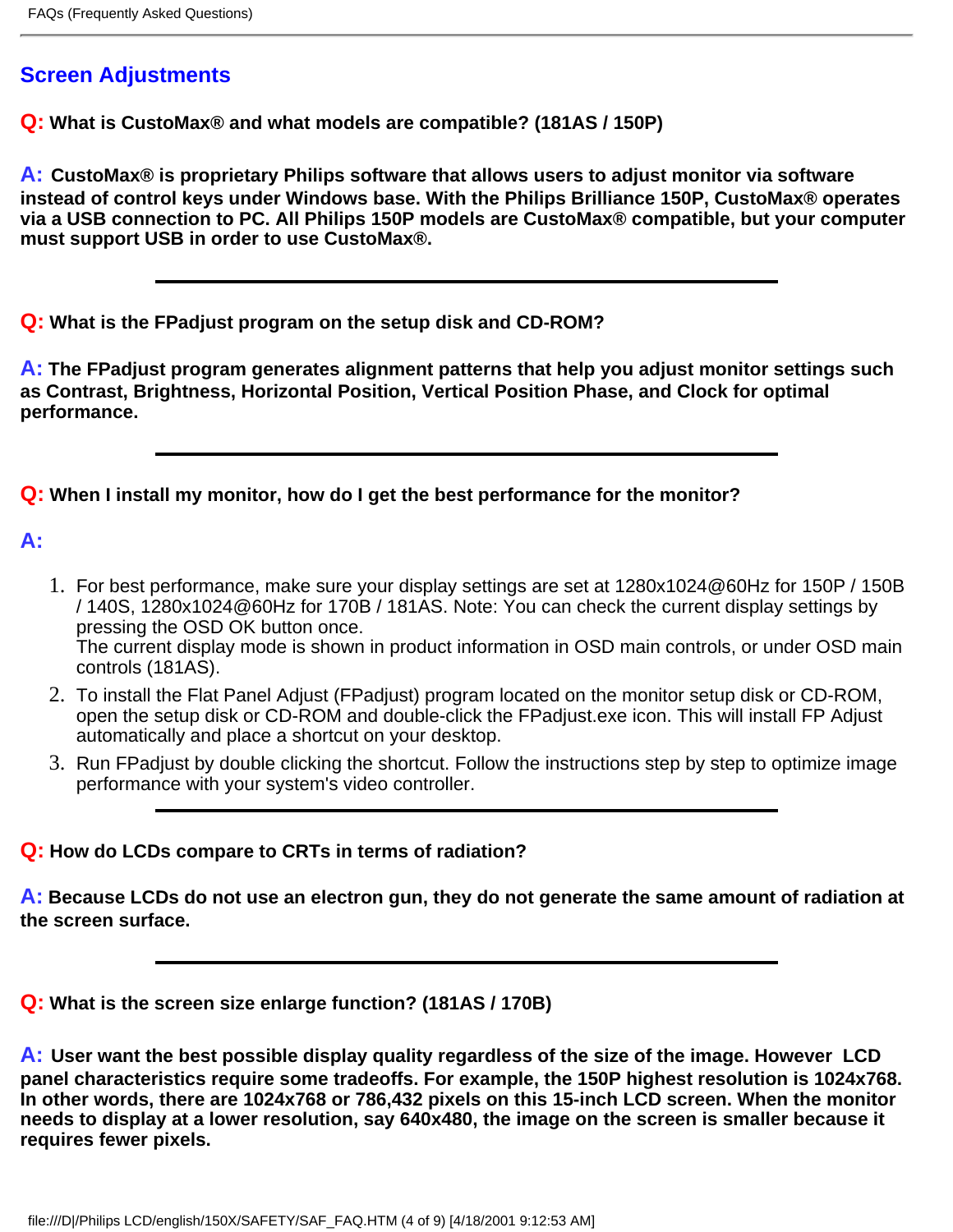### **Q: How can I adjust the screen?**

**A: The screen brightness may be adjusted using the Brightness control in the OSD. Scaling an image in this manner results in slight brightness "fuzziness" or distortion.**

### RETURN TO TOP OF THE PAGE

### **Compatibility with other Peripherals**

**Q: Can I connect my LCD monitor to any PC, workstation or Mac?**

**A: Yes, all Philips LCD monitors are fully compatible with standard PC, Mac and workstation. You may need a cable adapter to connect the monitor to your Mac system. Please contact your dealer/reseller for more information.**

**Q: Are Philips LCD monitors Plug-and-Play?**

**A: Yes, the monitors are Plug-and-Play compatible with Windows® 95, 98 and the PC98/99 platforms.**

**Q: What is USB (Universal Serial Bus)?**

**A: Think of USB as a smart plug for PC peripherals. USB automatically determines resources (like driver software and bus bandwidth) required by peripherals. USB makes necessary resources available without user intervention. There are three main benefits of USB. USB eliminates "case angst," the fear of removing the computer case to install circuit board cards -- that often require adjustment of complicated IRQ settings -- for add-on peripherals. USB does away with "port gridlock." Without USB, PCs are normally limited to one printer, two Com port devices (usually a mouse and modem), one Enhanced Parallel Port add-on (scanner or video camera, for example), and a joystick. More and more peripherals for multimedia computers come on the market every day.**

With USB, up to 127 devices can run simultaneously on one computer. USB permits "hot plug-in." No need to shut down, plug in, reboot and run set up to install peripherals. No need to go through the reverse process to unplug a device. Bottom line: USB transforms today's "Plug-and-Pray" into true Plug-and-Play!

### **Q: What is a USB hub ? (181AS / 150P)**

**A: A USB hub provides additional connections to the Universal Serial Bus. A hub's upstream port connects a hub to the host, usually a PC. Multiple downstream ports in a hub allows connection to another hub or device, such as a USB keyboard, camera or printer.**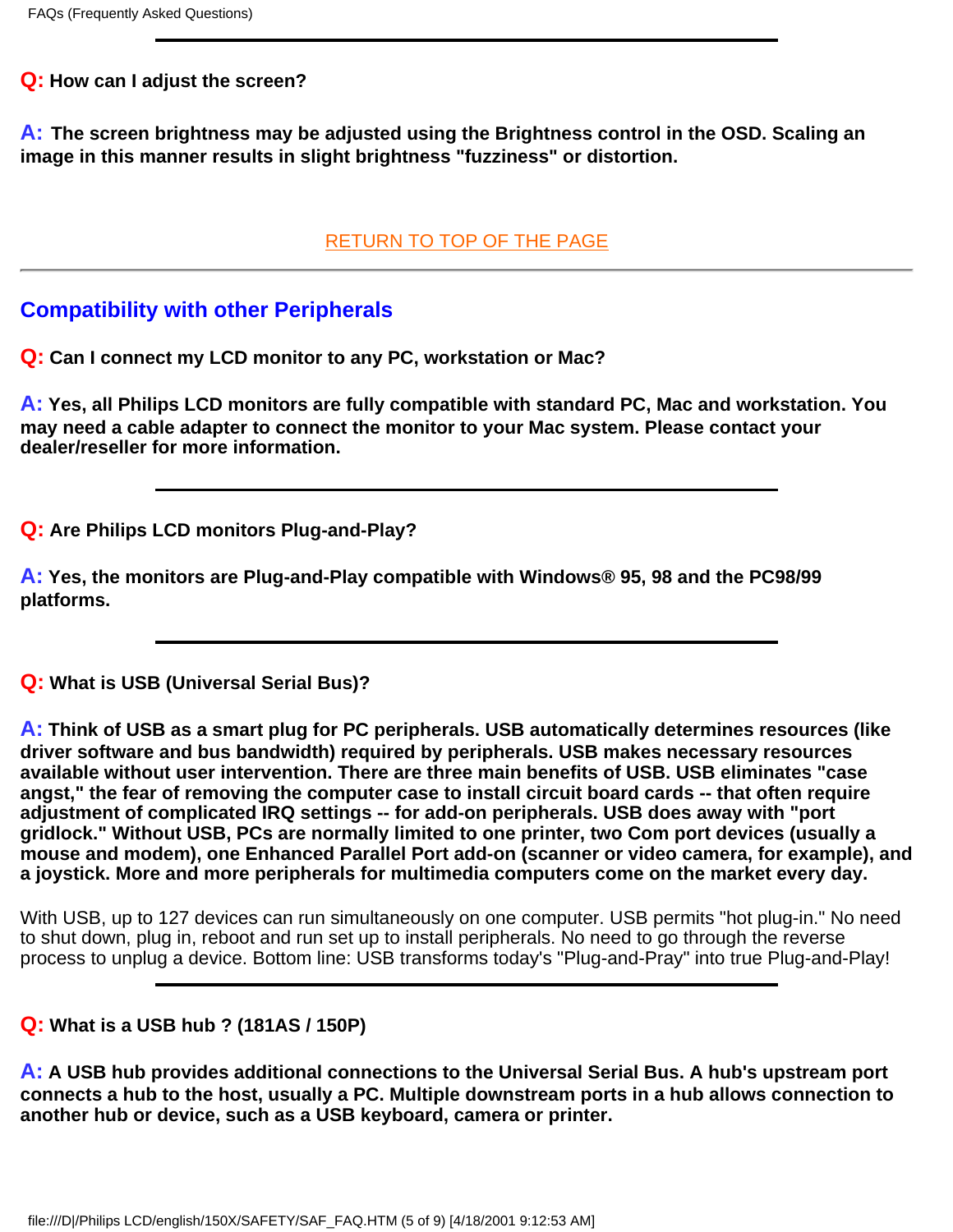# **LCD Panel Technology**

**Q: What is Liquid Crystal Display?**

**A: A Liquid Crystal Display (LCD) is an optical device that is commonly used to display ASCII characters and images on digital items such as watches, calculators, portable game consoles etc. LCD is the technology used for displays in notebook and other small computers. Like light-emitting diode and gas-plasma technologies, LCD allows displays to be much thinner than cathode ray tube (CRT) technology. LCD consumes much less power than LED and gas-display displays because they work on the principle of blocking light rather than emitting it.**

**Q: How are LCDs made?**

**A: LCDs are created from two glass plates separated from each other at a distance of a few microns. Plates are filled with liquid crystal, then seals together. The top plate is colored with a RGB pattern to make the color filter. Then polarizers are glued to both plates. This combination is sometimes called "glass" or "cell." The LCD cell is assembled into a "module" by adding the backlight, driver electronics and frame.**

**Q: What is polarization ?**

**A: Polarization is basically directing light to shine in one direction. Light is electromagnetic wave. Electric and magnetic fields oscillate in a direction perpendicular to the propagation of the light beam. The direction of these fields is called "polarization direction." Normal or non-polarized light has fields in several directions; polarized light has a field in only one direction.**

**Q: What differentiates passive matrix LCDs from active matrix LCDs?**

**A: An LCD is made with either a passive matrix or an active matrix display grid. An active matrix has a transistor located at each pixel intersection, requiring less current to control the luminance of a pixel. For this reason, the current in an active matrix display can be switched on and off more frequently, improving the screen refresh time (your mouse pointer will appear to move more smoothly across the screen, for example). The passive matrix LCD has a grid of conductors with pixels located at each intersection in the grid.**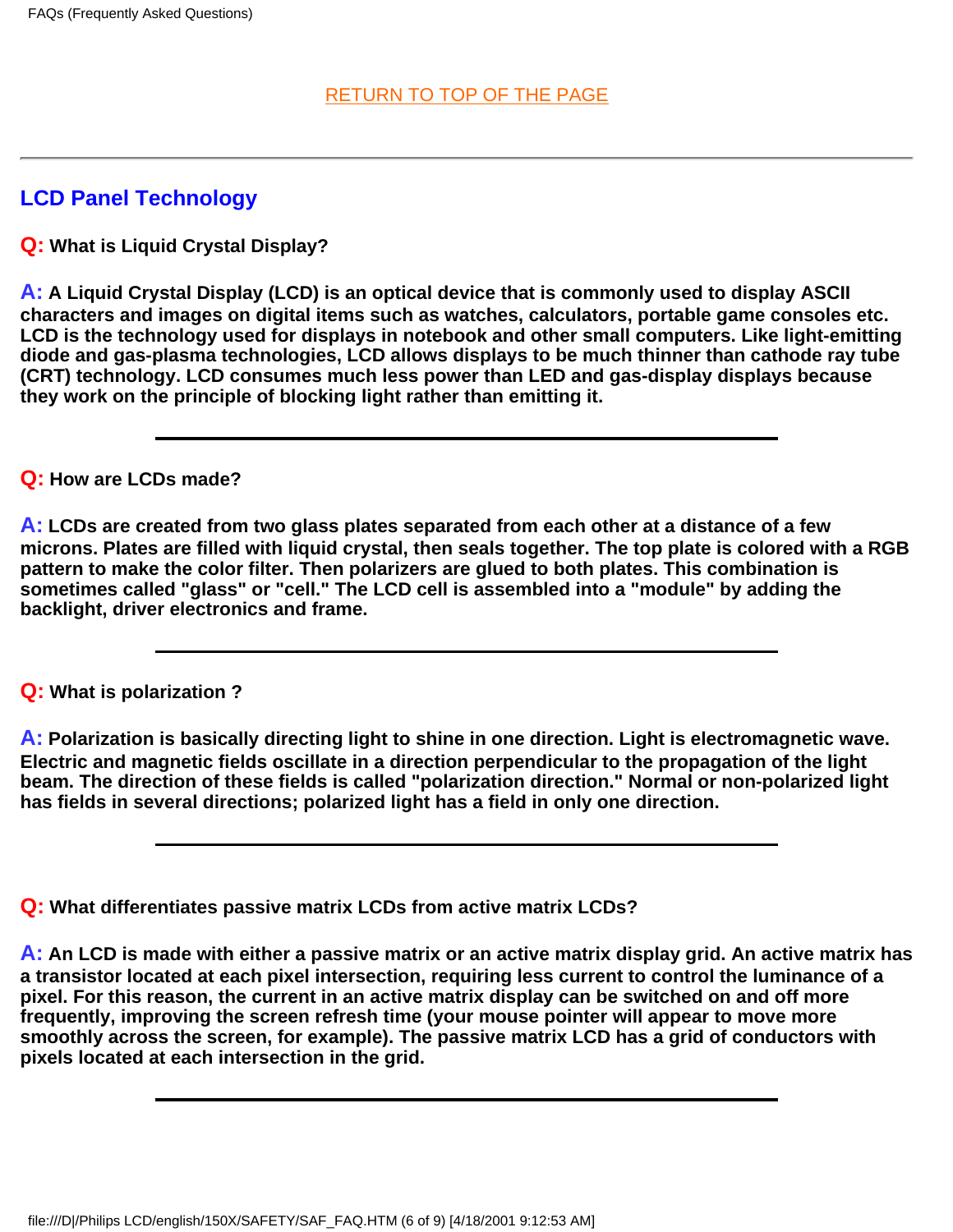FAQs (Frequently Asked Questions)

**Q: How does a TFT LCD Panel work?**

**A: On each column and row of the TFT LCD panel, a data source drive and a gate drive and attached respectively. The TFT drain of each cell is connected to the electrode. The molecular arrangement of liquid crystal elements differs depending on whether it is impressed with voltage or not. It varies the direction of polarized light and the amount of light by letting it through different arrays of liquid crystal elements. When two polarized filters are arranged vertically on a polarized light pole, the light that passes through the upper polarized panel is turned 90 degrees along with spiral structure of the liquid crystal molecules, and goes through the polarized filter at the bottom. When impressed with voltage, liquid crystal molecules are arranged vertically from the original spiral structure and the direction of the light is not turned in 90 degrees. In this case, light that comes through the top polarized panel may not go through the polarized panel at the bottom.**

**Q: What are the advantages of TFT LCD compared to CRT?**

**A: In a CRT monitor, a gun shoots electrons and general light by colliding polarized electrons on fluorescent glass. Therefore, CRT monitors basically operate with analog RGB signal. A TFT LCD monitor is a device displaying an input image by operating liquid crystal panel. The TFT has a fundamentally different structure than a CRT: Each cell has an active matrix structure and independent active elements. A TFT LCD has two glass panels and the space between them is filled in with liquid crystal. When each cell is connected with electrodes and impressed with voltage, molecular structure of liquid crystal is altered and controls amount of inlet lighting to display images. A TFT LCD has several advantages over a CRT, since it can be very thin and it does not have flickering because it does not use scanning method.**

**Q: Vertical frequency of 60Hz optimal for an LCD monitor, why?**

**A: Unlike a CDT monitor, the TFT LCD panel has a fixed resolution. For example, an XGA monitor has 1024x3 (R, G, B) x 768 pixels and higher resolution may not be available without additional software processing. The panel is designed to optimize display for 65MHz dot clock, one of the standards for XGA displays. Since the vertical/horizontal frequency for this dot clock is 60/48Hz, the optimum frequency for this monitor is 60Hz.**

**Q: What kind of wide-angle technology is available? How does it work?**

**A: The TFT LCD panel is an element controls/displays inlet of a backlight using the dual-refraction of liquid crystal. Using the property that the projection of inlet light refracts toward the major axis of the liquid element, it controls the direction of inlet light and displays it. Since the refraction ratio of inlet light on liquid crystal varies with the inlet angle of the light, the viewing angle of a TFT is much narrow than that of a CDT. Usually, viewing angle refers to the point where the contrast ration is 10. Many ways to widen the viewing angle are currently being developed the most commonly used approach is to use a wide viewing angle film, which widens viewing angle by varying the refraction ratio. Also IPS (In Plane Switching) or MVA (Multi Vertical Aligned) is used for wider viewing angle.**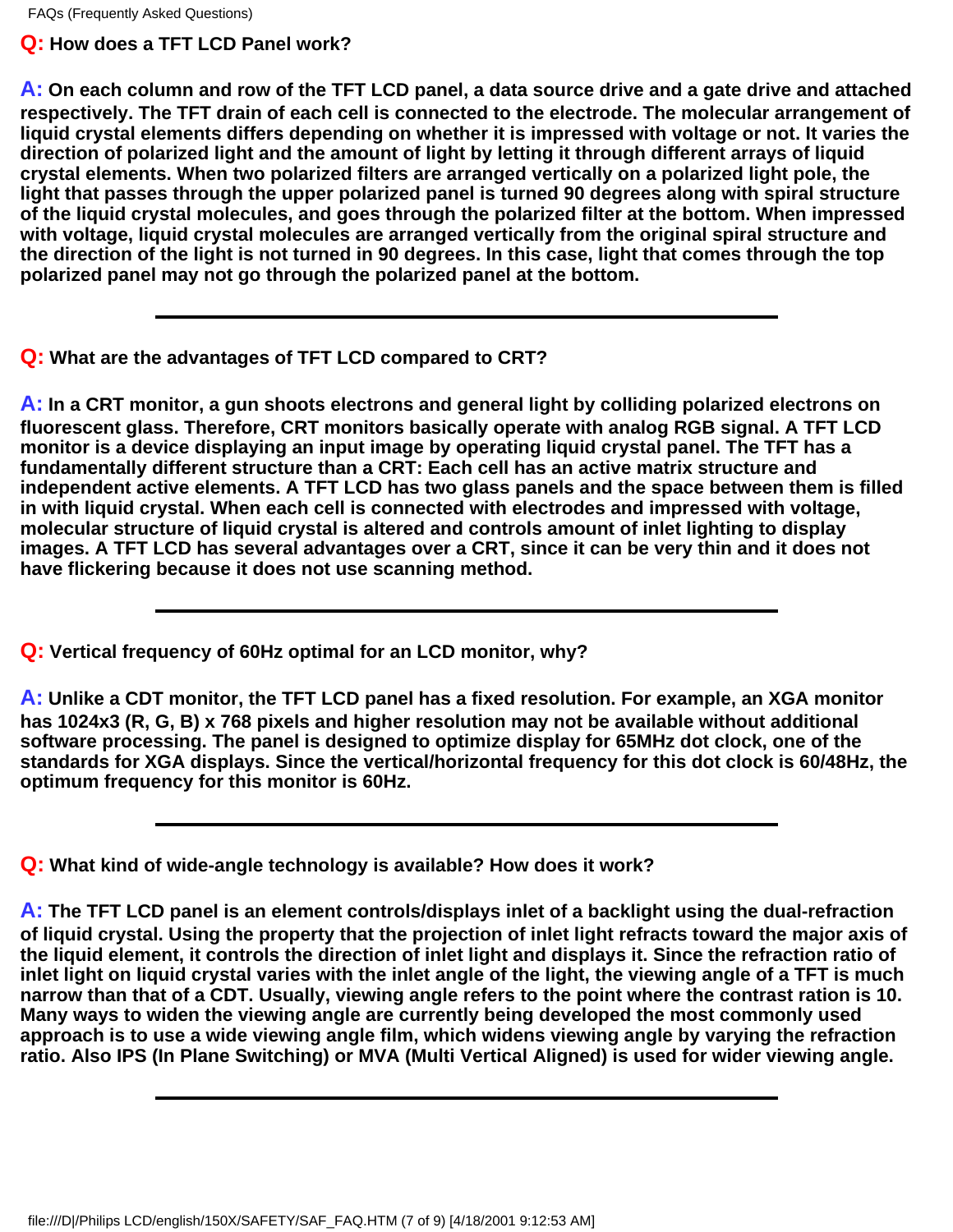FAQs (Frequently Asked Questions)

**Q: Why is there no flicker on an LCD Monitor?**

**A: Technically speaking, LCDs do flicker, but the cause of the phenomenon is different from that of CRT monitor -- and has no impact of ease of viewing. Flickering in a LCD monitor refers to usually undetectable luminance caused by the difference between positive and negative voltage. On the other hand, CRT flickering that can irritate the human eye comes when the on/off action of the florescent object becomes visible. Since the reaction speed of liquid crystal in a LCD panel is much slower, this troublesome form of flickering is not present in LCD display.**

**Q: Why is an LCD monitor virtually free of Electro Magnetic Interference?**

**A: Unlike a CRT, an LCD monitor does not have key parts that generate Electro Magnetic Interference, especially magnetic fields. Also, since LCD display utilizes relatively low power, its power supply is extremely quiet.**

## **RETURN TO TOP OF THE PAGE**

# **Ergonomics, Ecology, and Safety Standards**

**Q: What is CE mark?**

**A: The CE (Conformité Européenne) marking is required to be displayed on the regulated product placed for sale on the European market. This mark "CE" means that a product complies with an applicable European Directive. A European Directive is a European "Law" which relates to health, safety, environment and consumer Protection, much the same as the U.S. National Electrical Code and UL Standards.**

**Q: Does the LCD monitor conform to general safety standards?**

**A: Yes. Philips LCD monitors conform to the guidelines of MPR-II and TCO 95-99 standards for the control of radiation, electromagnetic waves, energy reduction, electrical safety in the work environment, and recyclability. The specification page provides detailed safety standards data.**

*More information is provided in the [Regulatory Information](#page-45-0) chapter.*

**Q: Is the Philips LCD Monitor Y2k compliant?**

**A: Yes, all Philips LCD Monitors are compliant with the Y2K.**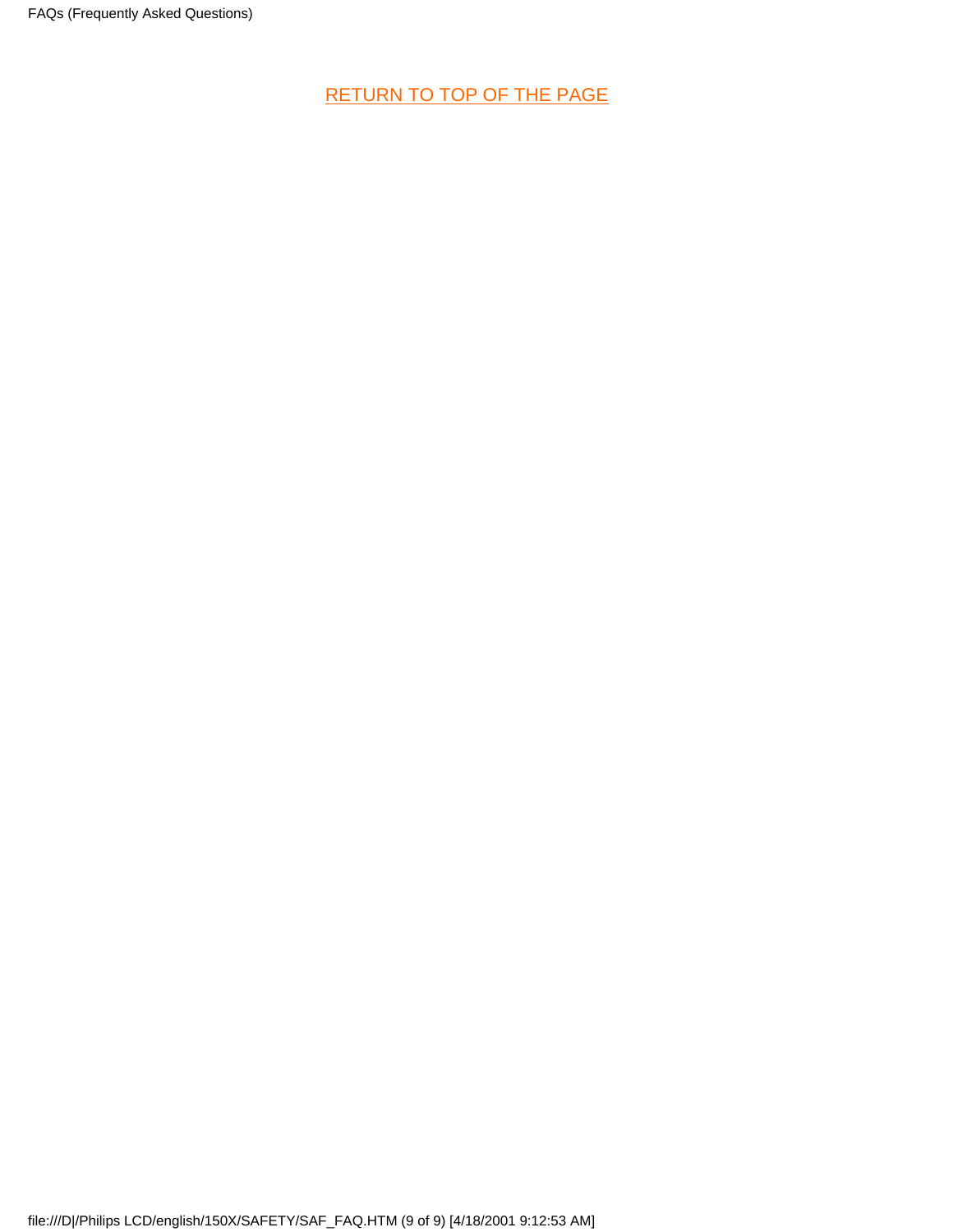# <span id="page-42-2"></span><span id="page-42-1"></span>**Troubleshooting**

[Safety and Troubleshooting](#page-1-0) • [FAQs](#page-33-0) • [Common Problems](#page-42-0) • [Imaging Problems](#page-43-0) • [Regulatory](#page-45-0) [Information](#page-45-0) • [Other Related Information](#page-53-0)

This page presents problems that can be corrected by the user. If the problem still exists after these possible solutions, contact your nearest Philips dealer.

<span id="page-42-0"></span>

| <b>Common Problems</b>            |                                                                                                                         |
|-----------------------------------|-------------------------------------------------------------------------------------------------------------------------|
| Having this problem?              | <b>Check these items</b>                                                                                                |
|                                   | • Make sure the Power cable is<br>plugged to the wall and back<br>of the monitor.                                       |
| No Picture<br>(Power LED not lit) | Make sure the DC power cord<br>has been attached to the DC<br>Jack.                                                     |
|                                   | First, power button in front of<br>the monitor should be in the<br>OFF position, then press it to<br>ON position again. |
|                                   | • Make sure the computer is<br>turned on.                                                                               |
| No Picture                        | Make sure the signal cable is<br>properly connected to your<br>computer.                                                |
| (Power LED is amber or yellow)    | Check to see if the monitor<br>cable has bent pins.                                                                     |
|                                   | The Energy Saving feature<br>may be activated                                                                           |
| Screen says<br><b>ATTENTION</b>   | Make sure the monitor cable<br>is properly connected to your<br>computer. (Also refer to the<br>Quick Set Up Guide).    |
| NO VIDEO INPUT                    | Check to see if the monitor<br>cable has bent pins.                                                                     |
|                                   | Make sure the computer is<br>turned on.                                                                                 |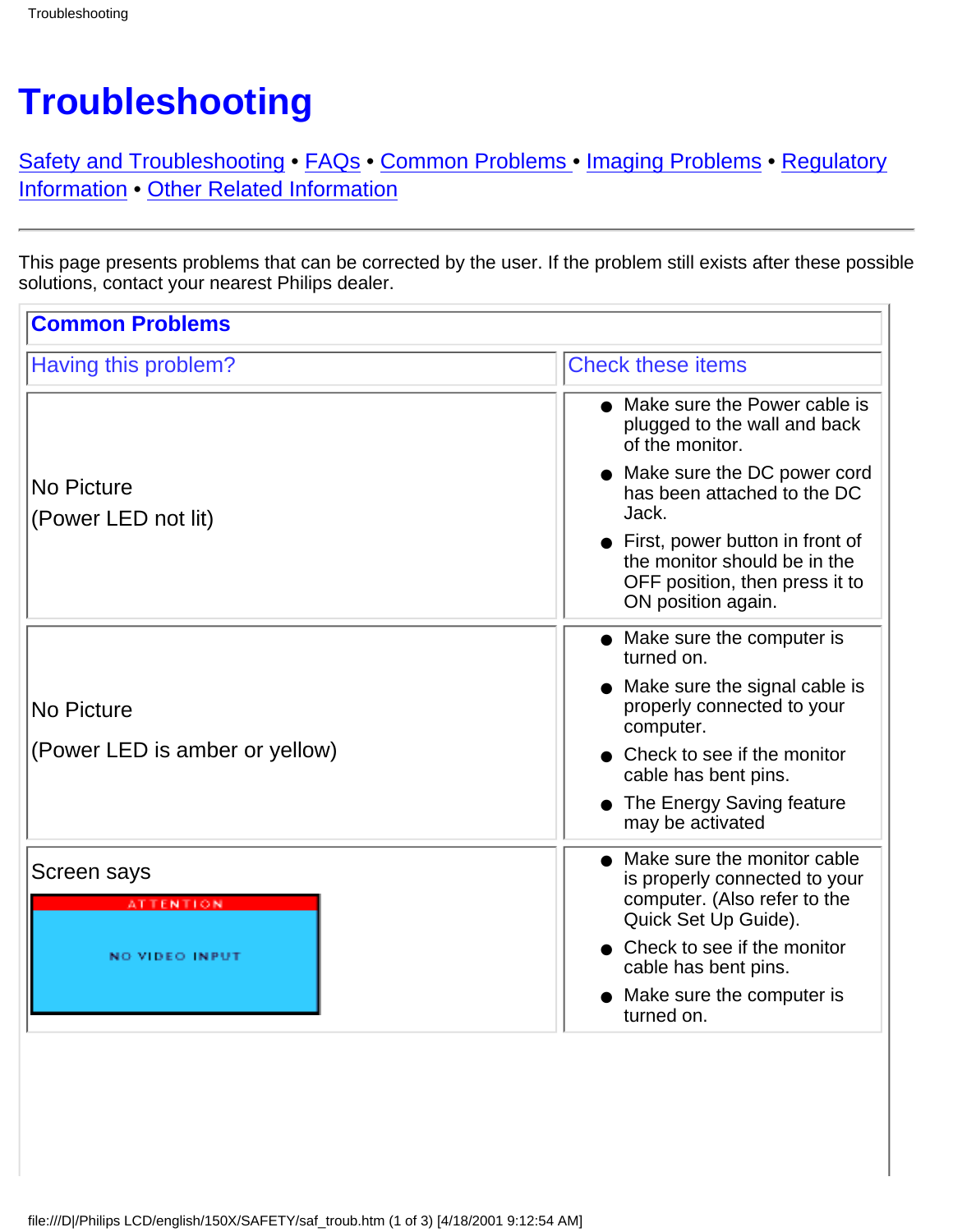<span id="page-43-0"></span>

| AUTO button not working properly               | The Auto Function is designed<br>for use on standard Macintosh<br>or IBM-compatible PC running<br>Microsoft properly Windows.<br>It may not work properly if<br>using non-standard PCs or<br>video card.                |  |  |
|------------------------------------------------|-------------------------------------------------------------------------------------------------------------------------------------------------------------------------------------------------------------------------|--|--|
| <b>Imaging Problems</b>                        |                                                                                                                                                                                                                         |  |  |
|                                                | Push the Auto button.                                                                                                                                                                                                   |  |  |
| Display position is incorrect                  | Adjust the image position<br>using the Horizontal Position<br>&/or Vertical Position in the<br>second Window                                                                                                            |  |  |
| Image vibrates on the screen                   | Check that the signal cable is<br>properly connected to the<br>graphics board or PC.                                                                                                                                    |  |  |
| Vertical flicker appears                       |                                                                                                                                                                                                                         |  |  |
|                                                | Push the Auto button.<br>Eliminate the vertical bars<br>using the Clock Adjustment in<br>the first Window                                                                                                               |  |  |
| Horizontal flicker appears                     |                                                                                                                                                                                                                         |  |  |
| No flicker<br>H-flicker<br>(AFTER)<br>(BEFORE) | • Push the Auto button.<br>Eliminate the horizontal bars<br>using the Phase Adjustment in<br>the First Window                                                                                                           |  |  |
| The screen is too bright or too dark           | Adjust the contrast and<br>brightness using the First<br>Window. (The backlight of the<br>LCD monitor has a fixed life<br>span. When the screen<br>becomes dark or begins to<br>flicker, please contact your<br>dealer. |  |  |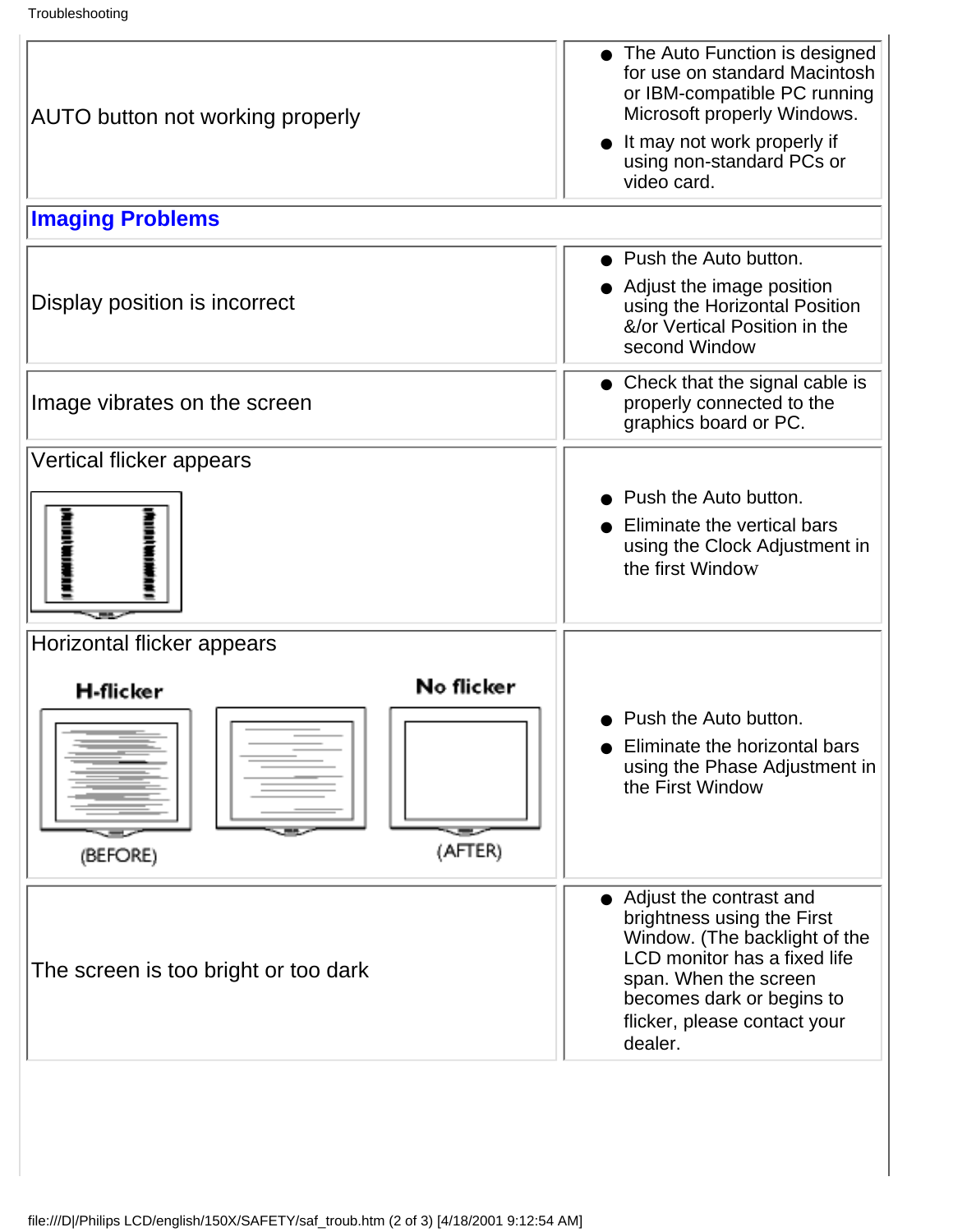| An after-image appears                                                                                               | $\bullet$ If an image remains in the<br>screen for an extended period<br>of time, it may be imprinted in<br>the screen and leave an<br>after-image. This usually<br>disappears after a few hours |
|----------------------------------------------------------------------------------------------------------------------|--------------------------------------------------------------------------------------------------------------------------------------------------------------------------------------------------|
| An after-image remains after the power has been<br>turned off.                                                       | • This is characteristic of liquid<br>crystal and is not caused by a<br>malfunction or deterioration of<br>the liquid crystal. The<br>after-image will disappear<br>after a set amount of time   |
| Green, red, blue, dark, and white dots remains                                                                       | • The remaining dots are<br>normal charactericstic of the<br>liquid crystal used in today's<br>technology.                                                                                       |
| For further assistance, refer to the Consumer Information Centers list to contact your local Philips<br>distributor. |                                                                                                                                                                                                  |
| <b>RETURN TO TOP OF THE PAGE</b>                                                                                     |                                                                                                                                                                                                  |

 $\mathbf{I}$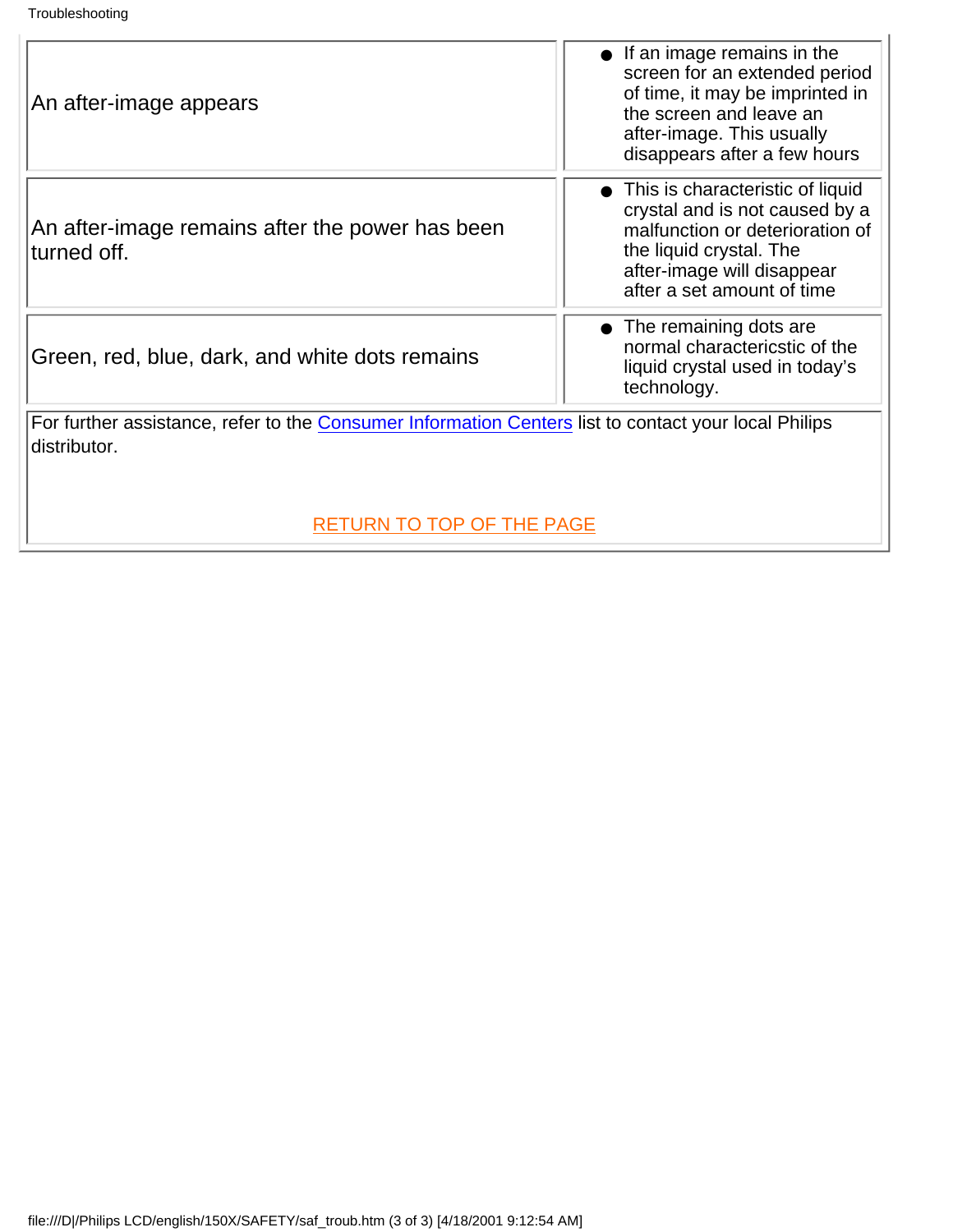# <span id="page-45-0"></span>**Regulatory Information**

TCO'95 Information • TCO Environmental Requirements • Energy Star Declaration • Federal Communications Commission (FCC) Notice (U.S. Only) • Commission Federale de la Communication (FCC Declaration) • EN 55022 Compliance (Czech Republic Only) • VCCI Class 2 Notice (Japan Only) • MOC Notice (South Korea Only) • Polish Center for Testing and Certification Notice • North Europe Information • BCIQ Notice (Taiwan Only) • Ergonomie Hinweis (nur Deutschland) • Philips End-of-Life Disposal • Information for UK only

#### **TCO '95 Information**

**TCO '95: Available on Brilliance 150X.**



**Congratulations!**

You have just purchased a TCO'95 approved and labelled product! Your choice has provided you with a product developed for professional use. Your purchase has also contributed to reducing the burden on the environment and also, to the further development of environmentally adapted electronics products.

#### **Why do we have environmentally labelled computers?**

In many countries, environmental labelling has become an established method for encouraging the adaptation of goods and services to the environment. The main problem, as far as computers and other electronics equipment are concerned, is that environmentally harmful substances are used both in the products and during the manufacturing. Since it has not been possible for the majority of electronics equipment to be recycled in a satisfactory way, most of these potentially damaging substances sooner or later enter Nature. There are also other characteristics of a computer, such as energy consumption levels, that are important from the viewpoints of both the work (internal) and natural (external) environments. Since all methods of conventional electricity generation have a negative effect on the environment (acidic and climate-influencing emissions, radioactive waste, etc.), it is vital to conserve energy. Electronics equipment in offices consume an enormous amount of energy since they are often left running continuously.

#### **What does labelling involve?**

This product meets the requirements for the TCO'95 scheme which provides for international and environmental labelling of personal computers. The labelling scheme was developed as a joint effort by the TCO (The Swedish Confederation of Professional Employees), Naturskyddsforeningen (The Swedish Society for Nature Conservation) and NUTEK (The National Board for Industrial and Technical Development in Sweden). The requirements cover a wide range of issues: environment, ergonomics, usability, emission of electrical and magnetic fields, energy consumption and electrical and fire safety. The environmental demands concern restrictions on the presence and use of heavy metals, brominated and chlorinated flame retardants, CFCs (freons) and chlorinated solvents, among other things. The product must be prepared for recycling and the manufacturer is obliged to have an environmental plan which must be adhered to in each country where the company implements its operational policy. The energy requirements include a demand that the computer and/or display, after a certain period of inactivity, shall reduce its power consumption to a lower level in one or more stages. The length of time to reactivate the computer shall be reasonable for the user.

Labelled products must meet strict environmental demands, for example, in respect of the reduction of electric and magnetic fields, physical and visual ergonomics and good usability. On the back page of this folder, you will find a brief summary of the environmental requirements met by this product. The complete environmental criteria document may be ordered from: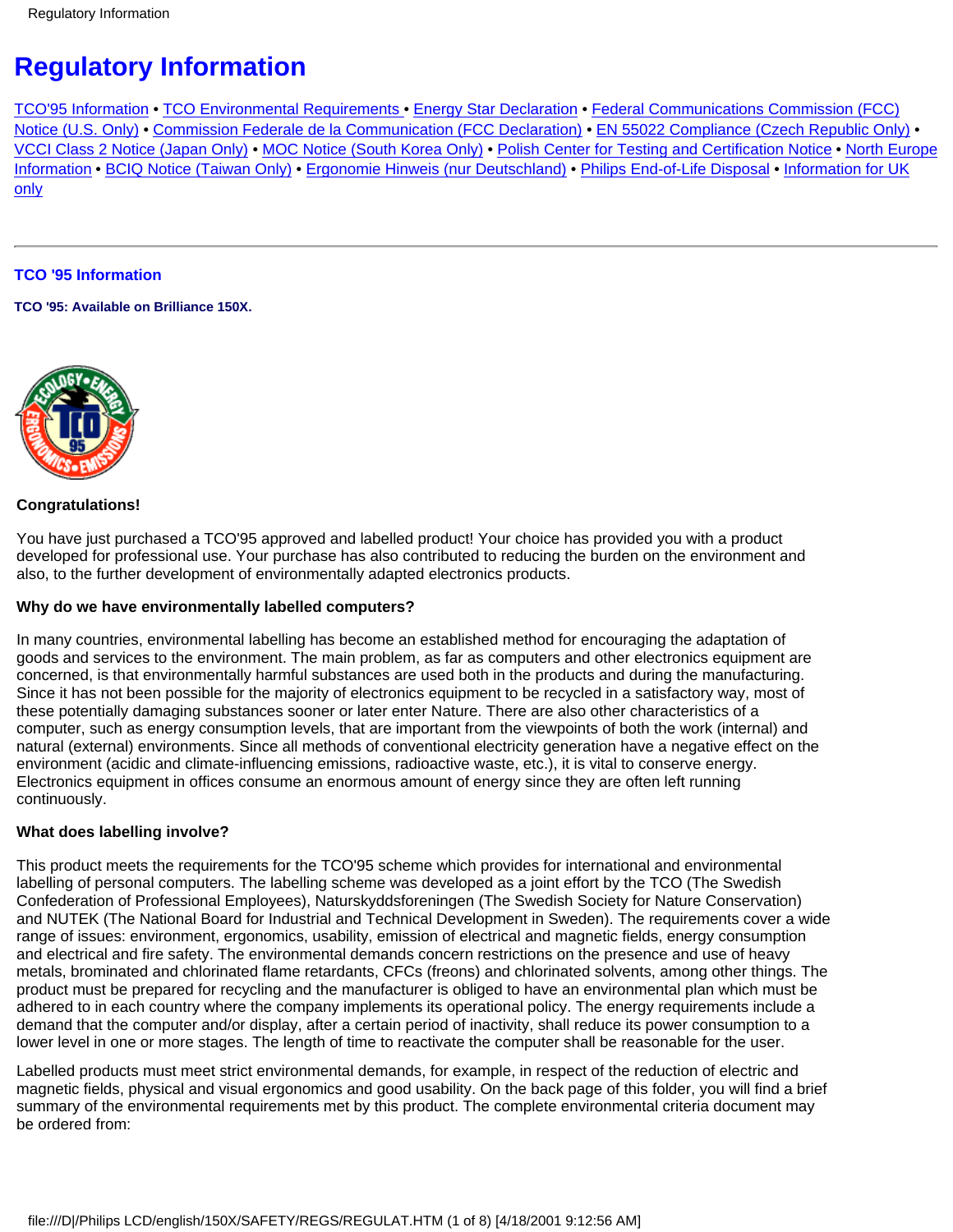Regulatory Information

#### **TCO Development Unit**

S-114 94 Stockholm, Sweden

Fax: +46 8 782 92 07

Email (Internet): development@tco.se

Current information regarding TCO'95 approved and labelled products may also be

obtained via the Internet, using the address: http://www.tco-info.com/

TCO'95 is a co-operative project between TCO (The Swedish Confederation of Professional Employees), Naturskyddsforeningen (The Swedish Society for Nature Conservation) and NUTEK (The National Board for Industrial and Technical Development in Sweden).

#### **Environmental requirements**

#### **Brominated flame retardants**

Brominated flame retardants are present in printed circuit boards, cables, wires, casings and housings. In turn, they delay the spread of fire. Up to thirty percent of the plastic in a computer casing can consist of flame retardant substances. These are related to another group of environmental toxins, PCBs, which are suspected to give rise to similar harm, including reproductive damage in fisheating birds and mammals, due to the bio-accumulative \* processes. Flame retardants have been found in human blood and researchers fear that disturbances in foetus development may occur.

TCO'95 demand requires that plastic components weighing more than 25 grams must not contain organically bound chlorine and bromine.

#### **Lead \*\***

Lead can be found in picture tubes, display screens, solders and capacitors. Lead damages the nervous system and in higher doses, causes lead poisoning. TCO'95 requirement permits the inclusion of lead since no replacement has yet been developed.

#### **Cadmium\*\***

Cadmium is present in rechargeable batteries and in the colour-generating layers of certain computer displays. Cadmium damages the nervous system and is toxic in high doses. The relevant TCO'99 requirement states that batteries, the colour-generating layers of display screens and the electrical or electronics components must not contain any cadmium.

#### **Mercury\*\***

Mercury is sometimes found in batteries, relays and switches. Mercury damages the nervous system and is toxic in high doses. TCO'95 requirement states that batteries may not contain more than 25 ppm (parts per million) of mercury. It also demands that no mercury is present in any of the electrical or electronics components concerned with the display unit. Mercury is, for the time being, permitted in the back light system of flat panel monitors as there today is no commercially available alternative. TCO aims on removing this exception when a mercury free alternative is available.

#### **CFCs (freons)**

\_\_\_\_\_\_\_\_\_\_\_\_\_\_\_\_\_\_\_\_\_\_\_\_\_\_\_\_\_

CFCs (freons) are sometimes used for washing printed circuit boards and in the manufacturing of expanded foam for packaging. CFCs break down ozone and thereby damage the ozone layer in the stratosphere, causing increased reception on Earth of ultraviolet light with consequent increased risks of skin cancer (malignant melanoma). The relevant TCO'95 requirement: Neither CFCs nor HCFCs may be used during the manufacturing of the product or its packaging.

The TCO'95 requirement: neither CFCs nor HCFCs may be used during the manufacturing of the product or its packaging.

<sup>\*</sup> *Bio-accumulative is defined as substances which accumulate within living organisms*

*<sup>\*\*</sup> Lead, Cadmium and Mercury are heavy metals which are Bio-accumulative.*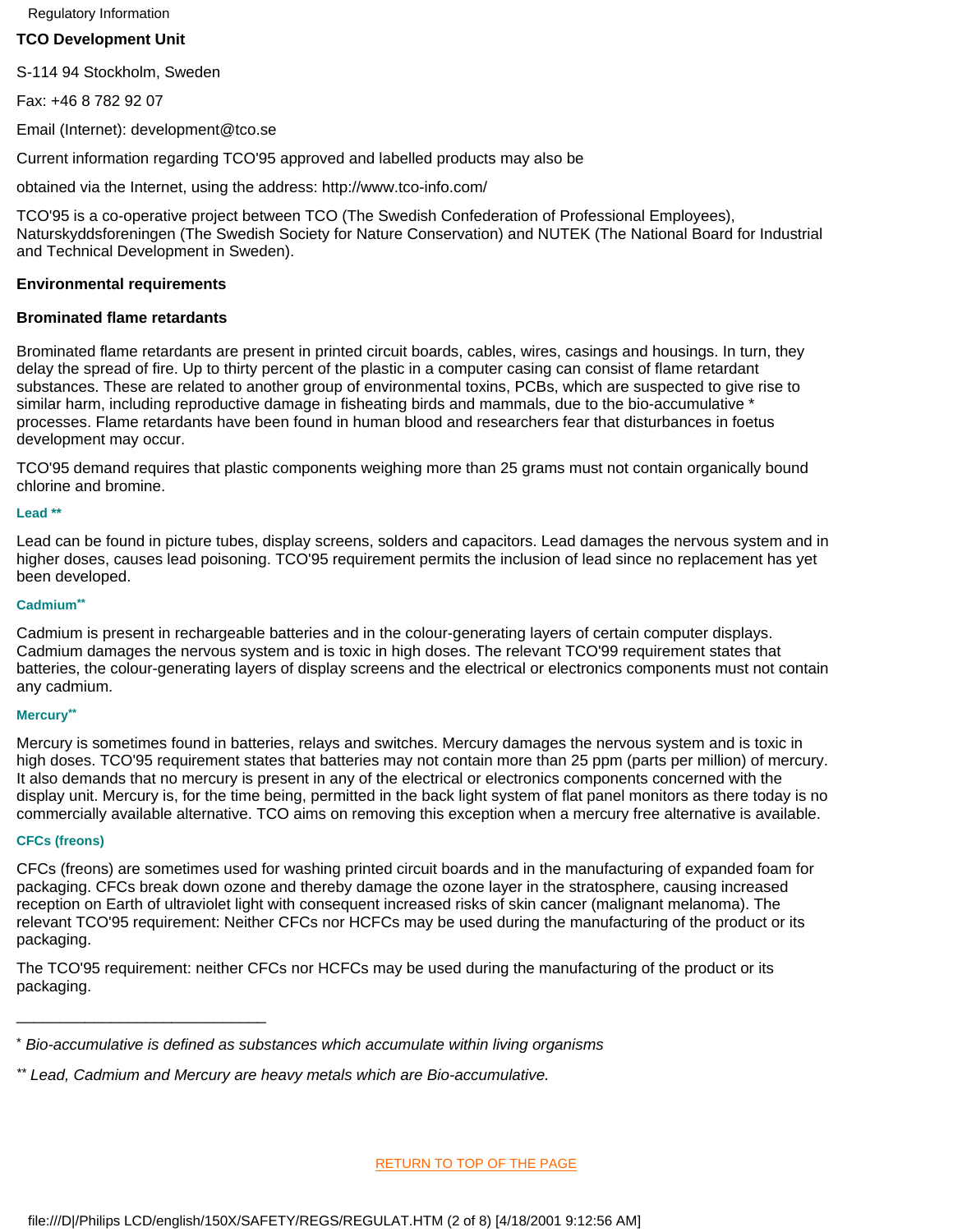#### **Environmental Requirements**

#### *Flame retardants*

Flame retardants are present in printed circuit boards, cables, wires, casings and housings. Their purpose is to prevent, or at least to delay the spread of fire. Up to 30% of the plastic in a computer casing can consist of flame retardant substances. Most flame retardants contain bromine or chloride, and those flame retardants are chemically related to another group of environmental toxins, PCBs. Both the flame retardants containing bromine or chloride and the PCBs are suspected of giving rise to severe health effects, including reproductive damage in fish-eating birds and mammals, due to the bio-accumulative\* processes. Flame retardants have been found in human blood and researchers fear that disturbances in fetus development may occur.

The relevant TCO'99 demand requires that plastic components weighing more than 25 grams must not contain flame retardants with organically bound bromine or chlorine. Flame retardants are allowed in the printed circuit boards since no substitutes are available.

#### **Cadmium\*\***

Cadmium is present in rechargeable batteries and in the color-generating layers of certain computer displays. Cadmium damages the nervous system and is toxic in high doses. The relevant TCO'99 requirement states that batteries, the color-generating layers of display screens and the electrical or electronics components must not contain any cadmium.

#### **Mercury\*\***

Mercury is sometimes found in batteries, relays and switches. It damages the nervous system and is toxic in high doses. The relevant TCO'99 requirement states that batteries may not contain any mercury. It also demands that mercury is not present in any of the electrical or electronics components associated with the labeled unit.

#### **CFCs (freons)**

The relevant TCO'99 requirement states that neither CFCs nor HCFCs may be used during the manufacture and assembly of the product. CFCs (freons) are sometimes used for washing printed circuit boards. CFCs break down ozone and thereby damage the ozone layer in the stratosphere, causing increased reception on earth of ultraviolet light with increased risks e.g. skin cancer (malignant melanoma) as a consequence.

#### **Lead\*\***

Lead can be found in picture tubes, display screens, solders and capacitors. Lead damages the nervous system and in higher doses, causes lead poisoning. The relevant TCO'99 requirement permits the inclusion of lead since no replacement has yet been developed.

#### **\* Bio-accumulative is defined as substances which accumulate within living organisms.**

**\*\* Lead, Cadmium and Mercury are heavy metals which are bio-accumulative.**

#### **RETURN TO TOP OF THE PAGE**

#### **Energy Star Declaration**

| PHILIPS |
|---------|
| 150P1*  |
| 140S1*  |
| 150P1*  |
| 180P1*  |
| 170B1*  |
| 150X1*  |

This monitor is equipped with a function for saving energy which supports the VESA Display Power Management Signaling (DPMS) standard. This means that the monitor must be connected to a computer which supports VESA DPMS to fulfill the requirements in the NUTEK specification 803299/94. Time settings are adjusted from the system unit by software. From indicated inactivity to Power Saving Position A2, the total time must not be set to more than 70 minutes.

| <b>NUTEK</b>     | VESA<br>State | LED          | Power<br>Indicator Consumption |
|------------------|---------------|--------------|--------------------------------|
| Normal operation | ON            | Green < 23 W |                                |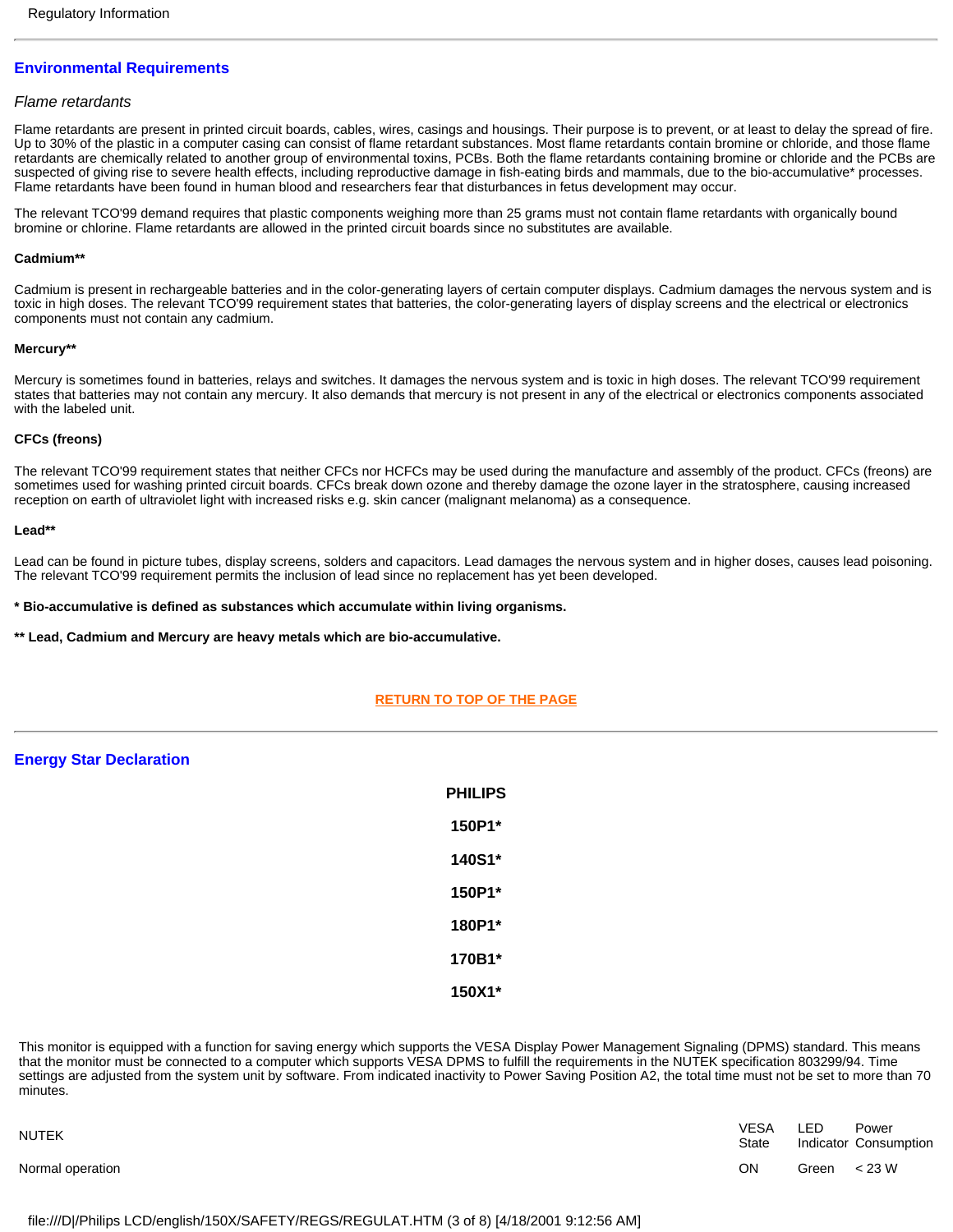Regulatory Information

Power Saving

Power Saving<br>Position A2

Position A1 Suspend Amber < 5 W<br>Position A1

Position A2 OFF Amber < 3 W



As an ENERGY STAR<sup>®</sup> Partner, PHILIPS has determined that this product meets the ENERGY STAR<sup>®</sup> guidelines for energy efficiency.

We recommend you switch off the monitor when it is not in use for quite a long time.

RETURN TO TOP OF THE PAGE

#### **Federal Communications Commission (FCC) Notice (U.S. Only)**



This equipment has been tested and found to comply with the limits for a Class B digital device, pursuant to Part 15 of the FCC Rules. These limits are designed to provide reasonable protection against harmful interference in a residential installation. This equipment generates, uses and can radiate radio frequency energy and, if not installed and used in accordance with the instructions, may cause harmful interference to radio communications. However, there is no guarantee that interference will not occur in a particular installation. If this equipment does cause harmful interference to radio or television reception, which can be determined by turning the equipment off and on, the user is encouraged to try to correct the interference by one or more of the following measures:

- Reorient or relocate the receiving antenna.
- Increase the separation between the equipment and receiver.
- Connect the equipment into an outlet on a circuit different from that to which the receiver is connected.
- Consult the dealer or an experienced radio/TV technician for help.



Changes or modifications not expressly approved by the party responsible for compliance could void the user's authority to operate the equipment.

Use only RF shielded cable that was supplied with the monitor when connecting this monitor to a computer device.

To prevent damage which may result in fire or shock hazard, do not expose this appliance to rain or excessive moisture.

THIS CLASS B DIGITAL APPARATUS MEETS ALL REQUIREMENTS OF THE CANADIAN INTERFERENCE-CAUSING EQUIPMENT REGULATIONS.

RETURN TO TOP OF THE PAGE

#### **Commission Federale de la Communication (FCC Declaration)**



Cet équipement a été testé et déclaré conforme auxlimites des appareils numériques de class B,aux termes de l'article 15 Des règles de la FCC. Ces limites sont conçues de façon à fourir une protection raisonnable contre les interférences nuisibles dans le cadre d'une installation résidentielle. CET appareil produit, utilise et peut émettre des hyperfréquences qui, si l'appareil n'est pas installé et utilisé selon les consignes données, peuvent causer des interférences nuisibles aux communications radio. Cependant, rien ne peut garantir l'absence d'interférences dans le cadre d'une installation particulière. Si cet appareil est la cause d'interférences nuisibles pour la réception des signaux de radio ou de télévision, ce qui peut être décelé en fermant l'équipement, puis en le remettant en fonction, l'utilisateur pourrait essayer de corriger la situation en prenant les mesures suivantes:

- Réorienter ou déplacer l'antenne de réception.
- Augmenter la distance entre l'équipement et le récepteur.
- Brancher l'équipement sur un autre circuit que celui utilisé par le récepteur.
- Demander l'aide du marchand ou d'un technicien chevronné en radio/télévision.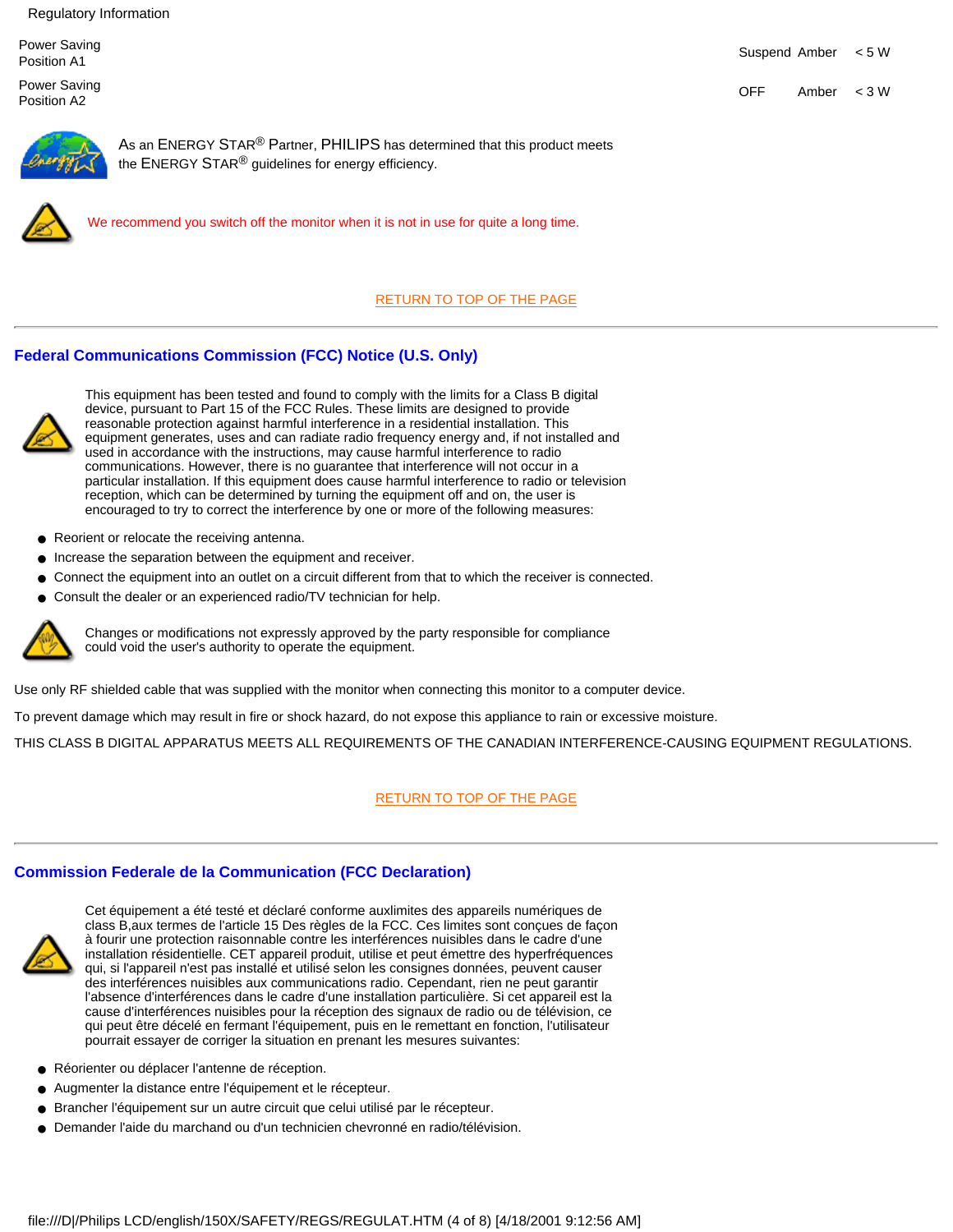#### Regulatory Information



Toutes modifications n'ayant pas reçu l'approbation des services compétents en matière de conformité est susceptible d'interdire à l'utilisateur l'usage du présent équipement.

N'utiliser que des câbles RF armés pour les connections avec des ordinateurs ou périphériques.

CET APPAREIL NUMERIQUE DE LA CLASSE B RESPECTE TOUTES LES EXIGENCES DU REGLEMENT SUR LE MATERIEL BROUILLEUR DU CANADA.

#### RETURN TO TOP OF THE PAGE

#### **EN 55022 Compliance (Czech Republic Only)**

This device belongs to category B devices as described in EN 55022, unless it is specifically stated that it is a Class A device on the specification label. The following applies to devices in Class A of EN 55022 (radius of protection up to 30 meters). The user of the device is obliged to take all steps necessary to remove sources of interference to telecommunication or other devices.

Pokud není na typovém štítku počítače uvedeno, že spadá do do třídy A podle EN 55022, spadá automaticky do třídy B podle EN 55022. Pro zařízení zařazená do třídy A (chranné pásmo 30m) podle EN 55022 platí následující. Dojde-li k rušení telekomunikačních nebo jiných zařízení je uživatel povinnen provést taková opatřgní, aby rušení odstranil.

#### RETURN TO TOP OF THE PAGE

#### **VCCI Notice (Japan Only)**

This is a Class B product based on the standard of the Voluntary Control Council for Interference (VCCI) for Information technology equipment. If this equipment is used near a radio or television receiver in a domestic environment, it may cause radio Interference. Install and use the equipment according to the instruction manual.



| この装置は、情報処理装置等電波障害自主規制協議会 (VCCI) の基準                    |
|--------------------------------------------------------|
| に基づくクラス B 情報技術装置です。この装置は家庭環境で使用すること                    |
| を目的としていますが、この装置がラジオやテレビジョン受信機に近接して                     |
| 使用されると、受信障害を引き起こすことがあります。<br>- 取扱説明書に従って正しい取り扱いをして下さい。 |
|                                                        |

#### **RETURN TO TOP OF THE PAGE**

#### **MOC Notice (South Korea Only)**

#### Class B Device

| 참치 종류 | 사용자 안내문                                                               |
|-------|-----------------------------------------------------------------------|
|       | B급 기기 이 장치는 가정용으로 전자파 직합등록을 한 장치로서 주거지역<br>에서는 물론 모든 지역에서 사용할 수 있습니다. |
|       |                                                                       |



Please note that this device has been approved for non-business purposes and may be used in any environment, including residential areas.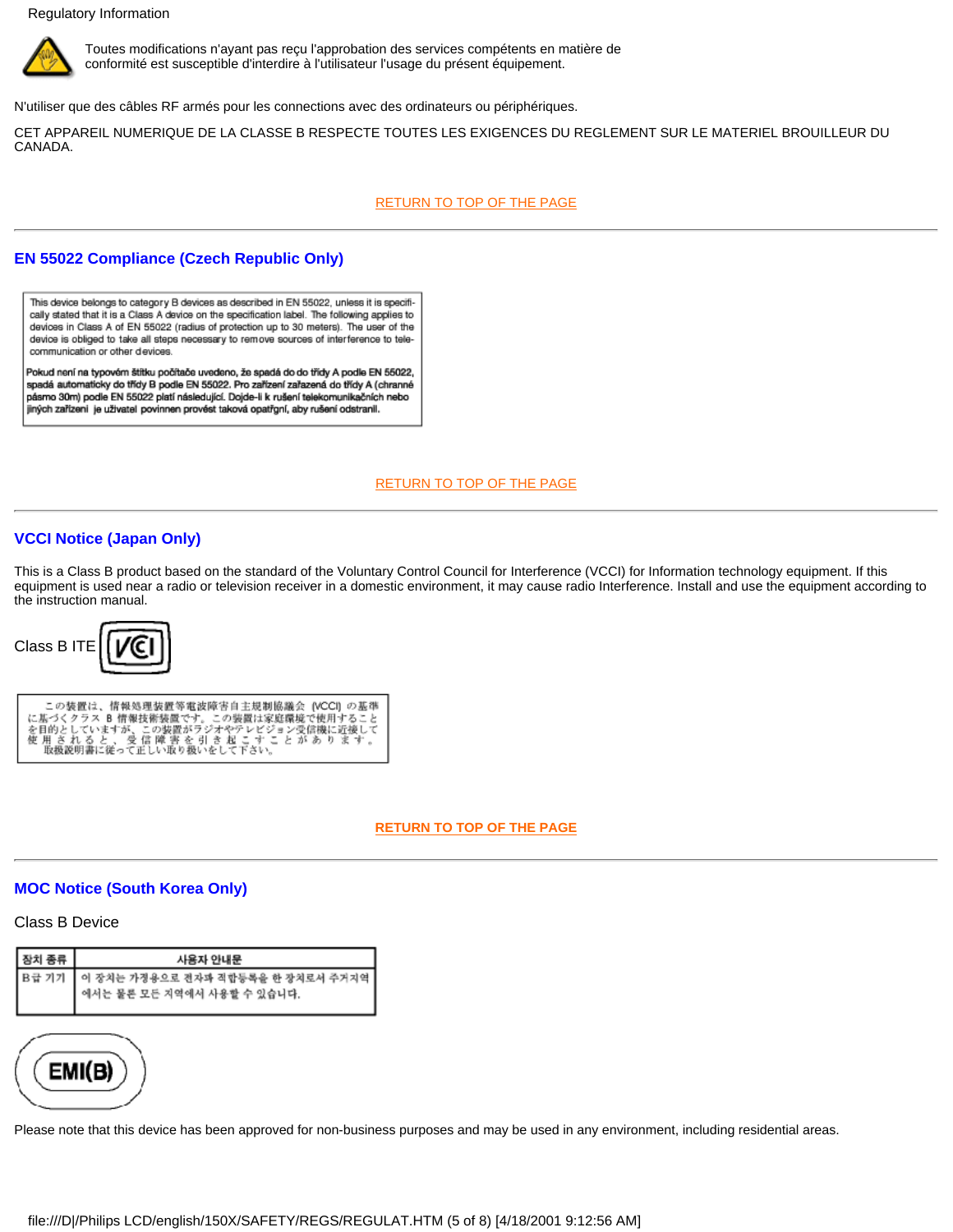#### **Polish Center for Testing and Certification Notice**

The equipment should draw power from a socket with an attached protection circuit (a three-prong socket). All equipment that works together (computer, monitor, printer, and so on) should have the same power supply source.

The phasing conductor of the room's electrical installation should have a reserve short-circuit protection device in the form of a fuse with a nominal value no larger than 16 amperes (A).

To completely switch off the equipment, the power supply cable must be removed from the power supply socket, which should be located near the equipment and easily accessible.

A protection mark "B" confirms that the equipment is in compliance with the protection usage requirements of standards PN-93/T-42107 and PN-89/E-06251.

#### Wymagania Polskiego Centrum Badań i Certyfikacji

Urządzenie powinno być zasilane z gniazda z przyłączonym obwodem ochronnym (gniazdo z kołkiem). Współgracujące ze sobą urządzenia (komputer, monitor, drukarka) powinny być zasilane z tego samego źródła.

Instalacja elektryczna pomieszczenia powinna zawierać w przewodzie fazowym rezerwową ochronę przed zwarciami, w postaci bezpiecznika o wartości znamionowej nie większej niż 16A (amperów). W celu całkowitego wyłączenia urządzenia z sieci zasilania, należy wyjąć wtyczkę kabla zasilającego z gniazdka, które powinno znajdować się w pobliżu urządzenia i być łatwo dostępne. Znak bezpieczeństwa "B" potwierdza zgodność urządzenia z wymaganiami bezpieczeństwa użytkowania zawartymi w PN-93/T-42107 i PN-89/E-06251.

#### Pozostałe instrukcje bezpieczeństwa

- Nie należy używać wtyczek adapterowych lub usuwać kołka obwodu ochronnego z wtyczki. Ježeli konieczne jest użycie przedłużacza to należy użyć przedłużacza 3-żylowego z prawidłowo połączonym przewodem ochronnym.
- System komputerowy należy zabezpieczyć przed nagłymi, chwilowymi wzrostami lub spadkami napięcia, używając eliminatora przepięć, urządzenia dopasowującego lub bezzakłóceniowego źródła zasilania.
- Należy upewnić się, aby nic nie leżało na kablach systemu komputerowego, oraz aby kable nie<br>były umieszczone w miejscu, gdzie można byłoby na nie nadeptywać lub potykać się o nie.
- Nie należy rozlewać napojów ani innych płynów na system komputerowy.
- Nie należy wpychać żadnych przedmiotów do otworów systemu komputerowego, gdyż może to spowodować pożar lub porażenie prądem, poprzez zwarcie elementów wewnętrznych.
- System komputerowy powinien znajdować się z dala od grzejników i źródeł ciepła. Ponadto, nie należy blokować otworów wentylacyjnych. Należy unikać kładzenia lużnych papierów pod<br>komputer oraz umieszczania komputera w ciasnym miejscu bez możliwości cyrkulacji powietrza wokół niego.

#### RETURN TO TOP OF THE PAGE

#### **North Europe Information**

Placering/Ventilation

#### **VARNING:**

FÖRSÄKRA DIG OM ATT HUVUDBRYTARE OCH UTTAG ÄR LÄTÅTKOMLIGA, NÄR DU STÄLLER DIN UTRUSTNING PÅPLATS.

Placering/Ventilation

#### **ADVARSEL:**

SØRG VED PLACERINGEN FOR, AT NETLEDNINGENS STIK OG STIKKONTAKT ER NEMT TILGÆNGELIGE.

Paikka/Ilmankierto

#### **VAROITUS:**

SIJOITA LAITE SITEN, ETTÄ VERKKOJOHTO VOIDAAN TARVITTAESSA HELPOSTI IRROTTAA PISTORASIASTA.

file:///D|/Philips LCD/english/150X/SAFETY/REGS/REGULAT.HTM (6 of 8) [4/18/2001 9:12:56 AM]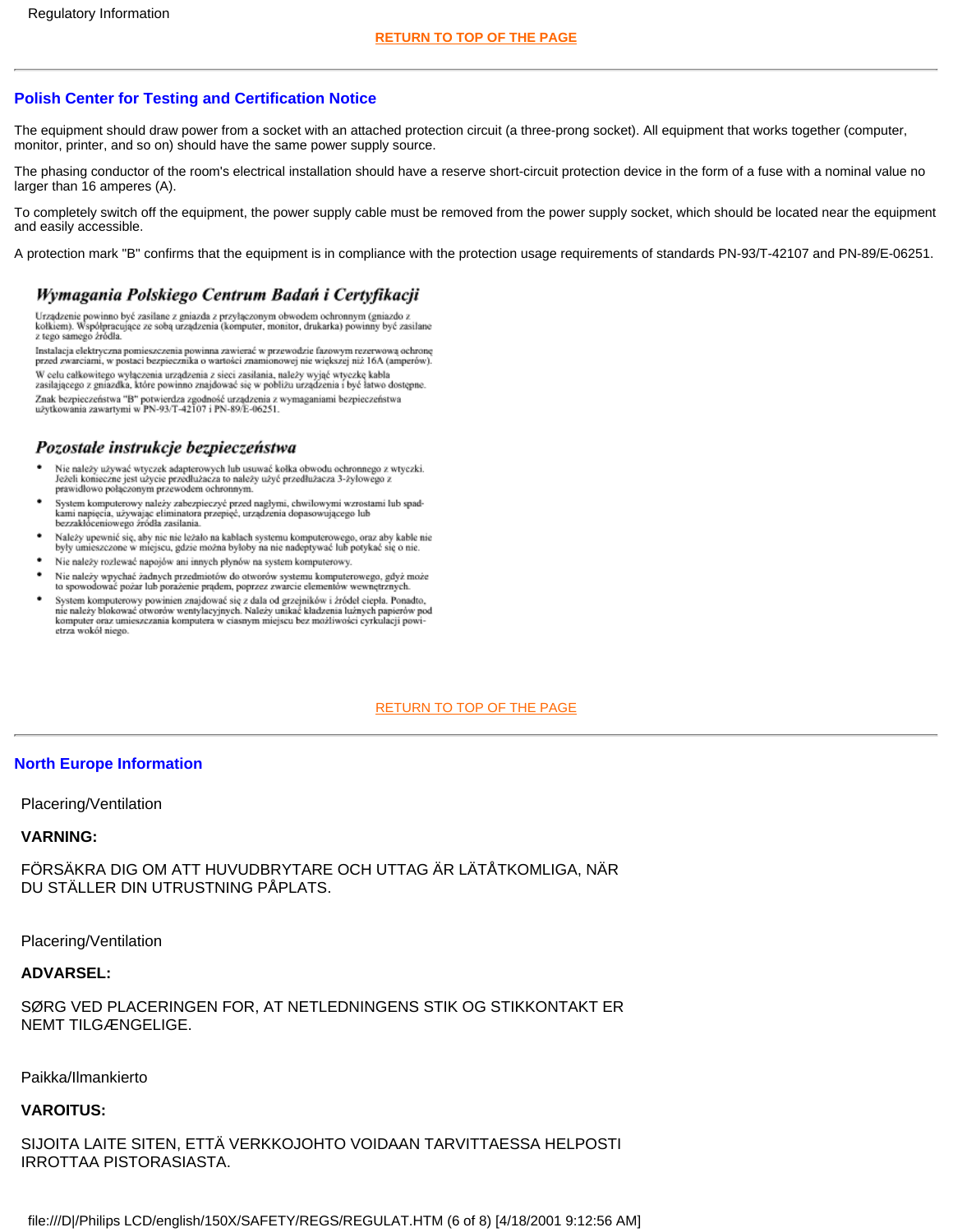Plassering/Ventilasjon

#### **ADVARSEL:**

NÅR DETTE UTSTYRET PLASSERES, MÅ DU PASSE PÅ AT KONTAKTENE FOR STØMTILFØRSEL ER LETTE Å NÅ.

#### RETURN TO TOP OF THE PAGE

#### **BCIQ Notice (Taiwan Only)**

符合乙類資訊產品之標準

RETURN TO TOP OF THE PAGE

#### **Ergonomie Hinweis (nur Deutschland)**

Der von uns gelieferte Farbmonitor entspricht den in der "Verordnung über den Schutz vor Schäden durch Röntgenstrahlen" festgelegten Vorschriften.

Auf der Rückwand des Gerätes befindet sich ein Aufkleber, der auf die Unbedenklichkeit der Inbetriebnahme hinweist, da die Vorschriften über die Bauart von Störstrahlern nach Anlage III ¤ 5 Abs. 4 der Röntgenverordnung erfüllt sind.

Damit Ihr Monitor immer den in der Zulassung geforderten Werten entspricht, ist darauf zu achten, daß

- 1. Reparaturen nur durch Fachpersonal durchgeführt werden.
- 2. nur original-Ersatzteile verwendet werden.
- 3. bei Ersatz der Bildröhre nur eine bauartgleiche eingebaut wird.

Aus ergonomischen Gründen wird empfohlen, die Grundfarben Blau und Rot nicht auf dunklem Untergrund zu verwenden (schlechte Lesbarkeit und erhöhte Augenbelastung bei zu geringem Zeichenkontrast wären die Folge).

Der arbeitsplatzbezogene Schalldruckpegel nach DIN 45 635 beträgt 70dB (A) oder weniger.



RETURN TO TOP OF THE PAGE

#### **End-of-Life Disposal**

Your new monitor contains materials that can be recycled and reused. Specialized companies can recycle your product to increase the amount of reusable materials and to minimize the amount to be disposed of.

Please find out about the local regulations on how to dispose of your old monitor from your local Philips dealer.

RETURN TO TOP OF THE PAGE

**Information for UK only**

**WARNING - THIS APPLIANCE MUST BE EARTHED.**

**Important:**

file:///D|/Philips LCD/english/150X/SAFETY/REGS/REGULAT.HTM (7 of 8) [4/18/2001 9:12:56 AM]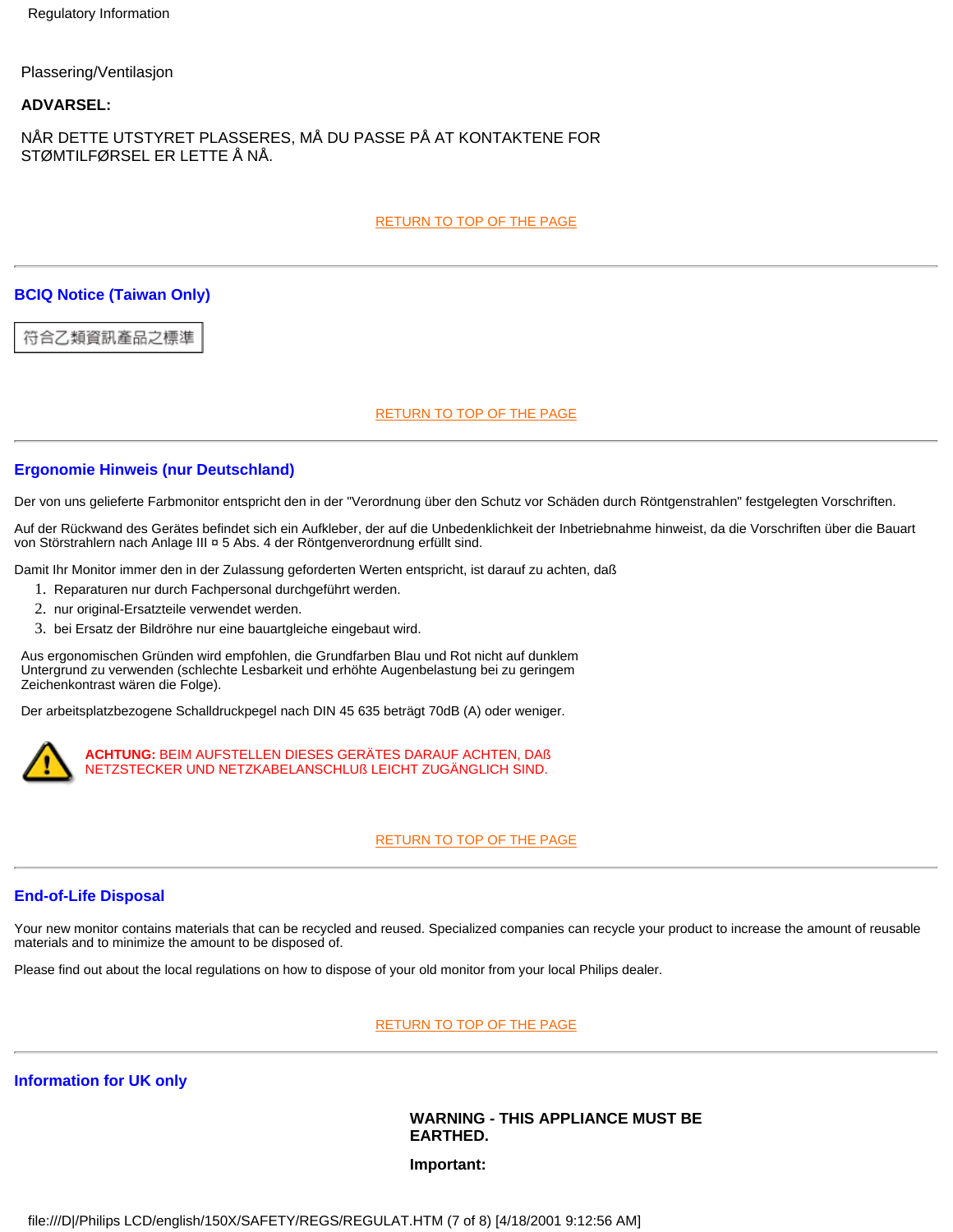

This apparatus is supplied with an approved moulded 13A plug. To change a fuse in this type of plug proceed as follows:

1. Remove fuse cover and fuse.

2. Fit new fuse which should be a BS 1362 5A,A.S.T.A. or BSI approved type.

3. Refit the fuse cover.

If the fitted plug is not suitable for your socket outlets, it should be cut off and an appropriate 3-pin plug fitted in its place.

If the mains plug contains a fuse, this should have a value of 5A. If a plug without a fuse is used, the fuse at the distribution board should not be greater than 5A.

Note: The severed plug must be destroyed to avoid a possible shock hazard should it be inserted into a 13A socket elsewhere.

#### **How to connect a plug**

The wires in the mains lead are coloured in accordance with the following code:

BLUE - "NEUTRAL" ("N")

BROWN - "LIVE" ("L")

GREEN & YELLOW - "EARTH" ("E")

1. The GREEN AND YELLOW wire must be connected to the terminal in the plug which is marked with the letter "E" or by the Earth symbol

 $\frac{1}{\sqrt{2}}$  or coloured GREEN or GREEN AND YELLOW.

2. The BLUE wire must be connected to the terminal which is marked with the letter "N" or coloured BLACK.

3. The BROWN wire must be connected to the terminal which marked with the letter "L" or coloured RED.

Before replacing the plug cover, make certain that the cord grip is clamped over the sheath of the lead - not simply over the three wires.

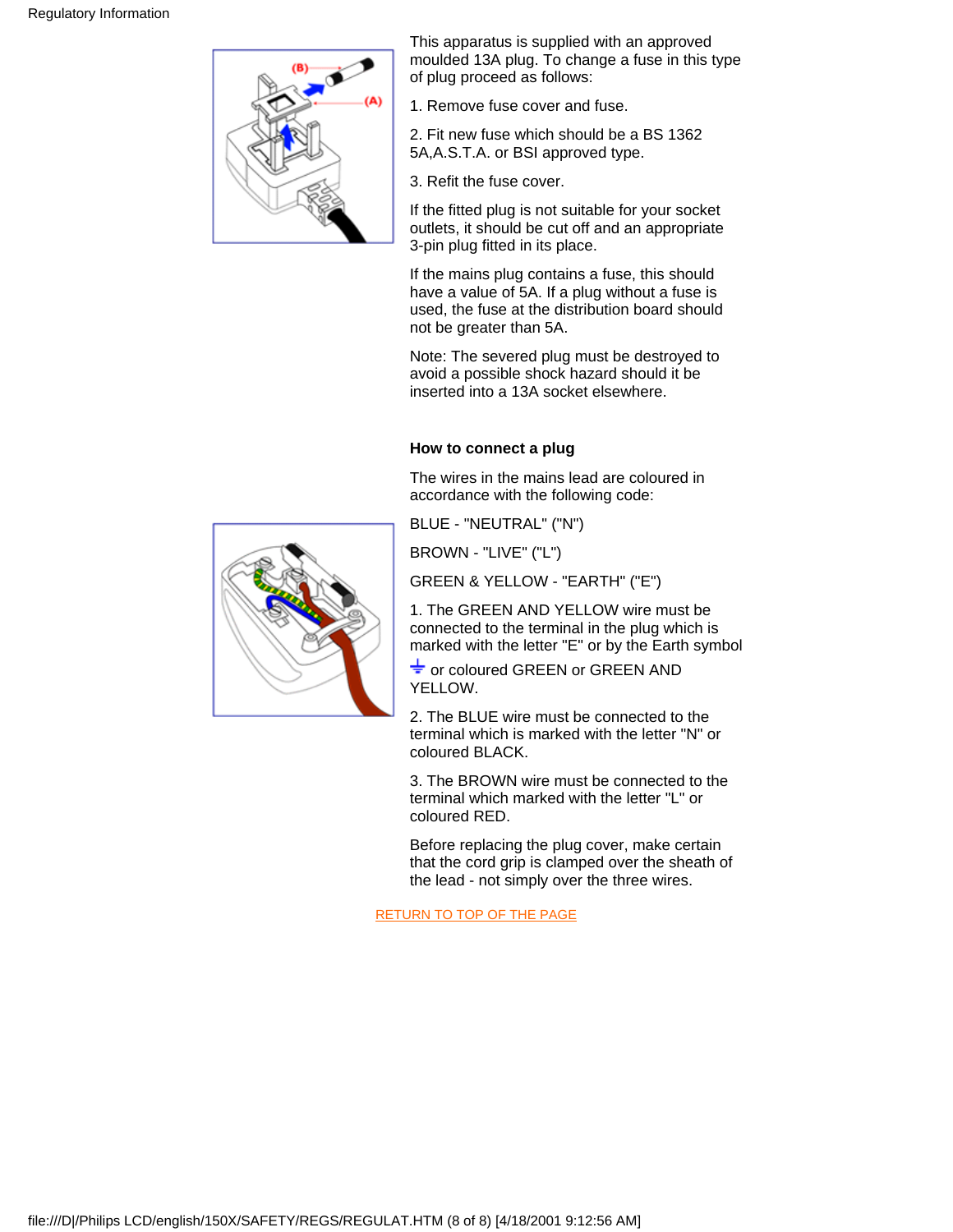# <span id="page-53-0"></span>**Other Related Information**

[Safety and Troubleshooting](#page-1-0) • [FAQs](#page-33-0) • [Troubleshooting](#page-42-2) • [Regulatory Information](#page-45-0) • Information for Users in the U. S. • Information for Users Outside the U.S.

## **Information for Users in the U. S.**

*For units set at 115 V :*

Use a UL Listed Cord Set consisting of a minimum 18 AWG, Type SVT or SJT three conductor cord a maximum of 15-feet long and a parallel blade, grounding type attachment plug rated 15 A, 125 V.

*For units set at 230 V:*

Use a UL Listed Cord Set consisting of a minimum 18 AWG, Type SVT or SJT three conductor cord a maximum of 15-feet long and a tandem blade, grounding type attachment plug rated 15 A, 250 V.

# **Information for Users outside the U.S.**

*For units set at 230 V:*

Use a Cord Set consisting of a minimum 18 AWG cord and grounding type attachment plug rated 15 A, 250 V. The Cord Set should have the appropriate safety approvals for the country in which the equipment will be installed and / or be marked HAR.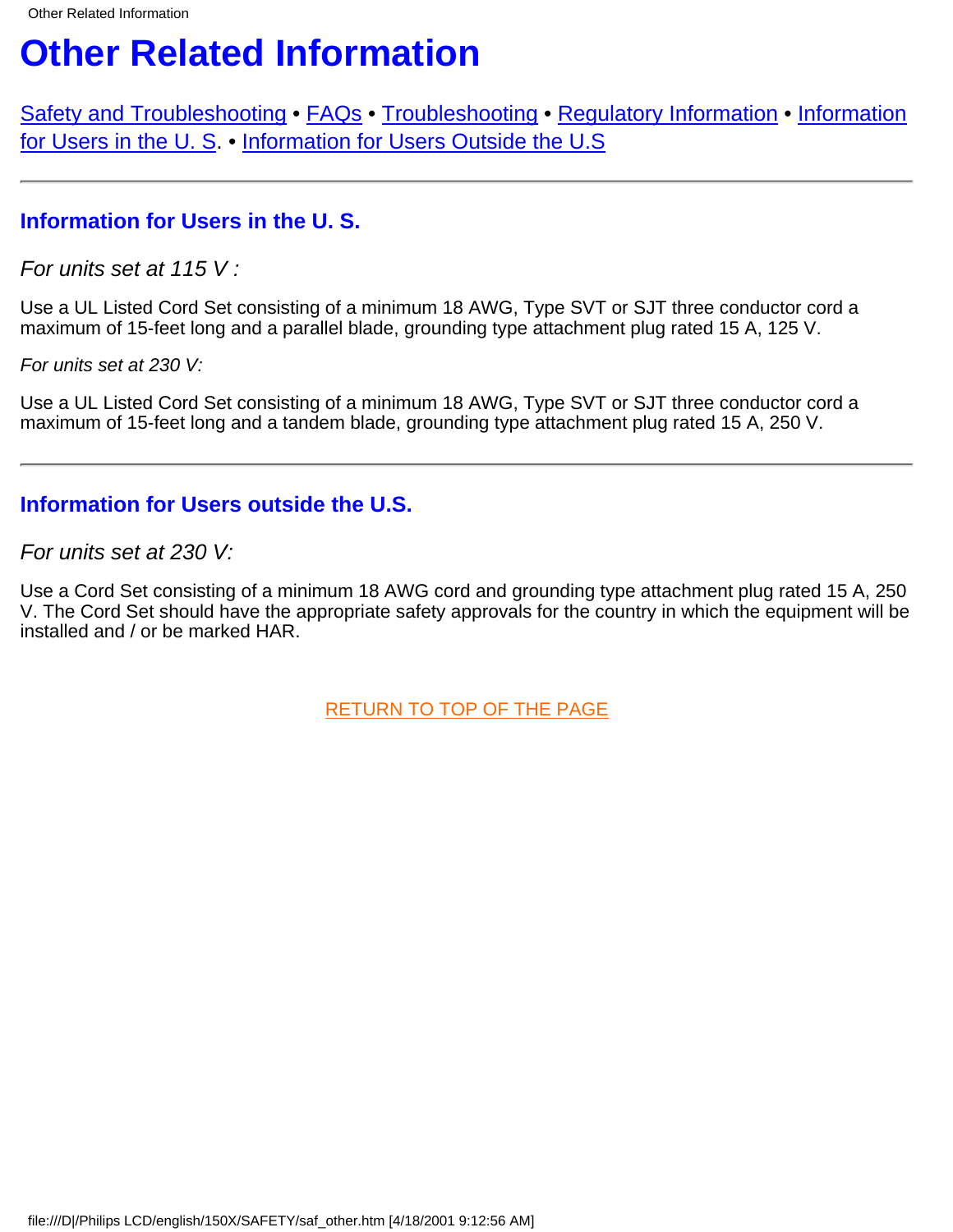# **Philips Pixel Defect Policy**

Product Features • Technical Specifications • Resolution & Preset Modes • Automatic Power Saving • Physical Specification • Pin Assignment • Product Views

# **Philips' Flat Panel Monitors Pixel Defect Policy**

Philips strives to deliver the highest quality products. We use some of the industry's most advanced manufacturing processes and practice stringent quality control. However, pixel or subpixel defects on the TFT LCD panels used in flat panel monitors are sometimes unavoidable. No manufacturer can guarantee that all panels will be free from pixel defects, but Philips guarantees that any monitor with an unacceptable number of defects will be repaired or replaced under warranty. This notice explains the different types of pixel defects and defines acceptable defect levels for each type. In order to qualify for repair or replacement under warranty, the number of pixel defects on a TFT LCD panel must exceed these acceptable levels. For example, no more than 0.0004% of the subpixels on a 15" XGA monitor may be defective. Additionally, because some types or combinations of pixel defects are more noticeable than others, Philips sets even higher quality standards for those.

Pixels and Subpixels

A pixel, or picture element, is composed of three subpixels in the primary colors of red, green and blue. Many pixels together form an image. When all subpixels of a pixel are lit, the three colored subpixels together appear as a single white pixel. When all are dark, the three colored subpixels together appear as a single black pixel. Other combinations of lit and dark subpixels appear as single pixels of other colors.



# Types of Pixel Defects

Pixel and subpixel defects appear on the screen in different ways. There are two categories of pixel defects and several types of subpixel defects within each category.

Bright Dot Defects Bright dot defects appear as pixels or subpixels that are always lit or "on". These are the types of bright dot defects: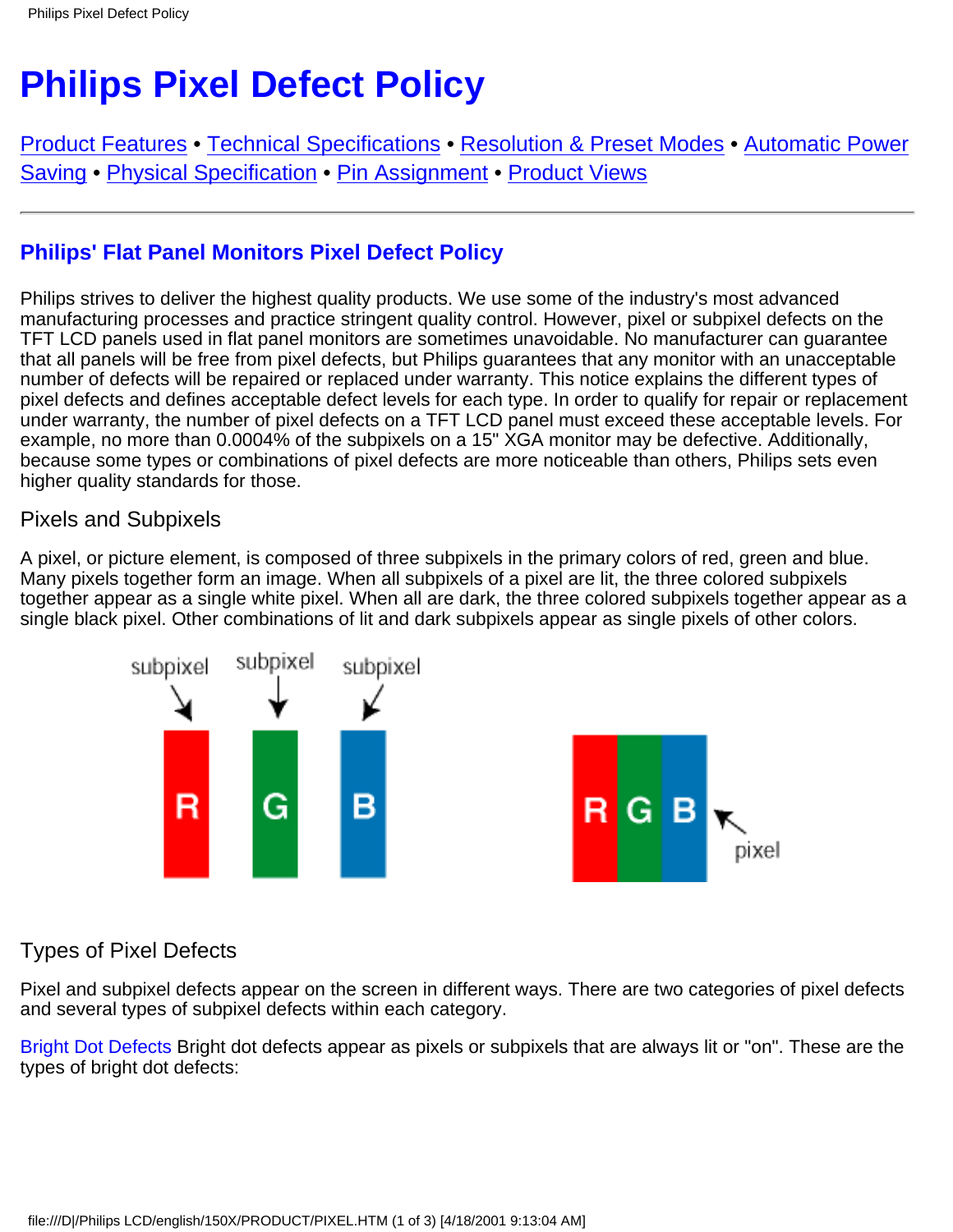Philips Pixel Defect Policy



One lit red, green or blue subpixel



Two adjacent lit subpixels:

- Red + Blue = Purple
- Red + Green = Yellow
- Green + Blue = Cyan (Light Blue)



Three adjacent lit subpixels (one white pixel)

Black Dot Defects Black dot defects appear as pixels or subpixels that are always dark or "off". These are the types of black dot defects:



One dark subpixel **Two or three adjacent dark subpixels** 

# Proximity of Pixel Defects

Because pixel and subpixels defects of the same type that are nearby one another may be more noticeable, Philips also specifies tolerances for the proximity of pixel defects.

# Pixel Defect Tolerances

In order to qualify for repair or replacement due to pixel defects during the warranty period, a TFT LCD panel in a Philips flat panel monitor must have pixel or subpixel defects exceeding the tolerances listed in the following tables.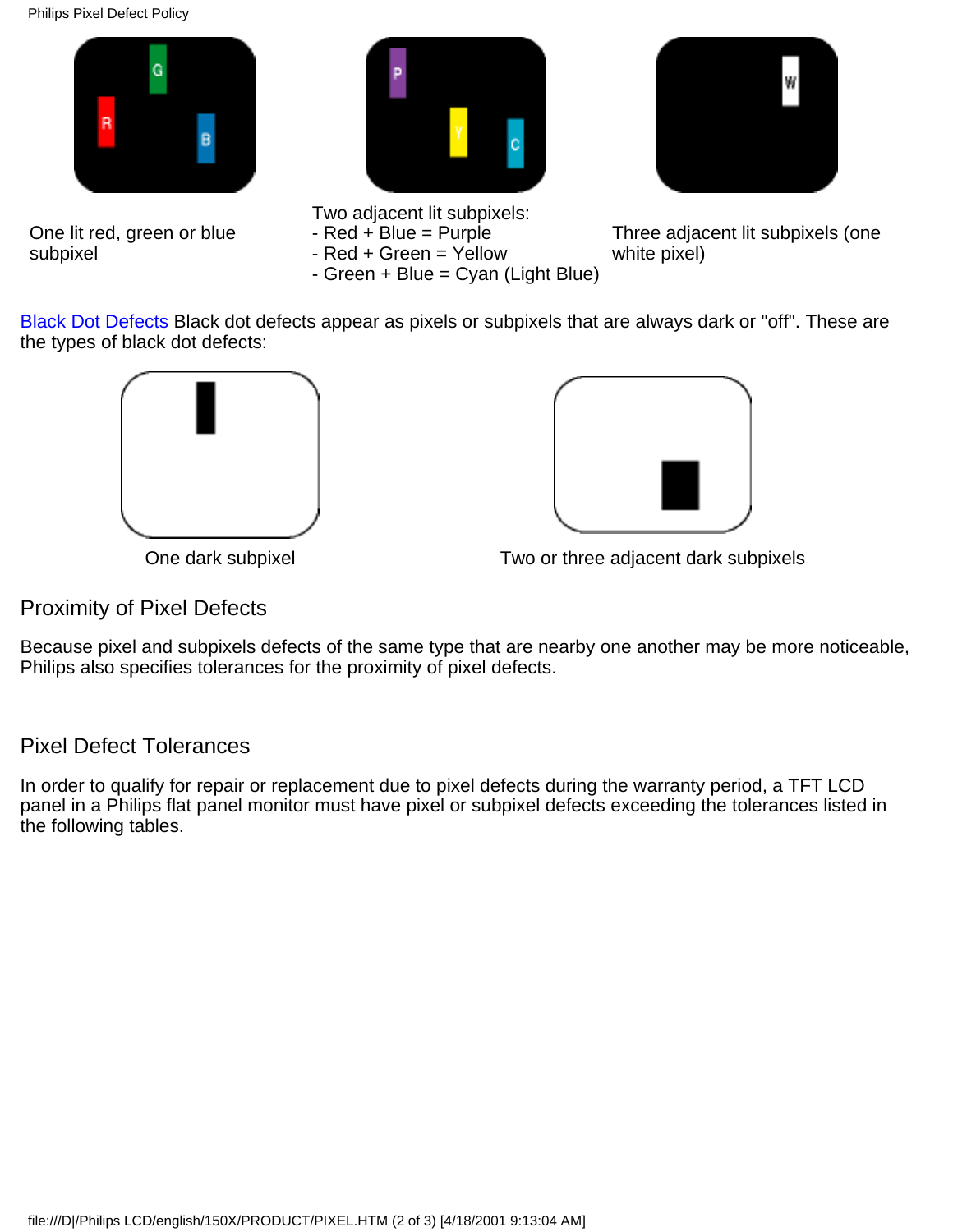Philips Pixel Defect Policy

| <b>BRIGHT DOT DEFECTS</b>                               | <b>ACCEPTABLE LEVEL</b> |               |               |               |               |
|---------------------------------------------------------|-------------------------|---------------|---------------|---------------|---------------|
| MODEL                                                   | 140S                    | 150B          | 150P & 150X   | 180P & 181AS  | 170B          |
| I lit subpixel                                          | 10 or fewer             | 10 or fewer   | 6 or fewer    | 10 or fewer   | 10 or fewer   |
| 2 adjacent lit subpixels                                | 3 or fewer              | 3 or fewer    | 2 or fewer    | 3 or fewer    | 3 or fewer    |
| 3 adjacent lit subpixels (one white pixel)              | None                    | None          | <b>None</b>   | None          | None          |
| Distance between two bright dot<br>defects <sup>*</sup> | 12 mm or more           | 12 mm or more | 14 mm or more | 14 mm or more | 14 mm or more |
| Bright dot defects within 20 mm circle                  | 6 or fewer              | 6 or fewer    | 4 or fewer    | 4 or fewer    | 4 or fewer    |
| Total bright dot defects of all types                   | 10 or fewer             | 10 or fewer   | 6 or fewer    | 10 or fewer   | 10 or fewer   |

| <b>BLACK DOT DEFECTS</b>                   | <b>ACCEPTABLE LEVEL</b> |              |              |               |               |
|--------------------------------------------|-------------------------|--------------|--------------|---------------|---------------|
| MODEL                                      | 140S                    | 150B         | 150P & 150X  | 180P & 181AS  | 170B          |
| I dark subpixel                            | 10 or fewer             | 10 or fewer  | 6 or fewer   | 10 or fewer   | 10 or fewer   |
| 2 adjacent dark subpixels                  | 3 or fewer              | 3 or fewer   | I or fewer   | 2 or fewer    | 2 or fewer    |
| 3 adjacent dark subpixels                  | None                    | None         | None         | l or fewer    | None          |
| Distance between two black dot<br>defects* | 4 mm or more            | 4 mm or more | 4 mm or more | 14 mm or more | 14 mm or more |
| Black dot defects within 20 mm circle*     | 6 or fewer              | 6 or fewer   | 4 or fewer   | 5 or fewer    | 5 or fewer    |
| Total black dot defects of all types       | 10 or fewer             | 10 or fewer  | 6 or fewer   | 15 or fewer   | 15 or fewer   |

| <b>TOTAL DOT DEFECTS</b>                          | ACCEPTABLE LEVEL |             |             |              |             |
|---------------------------------------------------|------------------|-------------|-------------|--------------|-------------|
| MODEL                                             | 140S             | 150B        | 150P & 150X | 180P & 181AS | 170B        |
| Total bright or black dot defects of<br>all types | 12 or fewer      | 12 or fewer | 10 or fewer | 15 or fewer  | 10 or fewer |

Note:  $1$  or 2 adjacent subpixel defects =  $1$  dot defect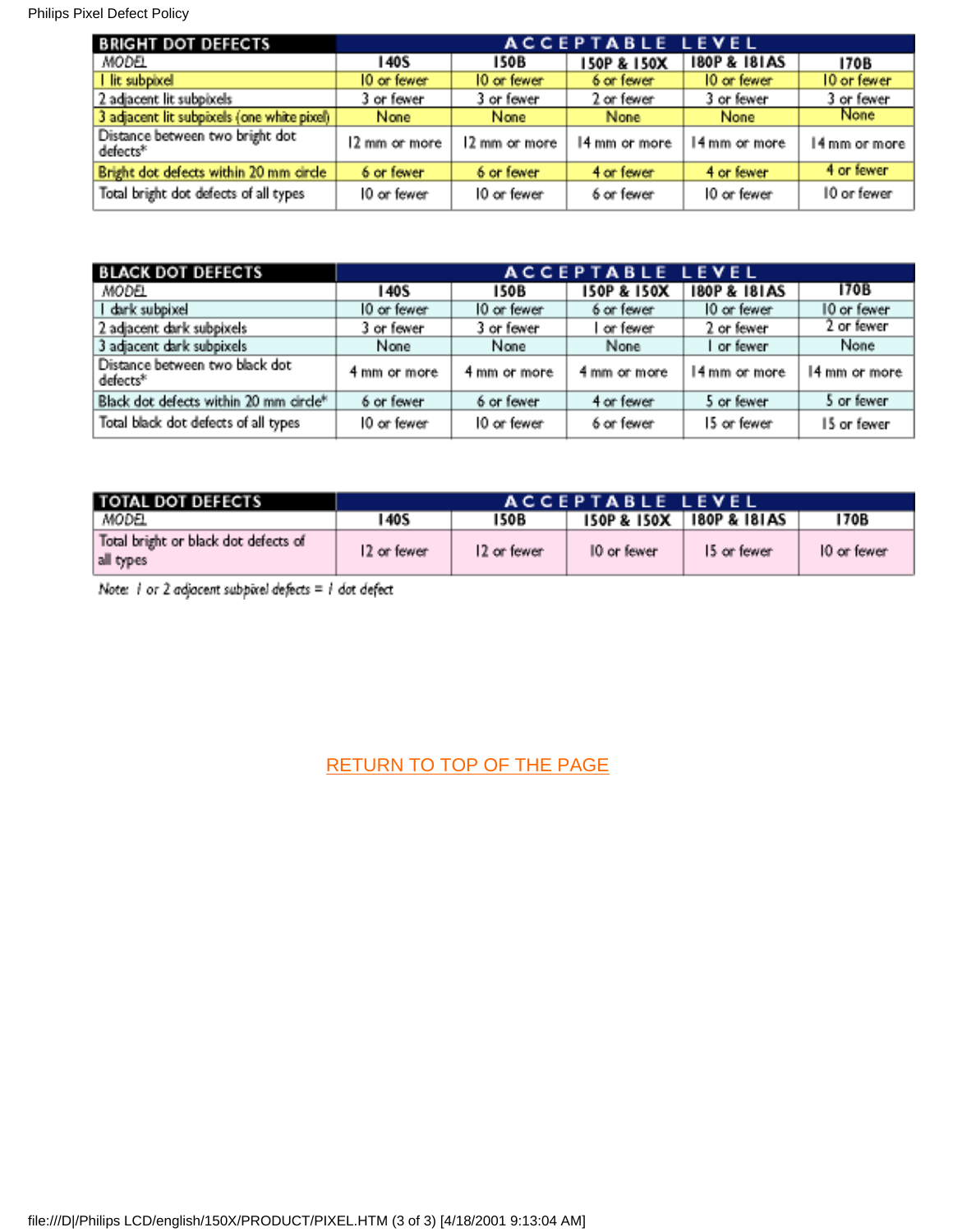# **Connecting to Your PC**

Your LCD Monitor : Front View Product Description • Accessory Pack • Connecting to Your PC • [Getting](#page-62-0) [Started](#page-62-0) • Optimizing Performance

### **Accessory Pack**

Unpack all the parts.

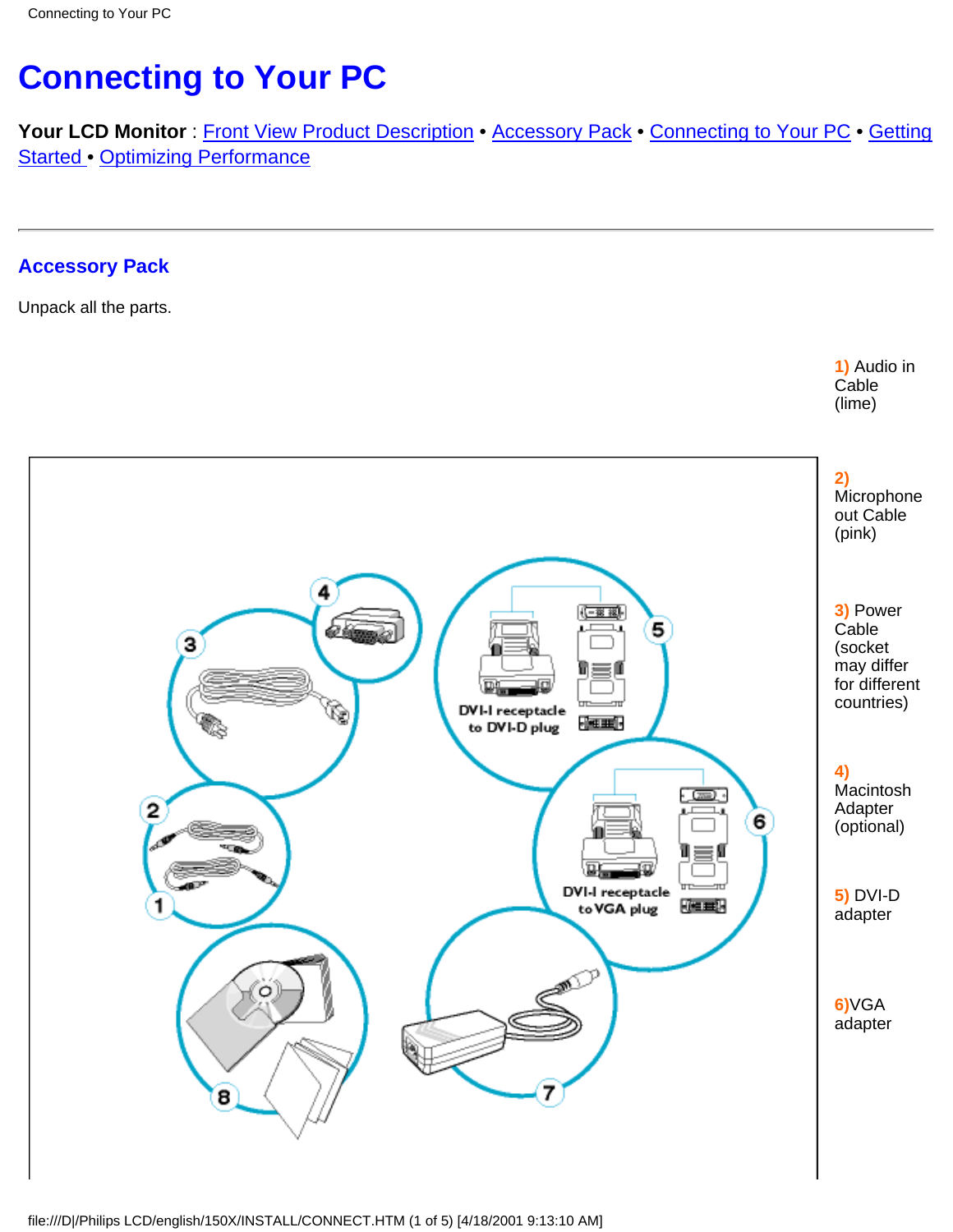**7)** AC/DC adapter

**8)** E-DFU package (Quick **Setup** guide, Using Your **Monitor** Manual, and CD-ROM)

### RETURN TO TOP OF THE PAGE

# **Connecting to Your PC**



**1)** Plug DC power cord into DC inlet. Also connect audio and microphone cable.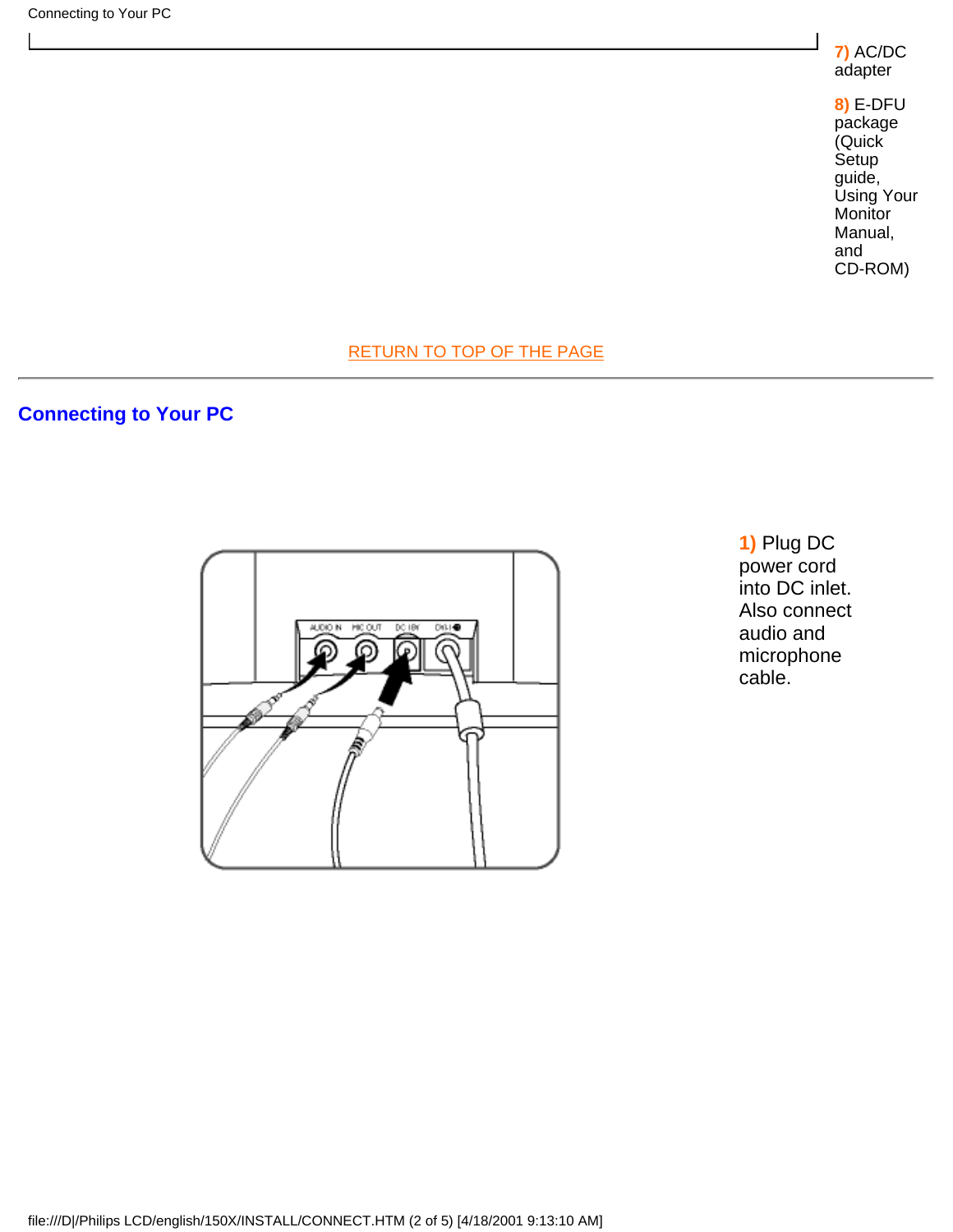

**2)** Tie cables with cable tie which attached on the flying DVI-I cable.



**NOTE 1:** If your computer only provides a VGA connector for video output, you need to connect the VGA adaptor to the end of the Monitor signal cable.

**VGA plug**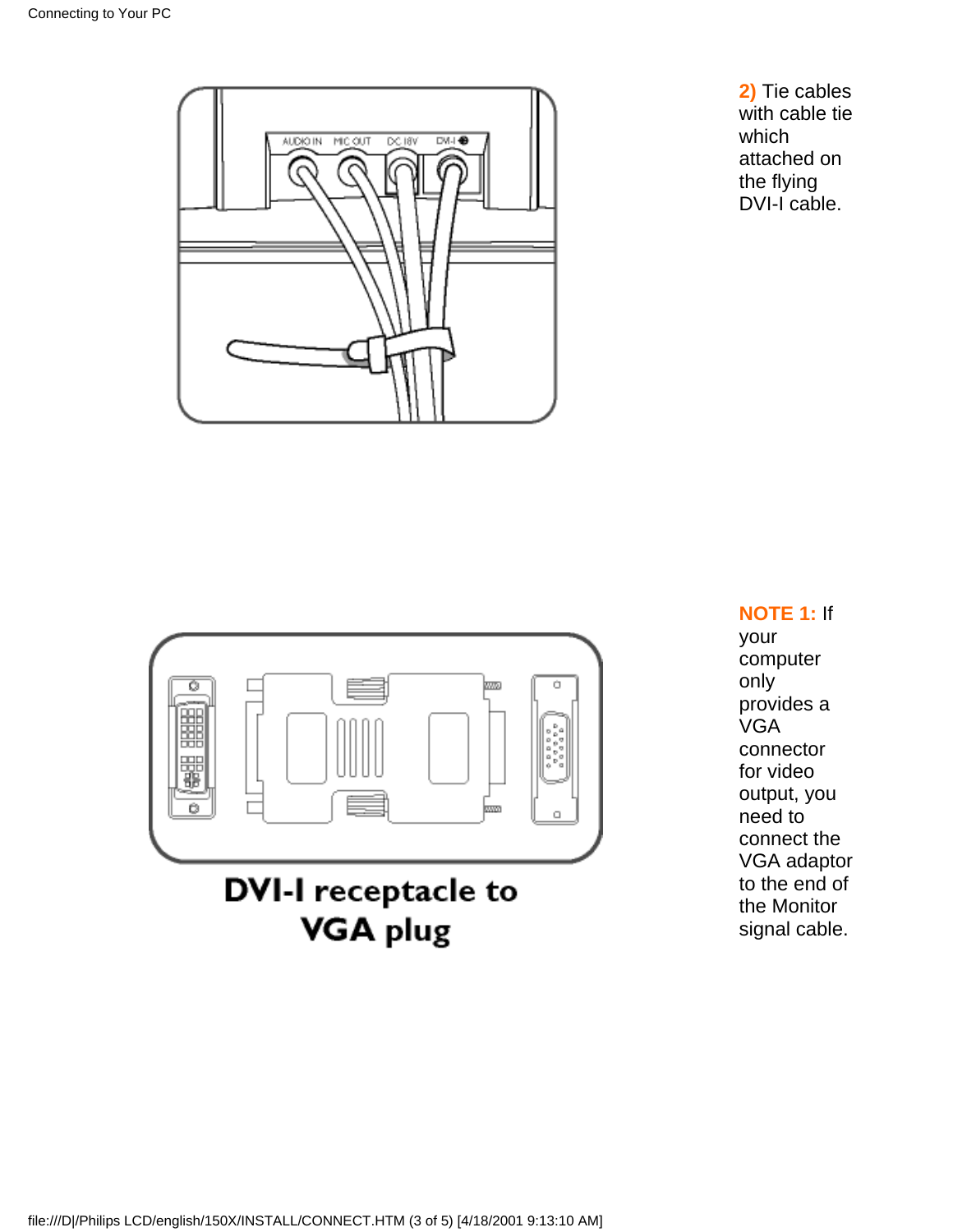

# **NOTE 2:** If

your computer provides a DVI-D connector for signal output, you need to connect the special DVI-D adaptor to the end of the Monitor signal cable.

### **NOTE 3:** If

you use an Apple Macintosh™, you need to connect the special Mac adapter to one end of the monitor signal cable.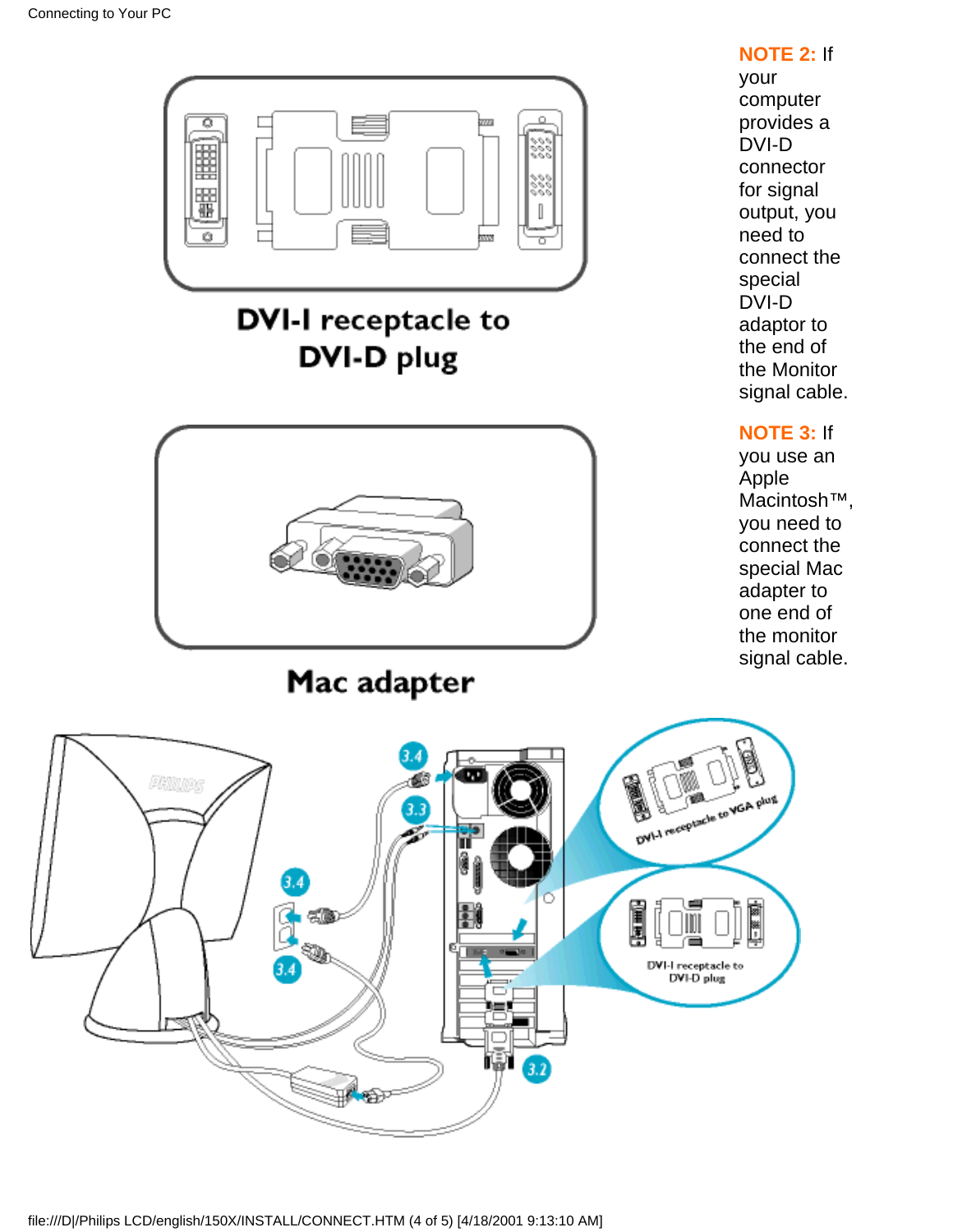Connecting to Your PC

**3)** Connect to Your PC

*3.1* Turn off your computer and unplug its power cable.

*3.2* Connect the monitor signal cable to the video connector on the back of your computer.

*3.3* Connect the audio, microphone to the ports on the back of your computer, if any.

*3.4* Plug the power cord of your computer and your monitor into a nearby outlet.

*3.5* Turn on your computer and monitor. If the monitor displays an image, installation is complete. If your monitor displays the image "Cannot Display This Video Mode", please refer to Getting Started 1.3.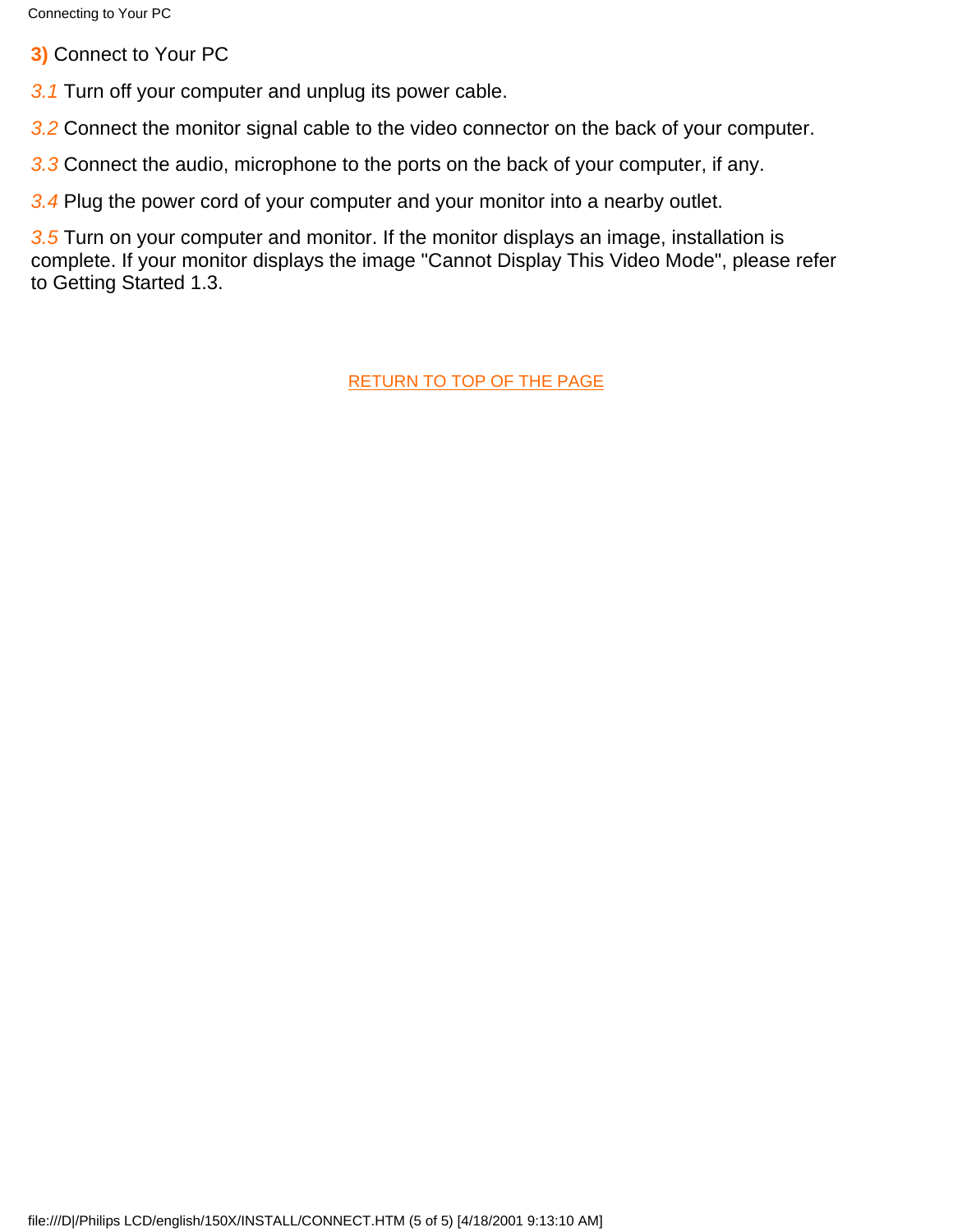# <span id="page-62-0"></span>**Getting Started**

**Your LCD Monitor** : Front View Product Description • Connecting to Your PC • Getting Started • Optimizing Performance

## **Getting Started**

**1.1** First turn on your monitor and other peripherals if any, then turn on your computer.

**1.2** If your monitor displays an image and Windows prompts you for an .inf file or driver disk, please go to step 1.4.

**1.3** If your monitor displays the message "Cannot Display This Video Mode", please follow the procedure below to set your computer for the recommended video mode: 1024 x 768 @ 60Hz (for 14", 15") or 1280x1024, 60Hz (for 17", 18")

**1.3.1** Unplug all cables.

**1.3.2** Connect your PC to the monitor that you used previously and which displayed correctly.

1.3.3 In the Windows Start Menu, select Settings --> Control Panel. In the Control Panel Window, select the Display icon. Inside the Display Control Panel, select the "Settings" tab. Under the Settings Tab, in box labeled "desktop area", move the slidebar to 1024x768 pixels (for 14", 15") or 1280x1024 pixels (for 17", 18"). Open "Advanced Properties" and set the Refresh Rate to 60Hz, then click OK.

**1.3.4** Restart your computer and repeat step 1.3.3 to verify that your PC is set at 1024x768, 60Hz (for 14", 15") or 1280x1024, 60Hz (for 17", 18").

**1.3.5** Shut down your computer, disconnect your old monitor and reconnect your Philips LCD monitor.

**1.3.6** Turn on your monitor and then turn on your PC.

**1.4** Your computer may ask you for monitor drivers (.**inf** and .**icm** files) or a driver disk. Follow the instructions to insert the CD-ROM included in this package, and the monitor drivers (.**inf** and .**icm** files) will be installed automatically.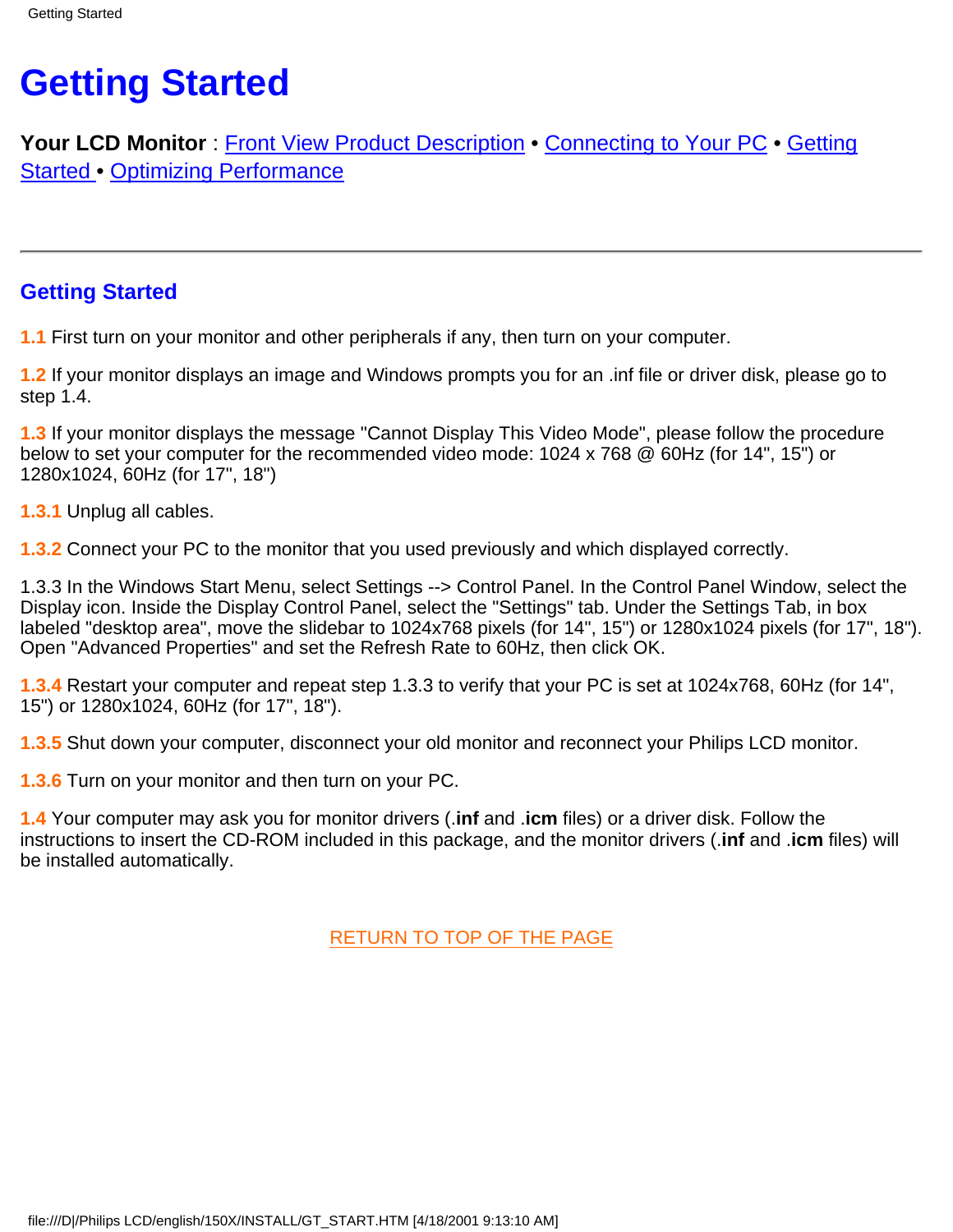# **The OSD Controls**

Description of the On-Screen Display . The OSD Tree

The OSD Controls : Brightness (HotKey) • Language • Adjust Position • Brightness and Contrast • Video Noise • Adjust Color • OSD Settings • Product Information • Reset to Factory Settings • Input Selection • Close Main Controls

# **BRIGHTNESS**

Brightness is the overall intensity of the light coming from the screen. To adjust your screen's brightness, follow the steps below. An 80% brightness is recommended.

1) Press the  $\Box$  or  $\nabla$  button on the monitor. The BRIGHTNESS window appears.

| <b>BRIGHTNESS</b> |
|-------------------|
| ◉<br>50<br>ņ.     |

2) Press the button to adjust the brightness.

3) When the brightness is adjusted to the level desired, stop pressing the  $\Box$  or  $\Box$  button and after three seconds the BRIGHTNESS window will disappear with the new adjustment saved.



*After the BRIGHTNESS window has disappeared…*

... to continue to the CONTRAST window by pressing the **key**, an OSD MAIN

**Smart Help** 

*CONTROLS window will appear*

*… to continue to the MAIN CONTROLS, follow the steps under VOLUME.*

*Note: You can also adjust the brightness from the MAIN CONTROLS window. See BRIGHTNESS & CONTRAST for details.*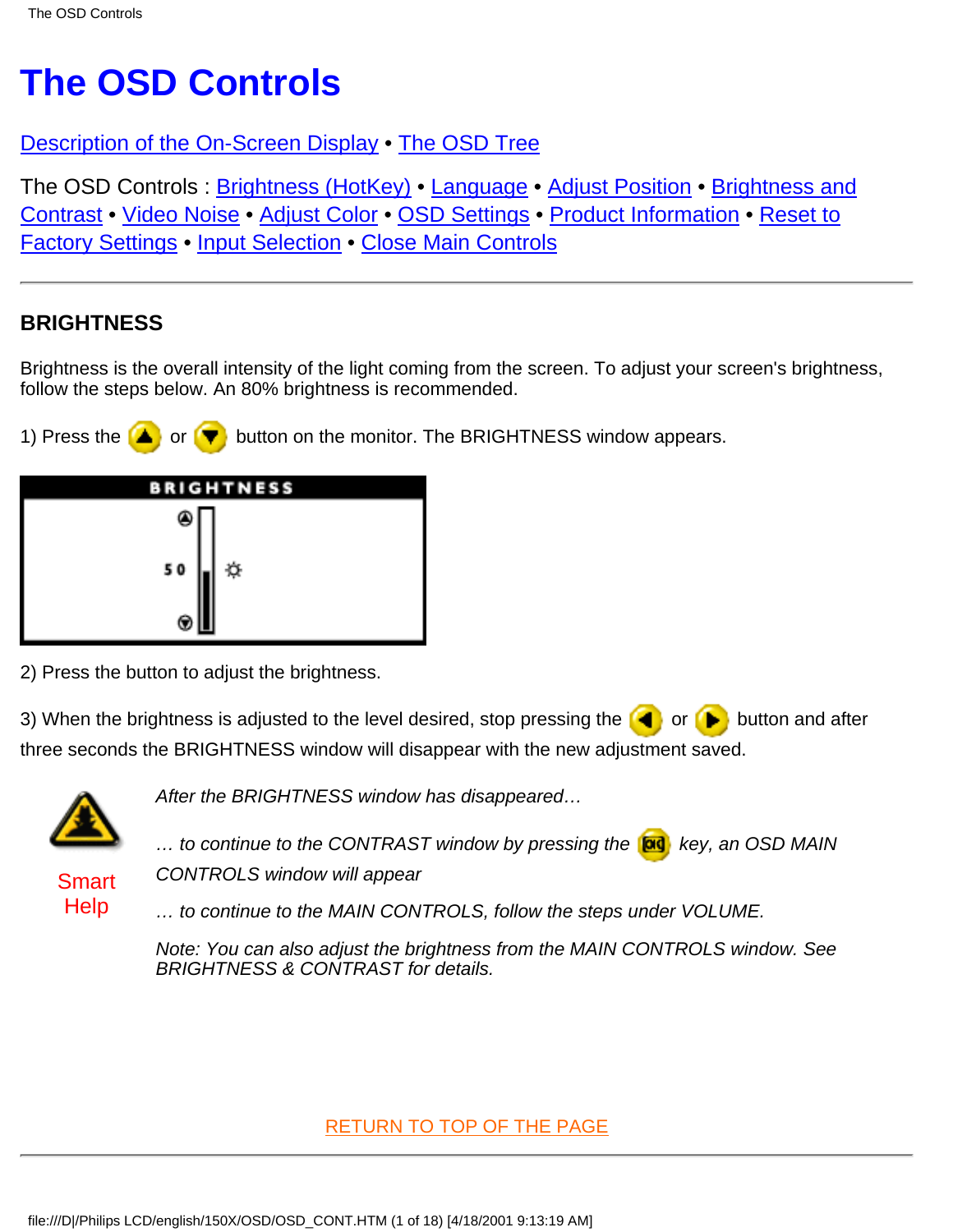# **LANGUAGE**

The ON SCREEN DISPLAY prompts can be in one of six languages. The default language is English, but you can select French, Spanish, German, Italian, or Japanese.

1) Press the **[ad**] button on the monitor. The MAIN CONTROLS window appears. LANGUAGE is

highlighted. (If not, press the  $\Box$  or  $\nabla$  button on the monitor until LANGUAGE is highlighted)

2) Press the **lag** button again. The LANGUAGE window appears.

|                | MAIN CONTROLS                                       |
|----------------|-----------------------------------------------------|
|                | USE 1024x768 FOR BEST RESULT                        |
|                |                                                     |
| 3CD            | LANGUAGE                                            |
| Ø              | <b>ADJUST POSITION</b>                              |
| 诛              | <b>BRIGHTNESS &amp; CONTRAST</b>                    |
| æ              | VIDEO NOISE                                         |
| Ø              | <b>ADJUST COLOR</b>                                 |
| $\blacksquare$ | <b>OSD SETTINGS</b>                                 |
| 田              | <b>PRODUCT INFORMATION</b>                          |
| <b>Botton</b>  | <b>RESET TO FACTORY SETTINGS</b>                    |
| Ð              | <b>INPUT SELECTION</b>                              |
| $\circ$        | <b>CLOSE MAIN CONTROLS</b>                          |
| <b>GG</b>      | $\boldsymbol{\omega}$<br><b>MOVE SELECTION THEN</b> |

3) Press the  $\Box$  or  $\nabla$  button until the desired language is highlighted.

|                | LANGUAGE                     |
|----------------|------------------------------|
| $\blacksquare$ | <b>ENGLISH</b>               |
| ⊡              | <b>ESPAÑOL</b>               |
| ▣              | <b>FRANÇAIS</b>              |
| ▣              | DEUTSCH                      |
| ▣              | <b>ITALIANO</b>              |
| 回              | 日本語                          |
|                |                              |
|                | <b>MOVE SELECTION THEN</b>   |
|                | <b>BACK TO MAIN CONTROLS</b> |
|                |                              |

4) Press the **[ad**] button to confirm your selection and return to MAIN CONTROLS window. CLOSE MAIN CONTROLS is highlighted.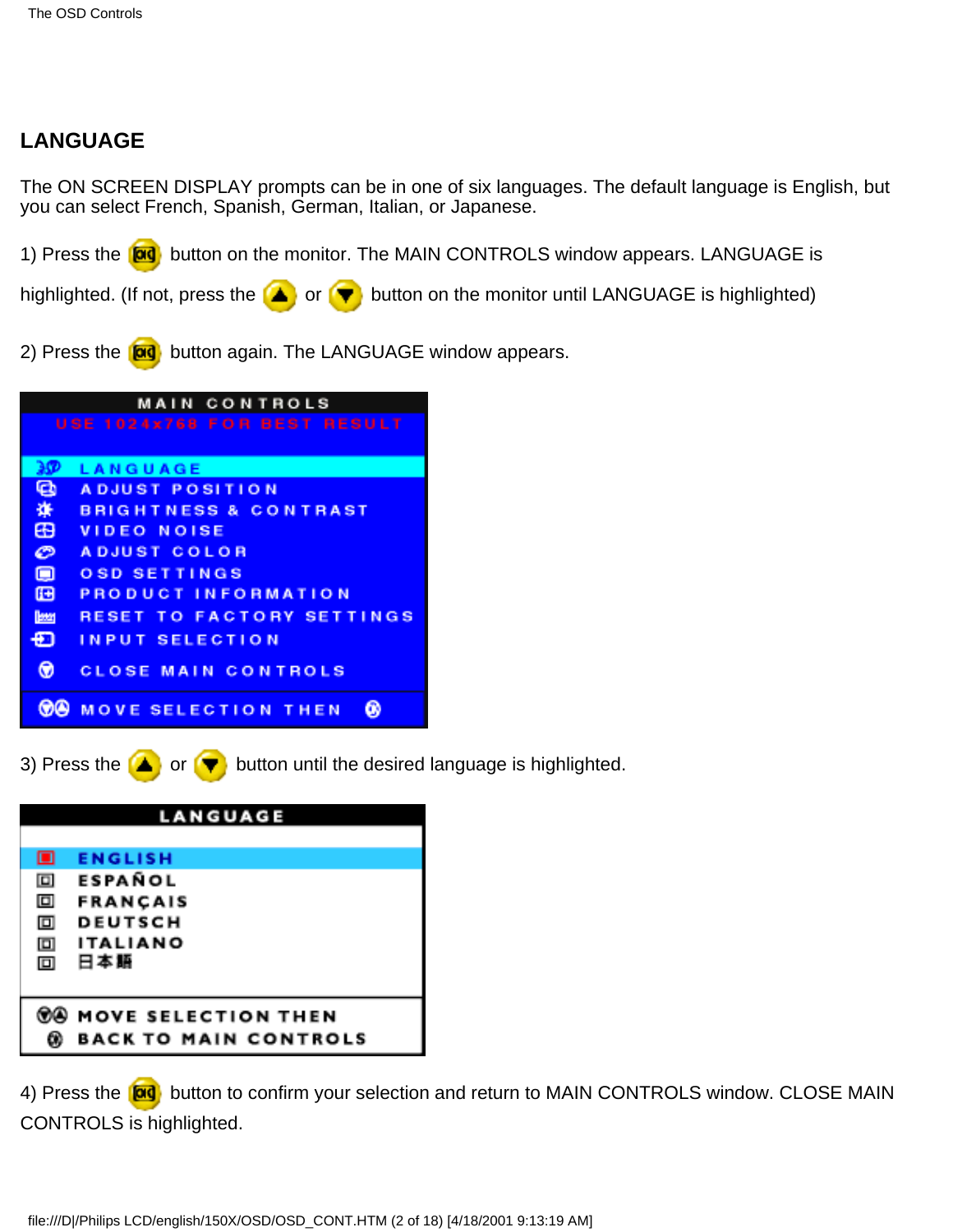The OSD Controls



Smart Help

After returning to MAIN CONTROLS…

- Smart  $\dots$  to continue to ADJUST POSITION, press the  $\Box$  button until ADJUST POSITION
- **Help** is highlighted. Next, follow steps 3 - 6 under ADJUST POSITION.

 $\ldots$  to exit completely, press the **button.** 

# RETURN TO TOP OF THE PAGE

# **ADJUST POSITION**

ADJUST POSITION is composed of two steps, ADJUST HORIZONTAL and ADJUST VERTICAL.

ADJUST HORIZONTAL shifts the image on your screen either left or right. Use this feature if your image does not appear centered in relation to the sides of your screen.

ADJUST VERTICAL shifts the image on your screen either up or down. Use this feature if your image does not appear centered in relation to the top and bottom of your screen.

1) Press the **[ad**] button on the monitor. The MAIN CONTROLS window appears. LANGUAGE is highlighted.

2) Press the  $\blacktriangledown$  button until ADJUST POSITION is highlighted.

| MAIN CONTROLS |                                         |  |  |  |  |
|---------------|-----------------------------------------|--|--|--|--|
|               | <b>USE 1024x768 FOR BEST RESULT</b>     |  |  |  |  |
|               |                                         |  |  |  |  |
| 350           | LANGUAGE                                |  |  |  |  |
| G             | <b>ADJUST POSITION</b>                  |  |  |  |  |
| 诛             | <b>BRIGHTNESS &amp; CONTRAST</b>        |  |  |  |  |
| ⊕             | <b>VIDEO NOISE</b>                      |  |  |  |  |
| Ø             | <b>ADJUST COLOR</b>                     |  |  |  |  |
| $\Box$        | <b>OSD SETTINGS</b>                     |  |  |  |  |
| 田             | PRODUCT INFORMATION                     |  |  |  |  |
| <b>MARK</b>   | <b>RESET TO FACTORY SETTINGS</b>        |  |  |  |  |
| Ð             | <b>INPUT SELECTION</b>                  |  |  |  |  |
| $\circ$       | <b>CLOSE MAIN CONTROLS</b>              |  |  |  |  |
| 60            | <b>DO</b><br><b>MOVE SELECTION THEN</b> |  |  |  |  |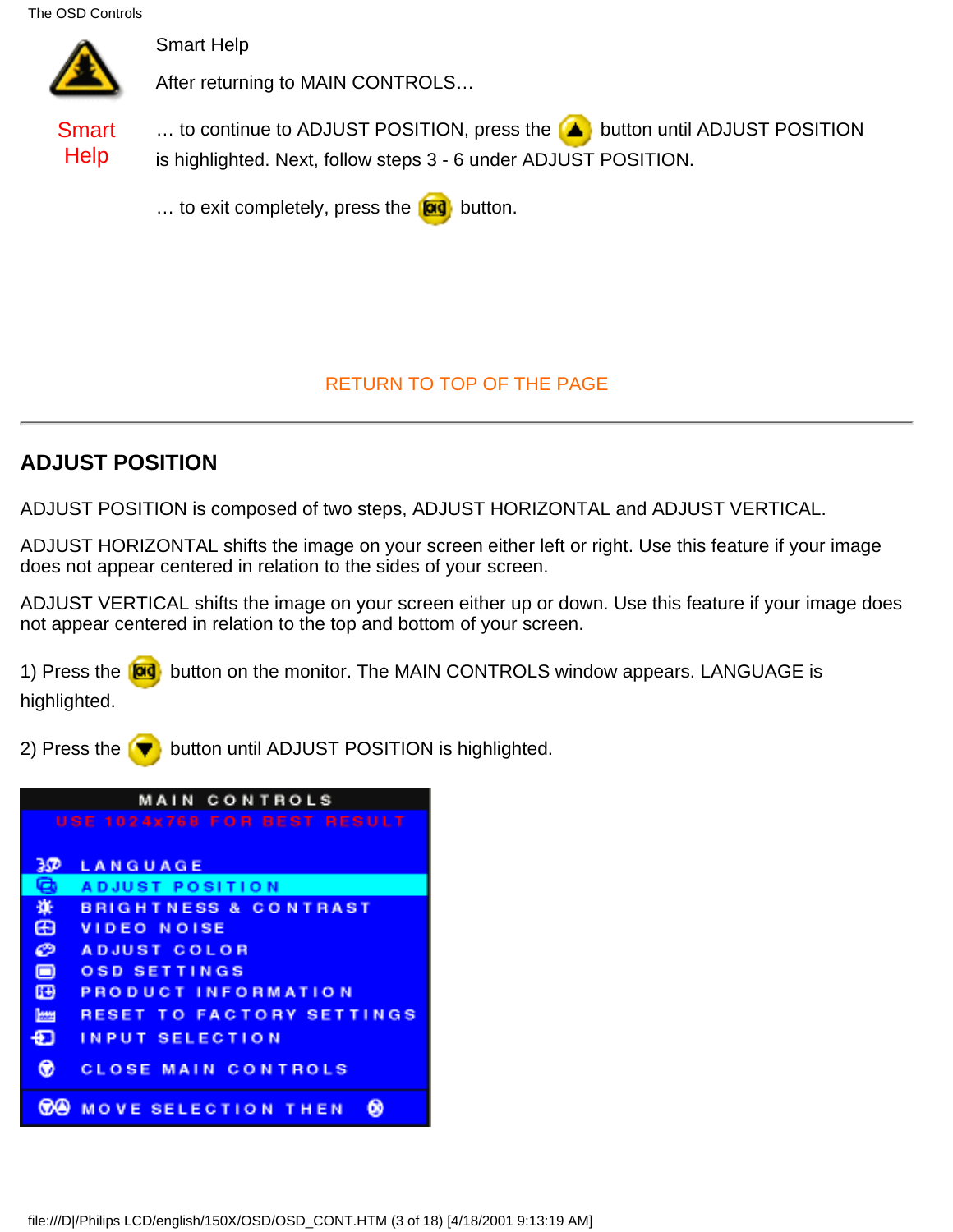The OSD Controls

3) Press the **[ad**] button. The ADJUST POSITION window appears. ADJUST HORIZONTAL is highlighted.

| <b>ADJUST POSITION</b> |                      |
|------------------------|----------------------|
| <b>EE</b> HORIZONTAL   | łо<br>$\blacksquare$ |
|                        | 50                   |
| <b>中 VERTICAL</b>      | 甴<br>ロ               |
|                        | 50                   |
| BACK TO MAIN CONTROLS  |                      |

4) Press the  $\blacktriangleleft$  or  $\blacktriangleright$  button to move the image left or right until it appears centered.

5) Press the  $\blacktriangledown$  button until ADJUST VERTICAL is highlighted. Press the  $\blacktriangleleft$  or  $\blacktriangleright$  button to move the image up or down until it appears centered.

|                       | <b>ADJUST POSITION</b> |     |    |   |
|-----------------------|------------------------|-----|----|---|
| <b>E</b> HORIZONTAL   |                        | ÷⊟l |    | e |
|                       |                        | Θ   | 50 |   |
| 南<br>VERTICAL         |                        |     |    | 6 |
|                       |                        |     |    |   |
|                       |                        |     | 50 |   |
| BACK TO MAIN CONTROLS |                        |     |    |   |

6) Press the **[ad**] button to confirm your selections and return to the MAIN CONTROLS window. CLOSE MAIN CONTROLS is highlighted.



Smart Help

After returning to MAIN CONTROLS…



... to continue to BRIGHTNESS & CONTRAST, press the  $\Box$  button until BRIGHTNESS & CONTRAST is highlighted. Next, follow steps 3 - 6 under BRIGHTNESS & CONTRAST.

 $\ldots$  to exit completely, press the **lad** button.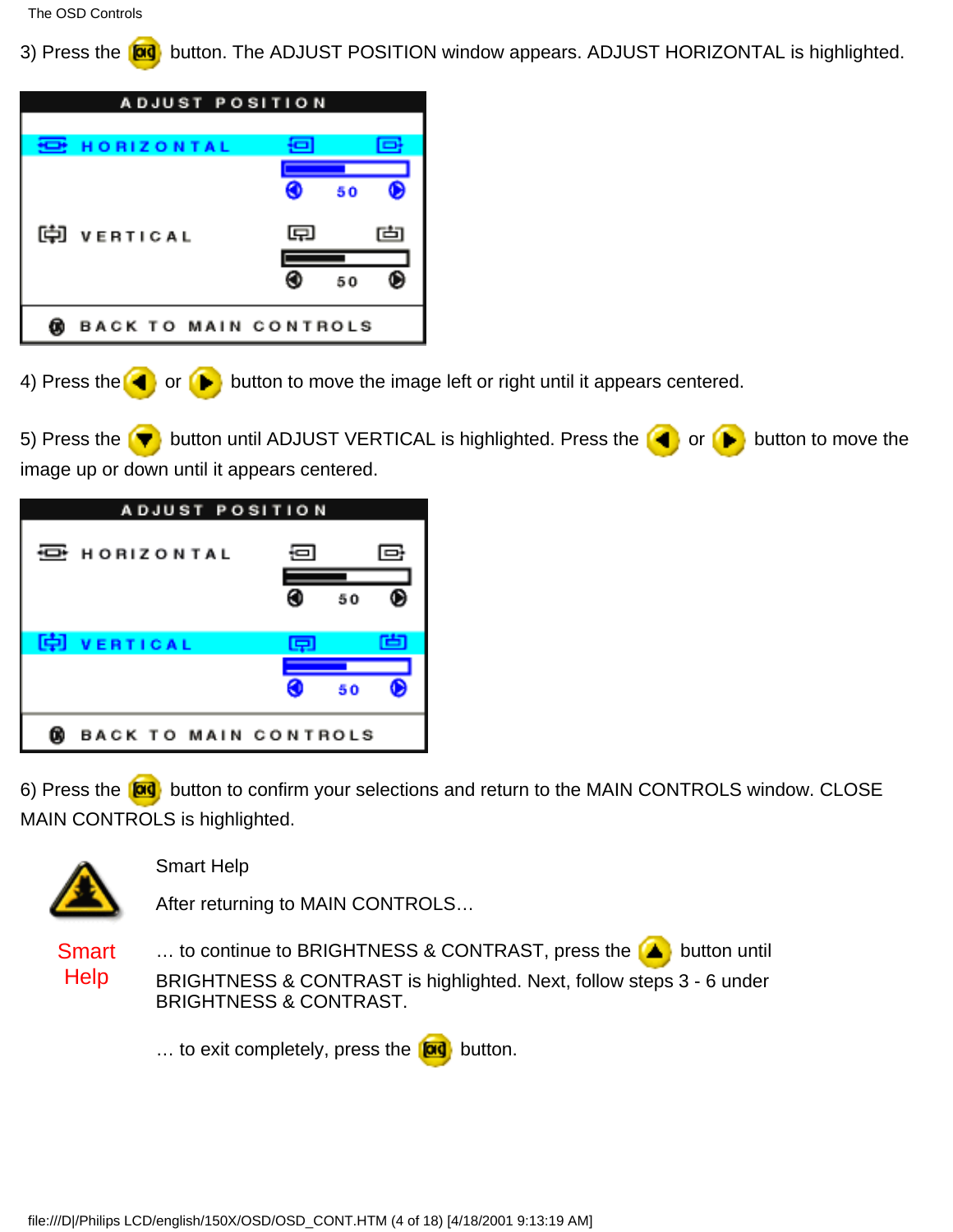# **BRIGHTNESS & CONTRAST**

BRIGHTNESS & CONTRAST is composed of two steps, BRIGHTNESS and CONTRAST. Brightness is the overall intensity of the light coming from the screen. An 80% brightness is recommended. Contrast is the difference between the light and dark areas on the screen. A 100% contrast is recommended.

To adjust the Brightness and Contrast, follow the steps below. Note: Brightness can also be adjusted without using the MAIN CONTROLS window. See the steps at the beginning of these instructions to learn how.

1) Press the **[ad**] button on the monitor. The MAIN CONTROLS window appears. LANGUAGE is highlighted.

2) Press the  $\blacktriangledown$  button until BRIGHTNESS & CONTRAST is highlighted.



3) Press the **[ad**] button. The BRIGHTNESS & CONTRAST window appears. BRIGHTNESS is highlighted.

|   | <b>BRIGHTNESS &amp; CONTRAST</b> |   |         |  |
|---|----------------------------------|---|---------|--|
| 迕 | <b>BRIGHTNESS</b>                |   |         |  |
|   |                                  | ◉ | G<br>50 |  |
|   | <b>CONTRAST</b>                  |   |         |  |
|   |                                  | Q |         |  |
|   | <b>BACK TO MAIN CONTROLS</b>     |   |         |  |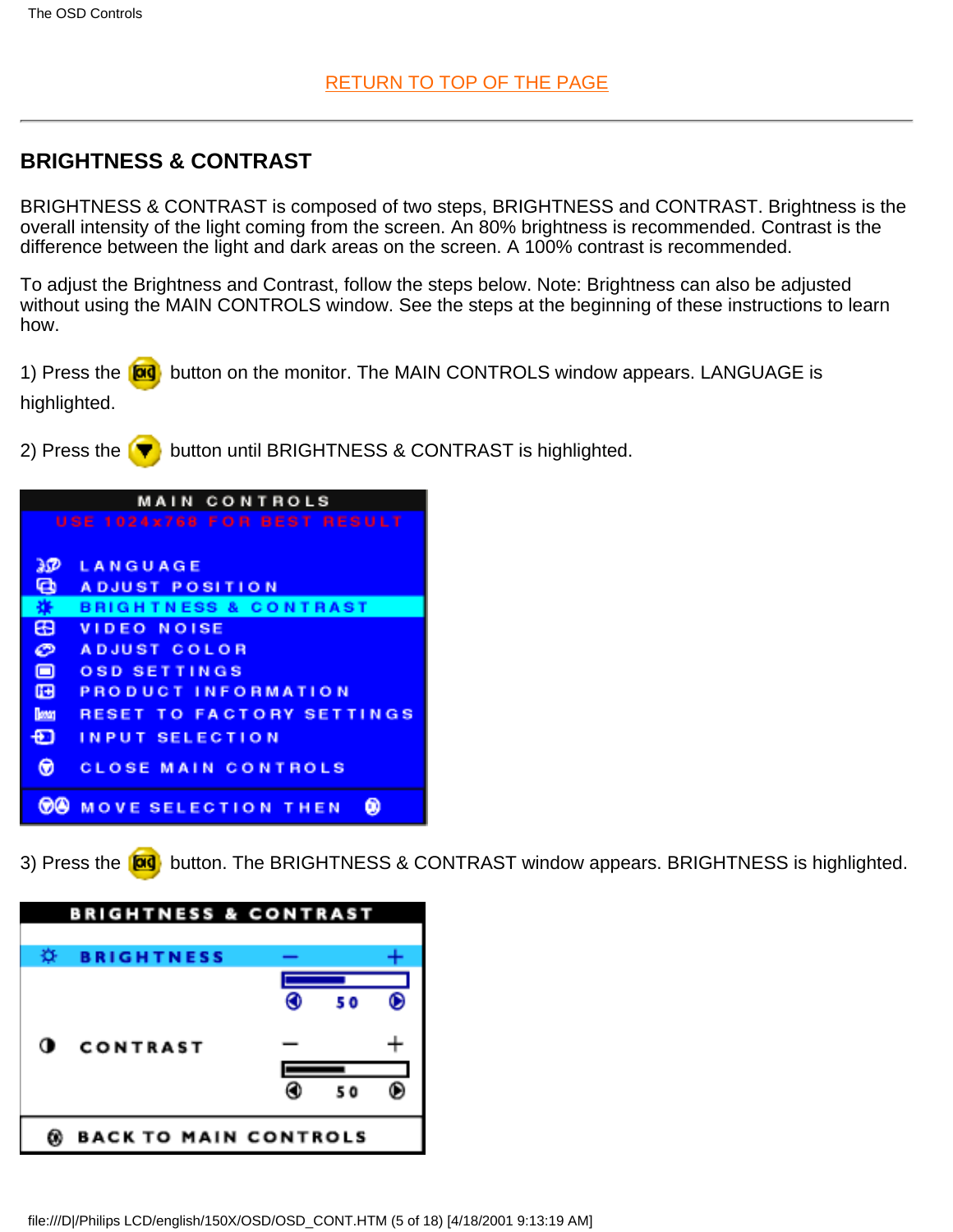- 4) Press the  $\Box$  or  $\Box$  button to adjust the brightness. An 80% brightness is recommended.
- 5) When finished with BRIGHTNESS, press the **V** button until CONTRAST is highlighted. Next, press the button to adjust the contrast. A 100% contrast is recommended.

| <b>BRIGHTNESS &amp; CONTRAST</b> |                              |         |  |  |  |
|----------------------------------|------------------------------|---------|--|--|--|
| 챥                                | <b>BRIGHTNESS</b>            | О<br>50 |  |  |  |
| $\bullet$                        | <b>CONTRAST</b>              |         |  |  |  |
|                                  |                              | a       |  |  |  |
|                                  | <b>BACK TO MAIN CONTROLS</b> |         |  |  |  |

6) Press the **[ad**] button to confirm your selection and return to the MAIN CONTROLS window. CLOSE MAIN CONTROLS is highlighted.



Help

Smart Help

After returning to MAIN CONTROLS…

Smart  $\dots$  to continue to VIDEO NOISE, press the  $\Box$  button until VIDEO NOISE is

highlighted. Next, follow steps 3 - 6 under VIDEO NOISE. (Note: VIDEO NOISE is not available on all monitors. If not on your MAIN CONTROLS window, continue on to OSD SETTINGS.)

 $\ldots$  to exit completely, press the **button**.

## RETURN TO TOP OF THE PAGE

# **VIDEO NOISE** *(not available on all monitors)*

VIDEO NOISE is composed of two steps, PHASE and CLOCK. PHASE adjustment reduces the horizontal flicker of characters on the screen. CLOCK adjustment reduces the vertical flicker of characters on the screen.

To adjust Phase and Clock, follow the steps below. If VIDEO NOISE is not available on your monitor, continue on to OSD SETTINGS. Note: Before adjusting VIDEO NOISE yourself, press the AUTO button on the front panel. If there is no improvement, then return to adjust PHASE and CLOCK.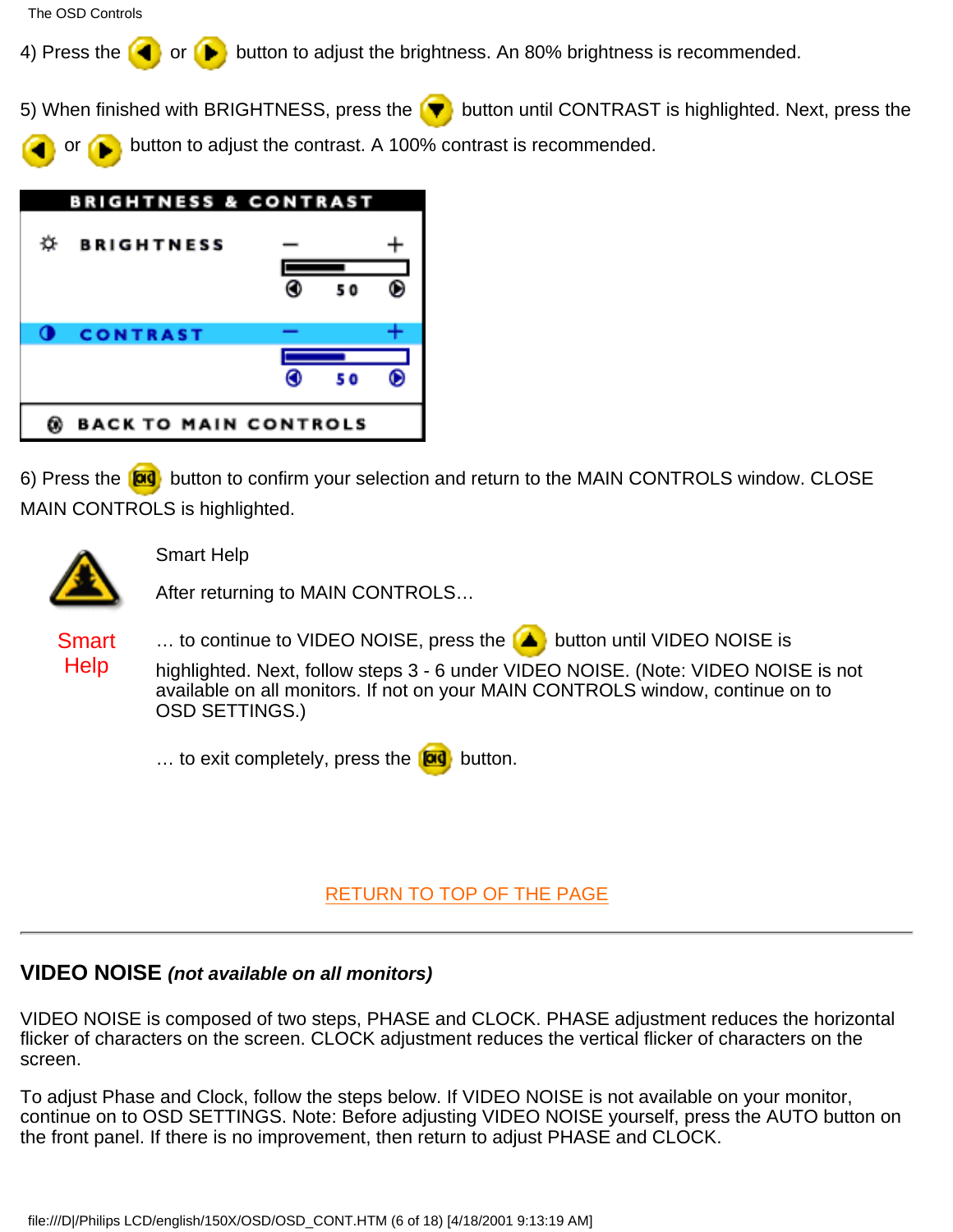The OSD Controls

1) Press the **[ad**] button on the monitor. The MAIN CONTROLS window appears. LANGUAGE is highlighted.

2) Press the  $\blacktriangledown$  button until VIDEO NOISE is highlighted.



3) Press the **[ad**] button. The VIDEO NOISE window appears. PHASE is highlighted.

| <b>VIDEO NOISE</b>              |   |    |  |
|---------------------------------|---|----|--|
| <b>PRESS AUTO BUTTON FIRST,</b> |   |    |  |
| IF NO IMPROVEMENT, RETURN TO    |   |    |  |
| <b>ADJUST PHASE AND CLOCK.</b>  |   |    |  |
| 83<br><b>PHASE</b>              |   |    |  |
|                                 |   |    |  |
|                                 | ⋒ |    |  |
| CLOCK                           |   |    |  |
|                                 |   |    |  |
|                                 |   | 50 |  |
| <b>BACK TO MAIN CONTROLS</b>    |   |    |  |

4) Press the  $\Box$  or  $\Box$  button to adjust the phase.

5) When finished with PHASE, press the **button until CLOCK** is highlighted. Next, press the **or** or

button to adjust the clock.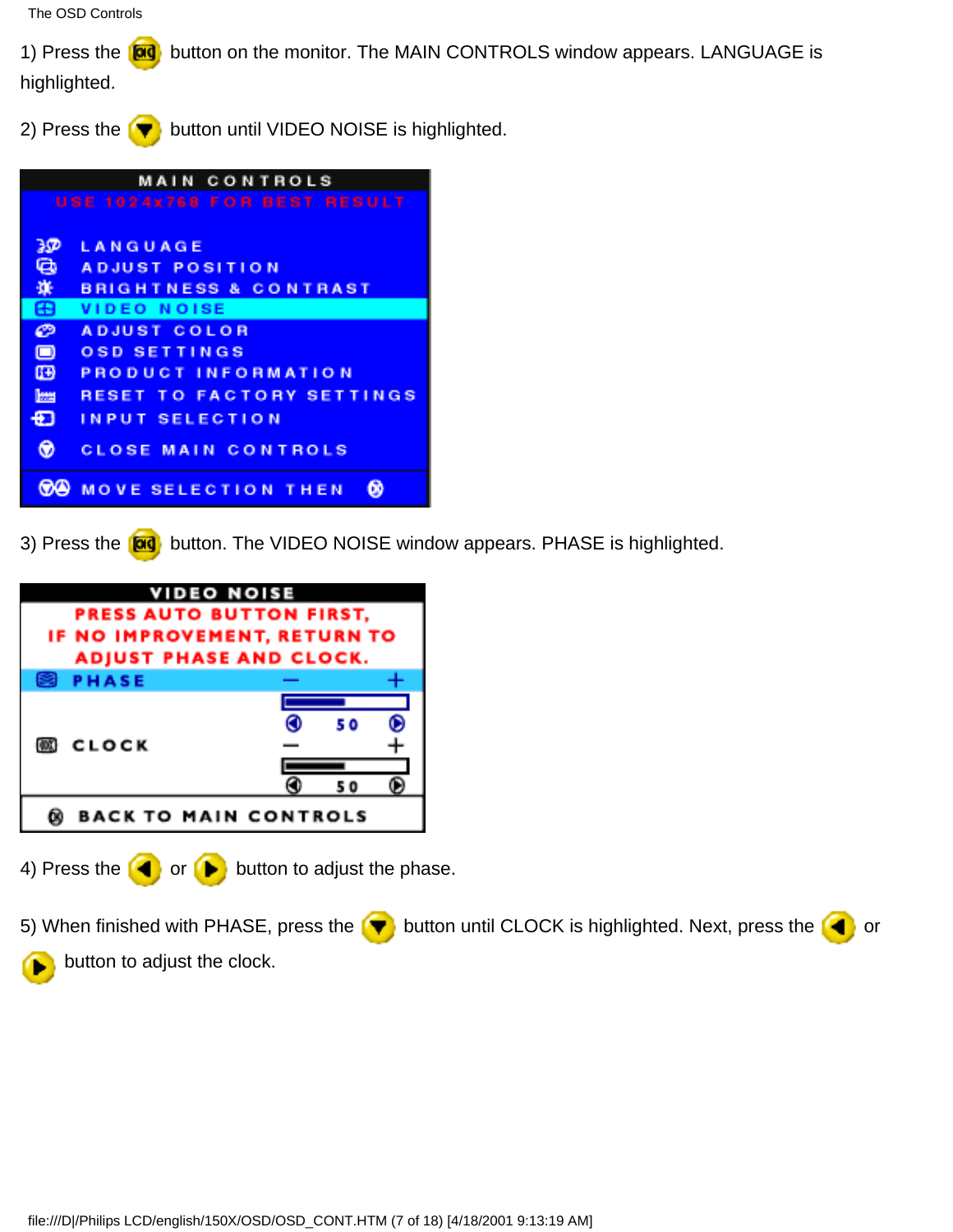| <b>VIDEO NOISE</b>              |  |    |  |  |
|---------------------------------|--|----|--|--|
| <b>PRESS AUTO BUTTON FIRST.</b> |  |    |  |  |
| IF NO IMPROVEMENT, RETURN TO    |  |    |  |  |
| <b>ADJUST PHASE AND CLOCK.</b>  |  |    |  |  |
| <b>PHASE</b>                    |  |    |  |  |
|                                 |  |    |  |  |
|                                 |  | 50 |  |  |
| <b>囫 CLOCK</b>                  |  |    |  |  |
|                                 |  |    |  |  |
|                                 |  | 50 |  |  |
| <b>BACK TO MAIN CONTROLS</b>    |  |    |  |  |

6) Press the **[ad**] button to confirm your selection and return to the MAIN CONTROLS window. CLOSE MAIN CONTROLS is highlighted.



Smart Help

After returning to MAIN CONTROLS…

Smart Help

 $\ldots$  to continue to ADJUST COLOR, press the  $\Box$  button until ADJUST COLOR is highlighted. Next, start with step 3 under ADJUST COLOR and follow the directions.

 $\ldots$  to exit completely, press the **button.** 

# RETURN TO TOP OF THE PAGE

# **ADJUST COLOR***(analog mode)*

Your monitor has three preset options you can choose from. The first option is ORIGINAL PANEL COLOR, which is fine and recommended for most applications. The second option is CAD/CAM, which is useful for computer-aided design programs. The third option is IMAGE MANAGEMENT, which includes projects such as desktop publishing, watching a DVD from your DVD player, and viewing pictures on the World Wide Web. When you select one of these options, the monitor automatically adjusts itself to that option. There is a fourth option, USER PRESET, which allows you to adjust the colors on your screen to a setting you desire.

1) Press the **[ad**] button on the monitor. The MAIN CONTROLS window appears. LANGUAGE is highlighted.

2) Press the  $\blacktriangledown$  button until ADJUST COLOR is highlighted.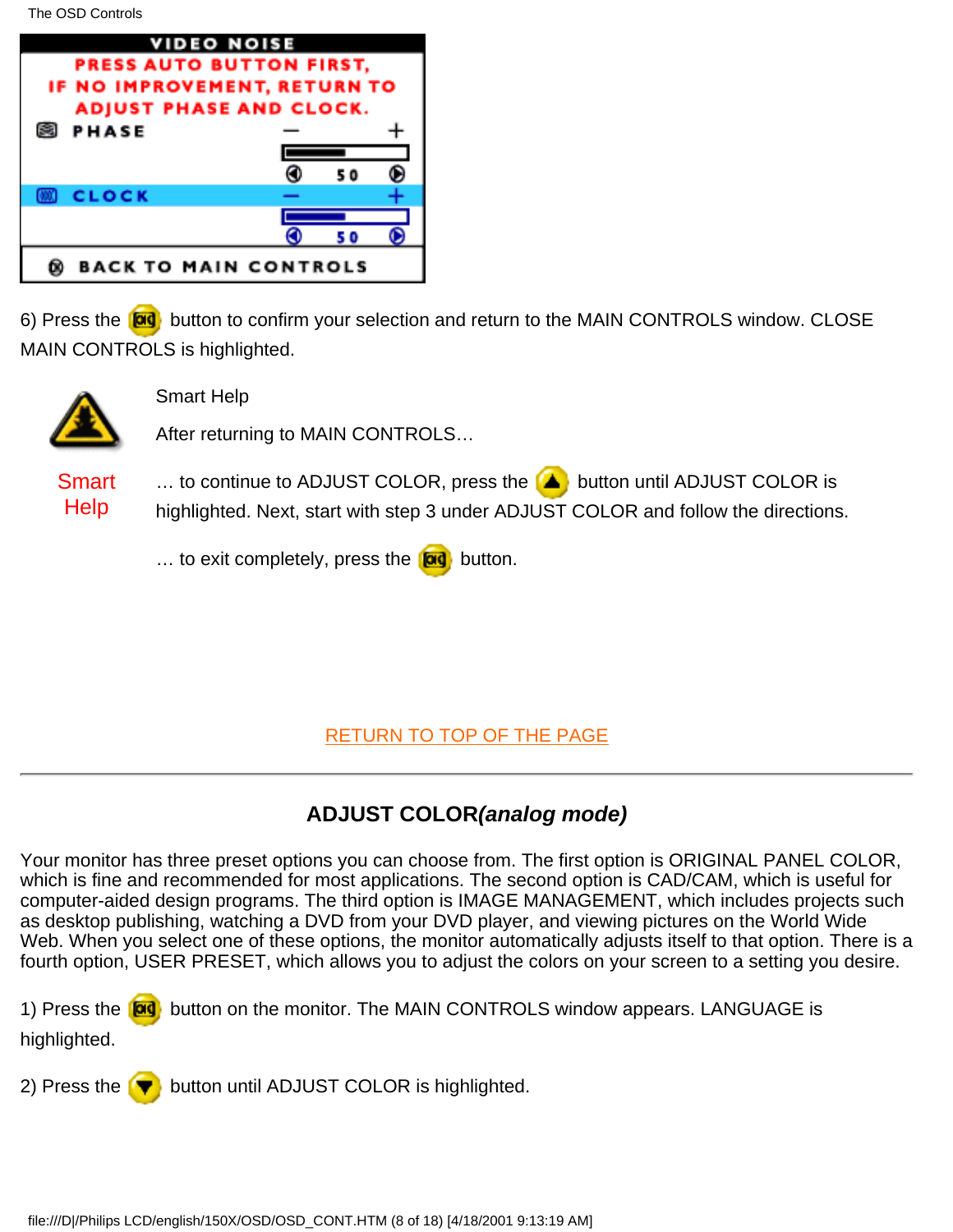The OSD Controls

| MAIN CONTROLS                |                                                     |  |  |  |
|------------------------------|-----------------------------------------------------|--|--|--|
| USE 1024x768 FOR BEST RESULT |                                                     |  |  |  |
|                              |                                                     |  |  |  |
| æ                            | LANGUAGE                                            |  |  |  |
| ø                            | <b>ADJUST POSITION</b>                              |  |  |  |
| 诛                            | <b>BRIGHTNESS &amp; CONTRAST</b>                    |  |  |  |
| æ                            | <b>VIDEO NOISE</b>                                  |  |  |  |
| Ø                            | <b>ADJUST COLOR</b>                                 |  |  |  |
| $\blacksquare$               | <b>OSD SETTINGS</b>                                 |  |  |  |
| 田                            | <b>PRODUCT INFORMATION</b>                          |  |  |  |
| <b>Bottle</b>                | <b>RESET TO FACTORY SETTINGS</b>                    |  |  |  |
| Ð                            | <b>INPUT SELECTION</b>                              |  |  |  |
| $\circ$                      | <b>CLOSE MAIN CONTROLS</b>                          |  |  |  |
| $\odot$                      | $\boldsymbol{\omega}$<br><b>MOVE SELECTION THEN</b> |  |  |  |

3) Press the **[ad**] button. The ADJUST COLOR window appears.

| ADJUST COLOR                                                                                                 |                                   |       |  |  |
|--------------------------------------------------------------------------------------------------------------|-----------------------------------|-------|--|--|
|                                                                                                              |                                   |       |  |  |
| о                                                                                                            | <b>ORIGINAL PANEL COLOR</b>       |       |  |  |
| 回                                                                                                            | <b>9300K FOR CAD/CAM</b>          |       |  |  |
| ▣                                                                                                            | <b>6500K FOR IMAGE MANAGEMENT</b> |       |  |  |
| ▣                                                                                                            | USER PRESET                       |       |  |  |
|                                                                                                              | ⋒<br>RED                          | 50    |  |  |
|                                                                                                              | GREEN                             | 00    |  |  |
|                                                                                                              | ⊛<br><b>BLUE</b>                  | I 0 0 |  |  |
|                                                                                                              | c                                 |       |  |  |
| <b>00 MOVE SELECTION THEN</b><br><b>BACK TO MAIN CONTROLS</b><br>60<br><b>⑥@ADJUST_USER_PRESET_THEN</b><br>ω |                                   |       |  |  |

4) Press the **ORIGINAL PANEL COLOR, 9300K FOR CAD/CAM, 6500K FOR** IMAGE MANAGEMENT, or USER PRESET.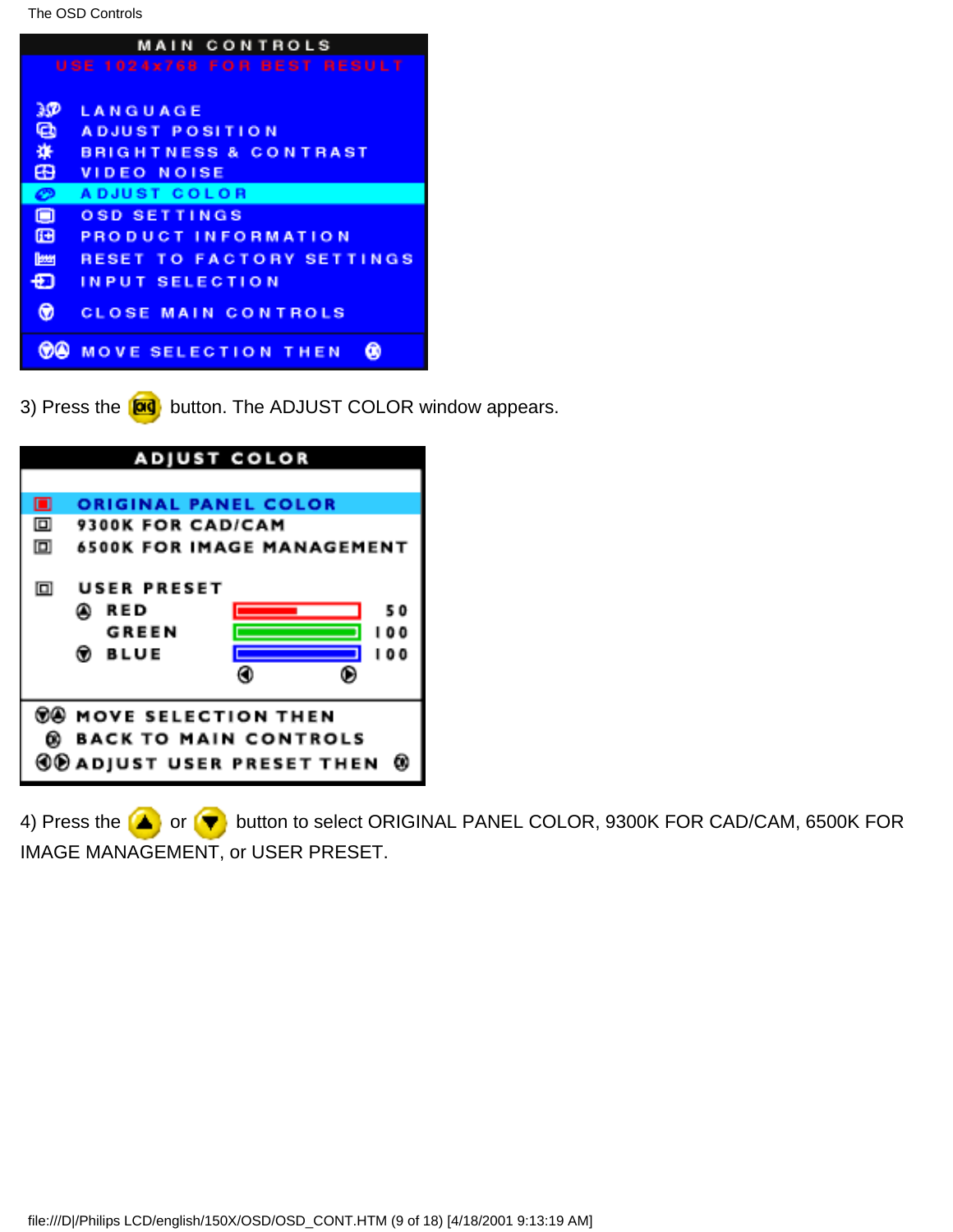

5) Once you have highlighted ORIGINAL PANEL COLOR, 9300K FOR CAD/CAM, or 6500K FOR IMAGE MANAGEMENT, press the **tag** button to confirm your selection and return to the MAIN CONTROLS window. CLOSE MAIN CONTROLS is highlighted.



6a) If USER PRESET is highlighted, press the  $\blacktriangledown$  button to highlight RED. Next, press the  $\blacktriangleleft$  or  $\blacktriangledown$ button to adjust the color red.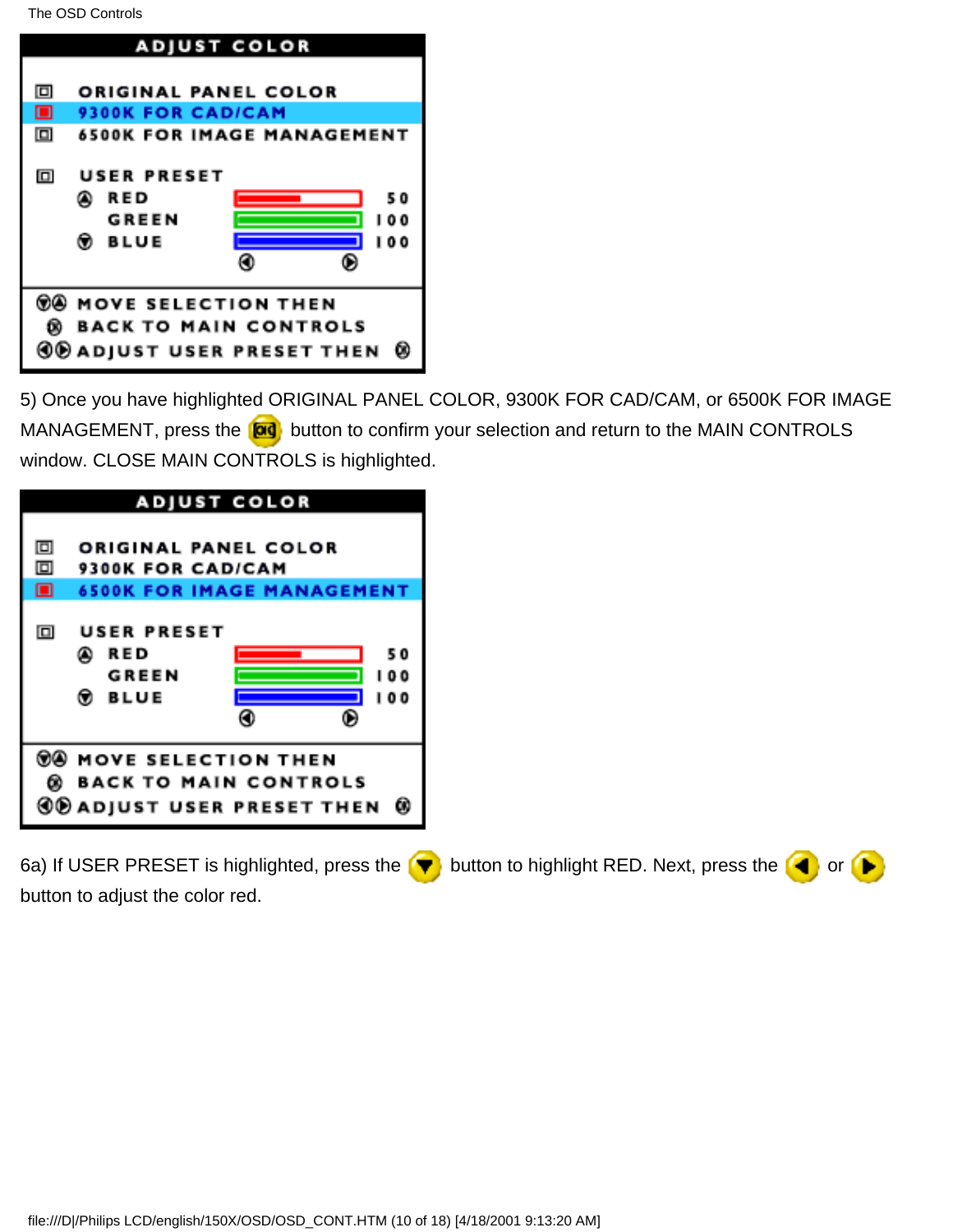

6b) When finished with RED, press the  $\blacktriangledown$  button to highlight GREEN. Next, press the  $\blacktriangleleft$  or  $\blacktriangledown$  button to adjust the color green.

6c) When finished with GREEN, press the  $\blacktriangledown$  button to highlight BLUE. Next, press the  $\blacktriangleleft$  or  $\blacktriangleright$ button to adjust the color blue.

6d) When all adjustments are complete, press the **[ad**] button to confirm your adjustments and return to the MAIN CONTROLS window. CLOSE MAIN CONTROLS is highlighted.



Smart Help

After returning to MAIN CONTROLS…

Smart Help  $\ldots$  to continue to OSD SETTINGS, press the  $\Box$  button until OSD SETTINGS is highlighted. Next, start with step 3 under OSD SETTINGS and follow the directions.

 $\ldots$  to exit completely, press the **button.** 

RETURN TO TOP OF THE PAGE

## **OSD SETTINGS**

You can place the MAIN CONTROLS window almost any place on the screen that is convenient for you. OSD SETTINGS allows you to do this. It is composed of HORIZONTAL and VERTICAL adjustments you can make by simply following the step below.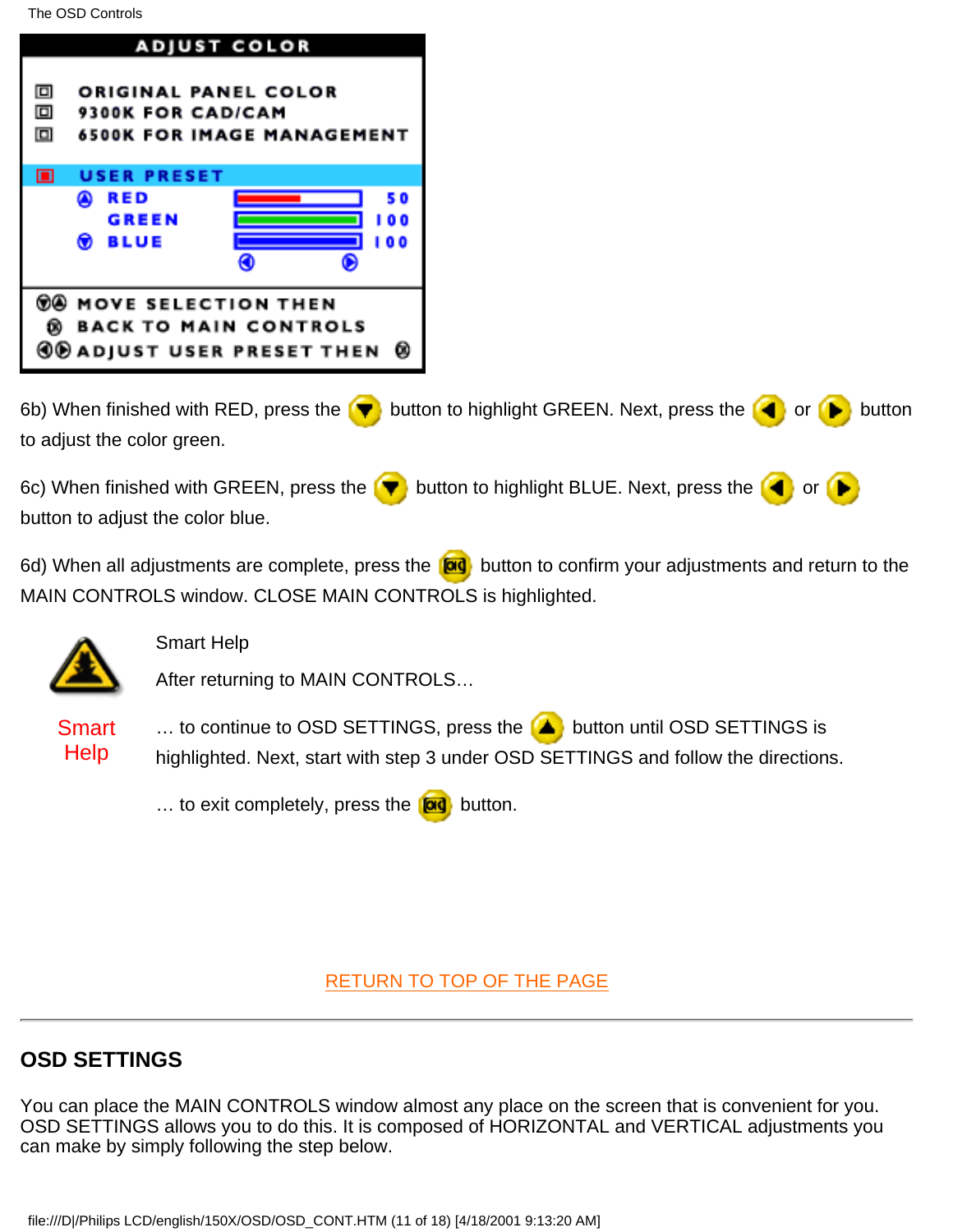1) Press the **[ad**] button on the monitor. The MAIN CONTROLS window appears. LANGUAGE is highlighted.

2) Press the  $\blacktriangledown$  button until OSD SETTINGS is highlighted.



3) Press the **[ad**] button. The OSD SETTINGS window appears. HORIZONTAL is highlighted.

| <b>OSD SETTINGS</b> |                       |    |   |  |  |  |
|---------------------|-----------------------|----|---|--|--|--|
|                     | <b>O HORIZONTAL</b>   | Ó  |   |  |  |  |
|                     |                       | 50 | œ |  |  |  |
|                     | <b>VERTICAL</b>       | ⊡  | ⊢ |  |  |  |
|                     |                       | 50 |   |  |  |  |
|                     | BACK TO MAIN CONTROLS |    |   |  |  |  |

4) Press the **or** or **b** button to move the MAIN CONTROLS window left or right to the desired position.

5) Press the  $\blacktriangledown$  button until VERTICAL is highlighted. Press the  $\blacktriangleleft$  or  $\blacktriangleright$  button to move the MAIN CONTROLS window up or down to the desired position.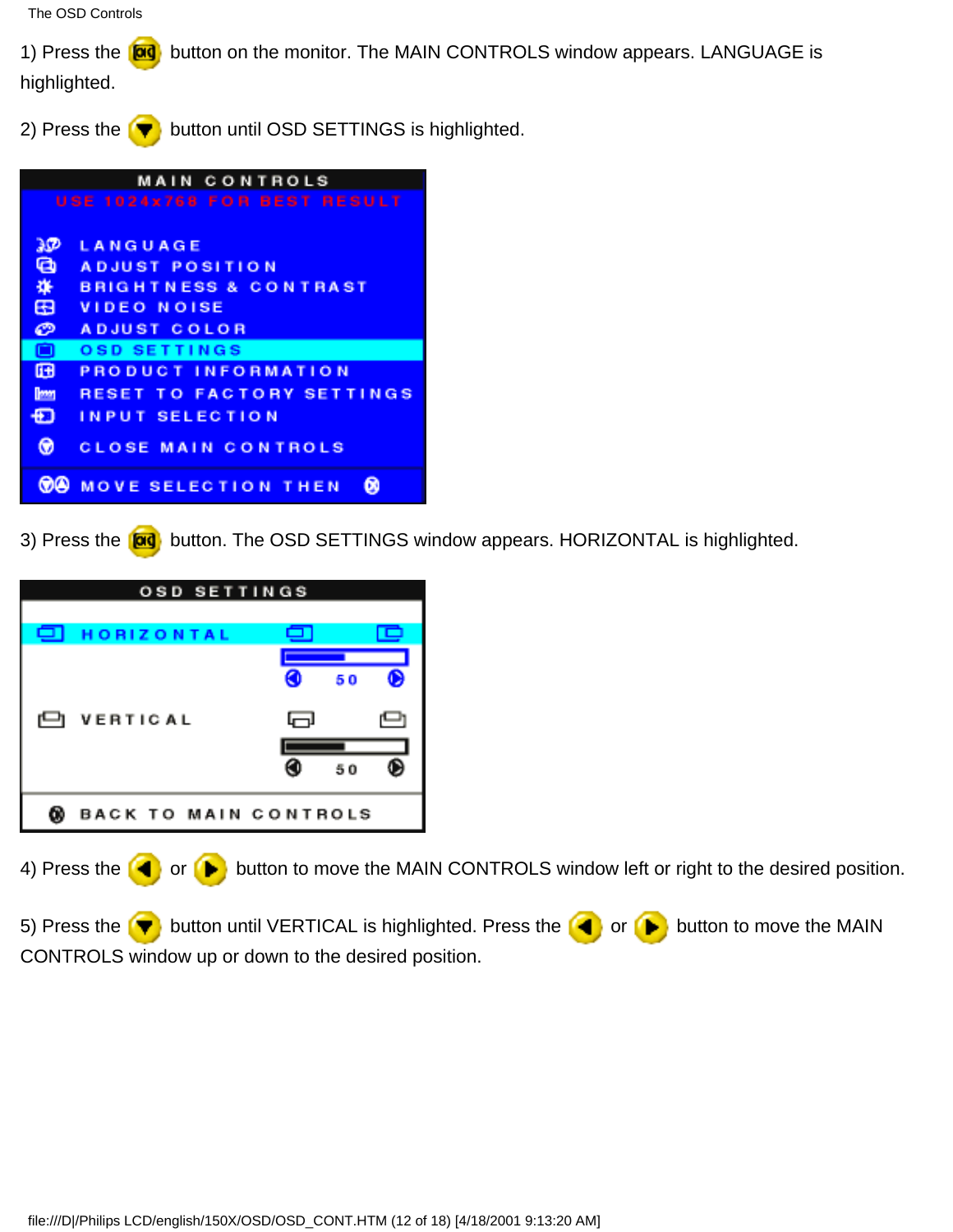| <b>OSD SETTINGS</b> |                       |         |   |  |  |  |  |
|---------------------|-----------------------|---------|---|--|--|--|--|
| ⋴                   | HORIZONTAL            | ▣<br>50 | ▣ |  |  |  |  |
|                     | <b>PIVERTICAL</b>     | اصا     |   |  |  |  |  |
|                     |                       | 50      |   |  |  |  |  |
|                     | BACK TO MAIN CONTROLS |         |   |  |  |  |  |

6) Press the **[ad]** button to confirm your selections and return to the MAIN CONTROLS window. CLOSE MAIN CONTROLS is highlighted.



Smart Help

After returning to MAIN CONTROLS…



 $\dots$  to continue to PRODUCT INFORMATION, press the  $\Box$  button until PRODUCT

INFORMATION is highlighted. Next, start with step 3 under PRODUCT INFORMATION and follow the directions.

 $\ldots$  to exit completely, press the **button.** 

## RETURN TO TOP OF THE PAGE

## **PRODUCT INFORMATION**

The PRODUCT INFORMATION window displays the monitor's serial number and the resolution of the monitor, all in one easy place. This is an information window only. Nothing can be adjusted in this window. To view this information, simply follow the steps below.

1) Press the **[ad**] button on the monitor. The MAIN CONTROLS window appears. LANGUAGE is highlighted.

2) Press the  $\blacktriangledown$  button until PRODUCT INFORMATION is highlighted.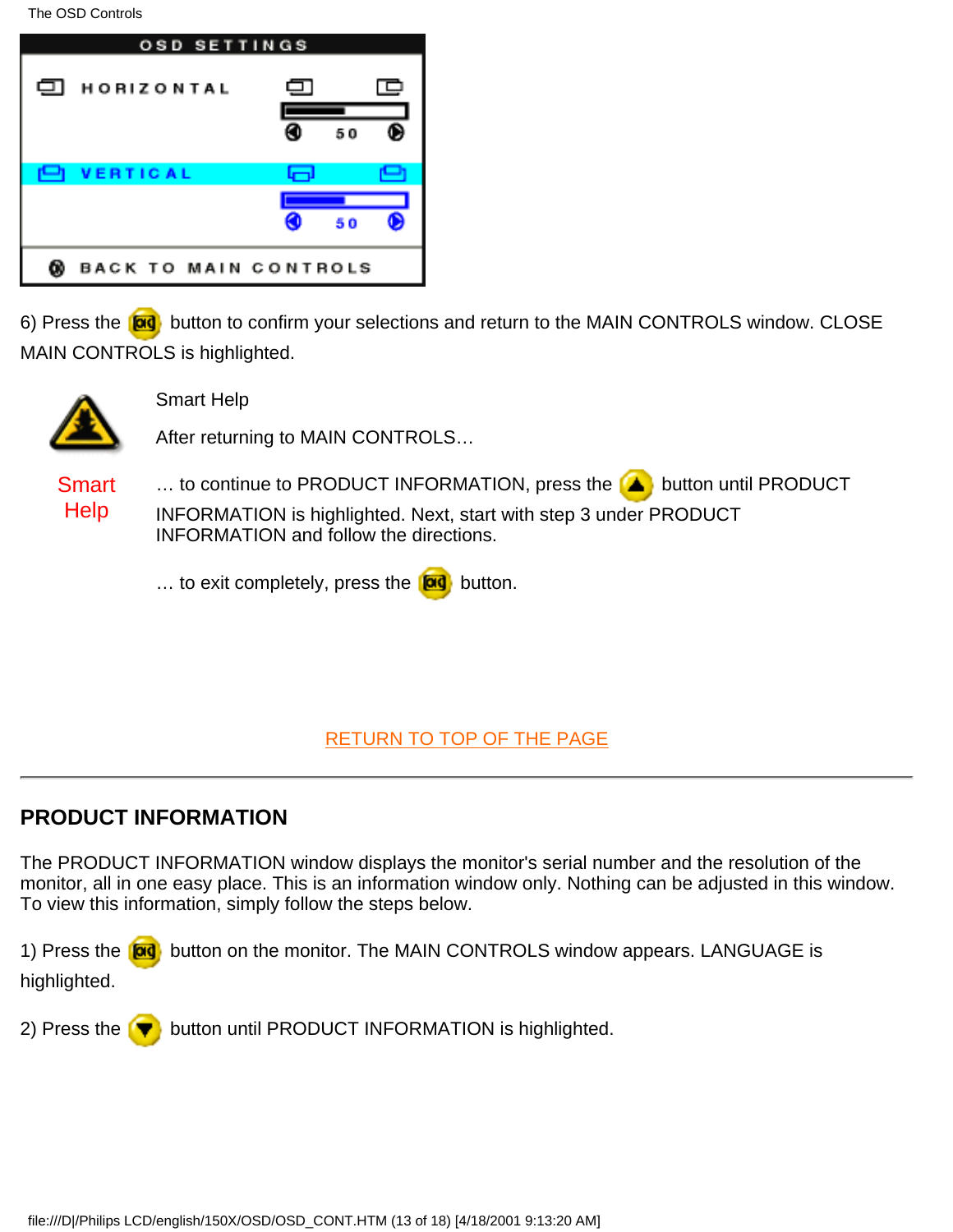| MAIN CONTROLS |                                  |  |  |  |
|---------------|----------------------------------|--|--|--|
|               | USE 1024x768 FOR BEST RESULT     |  |  |  |
|               |                                  |  |  |  |
| эø            | LANGUAGE                         |  |  |  |
| Ø             | <b>ADJUST POSITION</b>           |  |  |  |
| 祩             | <b>BRIGHTNESS &amp; CONTRAST</b> |  |  |  |
| 田             | <b>VIDEO NOISE</b>               |  |  |  |
| Ø             | <b>ADJUST COLOR</b>              |  |  |  |
| $\Box$        | <b>OSD SETTINGS</b>              |  |  |  |
| 囲             | <b>PRODUCT INFORMATION</b>       |  |  |  |
| <b>Botton</b> | <b>RESET TO FACTORY SETTINGS</b> |  |  |  |
| $\bigoplus$   | <b>INPUT SELECTION</b>           |  |  |  |
| $\circ$       | <b>CLOSE MAIN CONTROLS</b>       |  |  |  |
| $\odot \odot$ | ю<br><b>MOVE SELECTION THEN</b>  |  |  |  |

3) Press the **[ad**] button. The PRODUCT INFORMATION window appears. This window shows the monitor's SERIAL NUMBER and RESOLUTION of the monitor.

|    |  | PRODUCT INFORMATION           |  |
|----|--|-------------------------------|--|
|    |  |                               |  |
|    |  | <b>SERIAL NO.: 1234567890</b> |  |
|    |  | RESOLUTION: 1024 X 768 @ 75HZ |  |
|    |  |                               |  |
| œ. |  | BACK TO MAIN CONTROLS         |  |

4) Press the **[ad]** button to return to the MAIN CONTROLS window. CLOSE MAIN CONTROLS is highlighted.



Smart Help

After returning to MAIN CONTROLS…

**Smart** Help

 $\dots$  to continue to RESET TO FACTORY SETTINGS, press the  $\Box$  button until

RESET TO FACTORY SETTINGS is highlighted. Next, start with step 3 under RESET TO FACTORY SETTINGS and follow the directions.

 $\ldots$  to exit completely, press the **lay** button.

RETURN TO TOP OF THE PAGE

# **RESET TO FACTORY SETTINGS**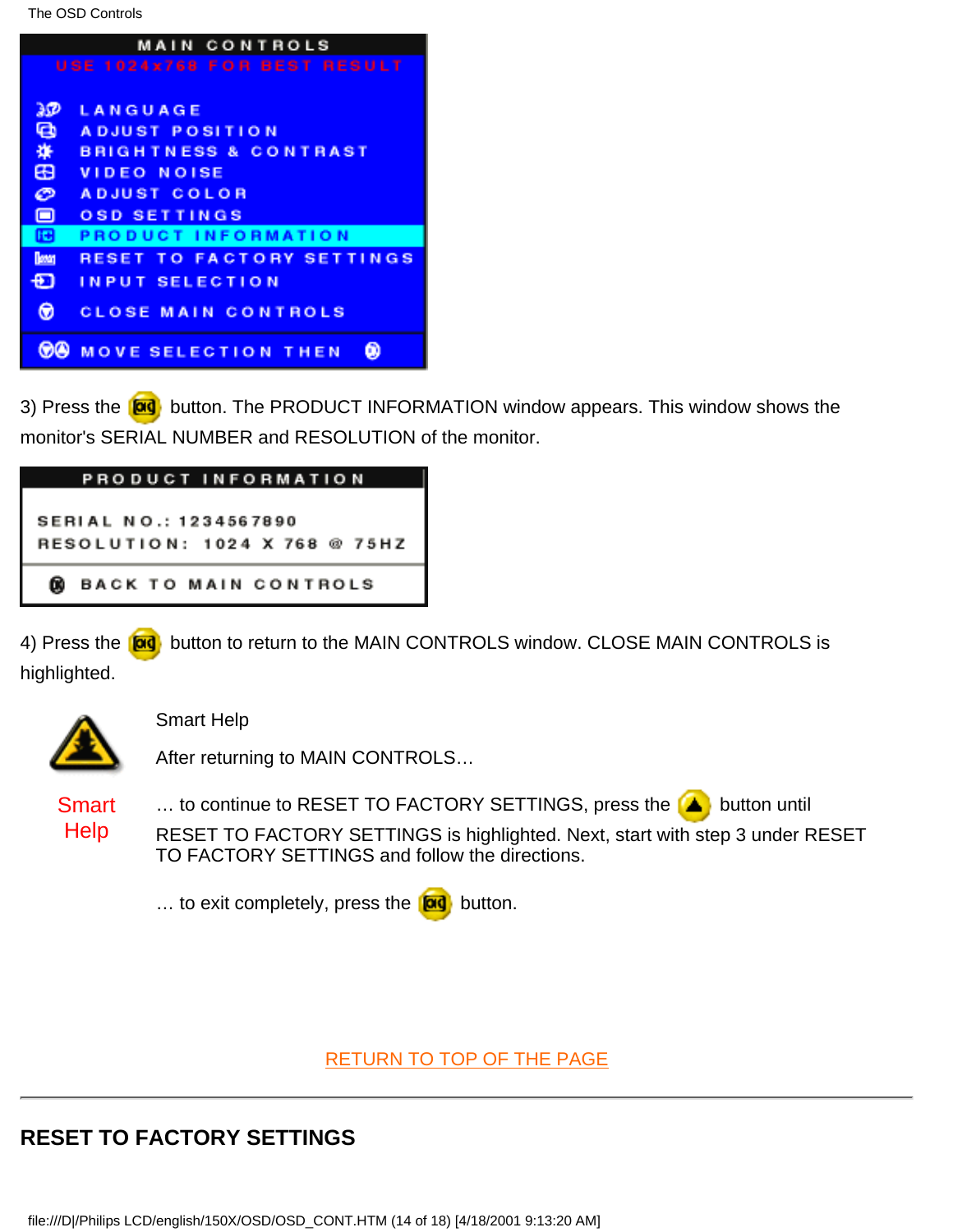RESET TO FACTORY SETTINGS returns everything in all the windows to factory presets. This means all adjustments that you may have made will be returned to the original settings.

1) Press the OK button on the monitor. The MAIN CONTROLS window appears. LANGUAGE is highlighted.

2) Press the  $\blacktriangledown$  button until RESET TO FACTORY SETTINGS is highlighted.



3) Press the **[ad**] button. The RESET TO FACTORY SETTINGS window appears.

|   | <b>RESET TO FACTORY SETTINGS</b> |
|---|----------------------------------|
|   |                                  |
| n | <b>NO</b>                        |
| 回 | YES                              |
|   |                                  |
|   | <b>00 MOVE SELECTION THEN</b>    |
|   | <b>BACK TO MAIN CONTROLS</b>     |

4) Press the  $\Box$  or  $\nabla$  button to select YES or NO. NO is the default. YES returns all settings to their original factory adjustments.

5) Press the **[ad**] button to confirm your selections and return to the MAIN CONTROLS window. CLOSE MAIN CONTROLS is highlighted.



Smart Help

After returning to MAIN CONTROLS…

Smart Help

 $\dots$  to continue to INPUT SELECTION, press the  $\Box$  button until INPUT SELECTION

is highlighted. Next, start with step 3 under INPUT SELECTION and follow the directions. (Note: INPUT SELECTION is not available on all monitors. If not on your monitor, RESET TO FACTORY SETTINGS is your last selection.)

 $\ldots$  to exit completely, press the **lay** button.

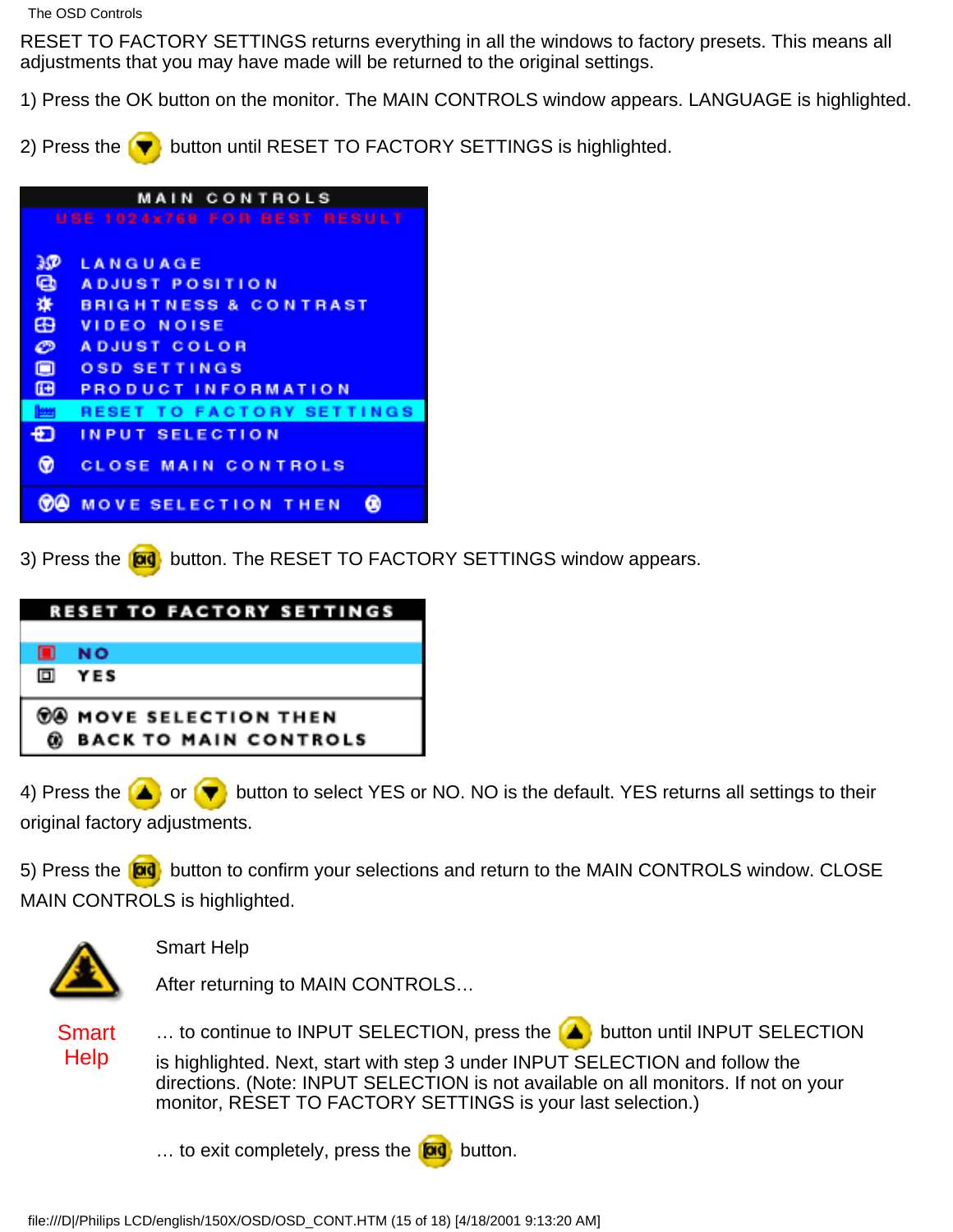### RETURN TO TOP OF THE PAGE

#### **INPUT SELECTION** *(not available on all monitors)*

INPUT SELECTION allows you to decide whether the video input into your monitor comes from a digital or analog source. This is determined by how the video signal is sent from your computer to your monitor.

To find out if the signal is digital or analog, first consult the owner's manual for your computer. Second, make sure you have the correct connection made to your monitor. If your computer supports both analog and digital output, you can also use this setting to switch between the two video signals as desired.

1) Press the OK button on the monitor. The MAIN CONTROLS window appears. LANGUAGE is highlighted.

2) Press the  $\blacktriangledown$  button until INPUT SELECTION is highlighted.



3) Press the **[ad**] button. The INPUT SELECTION window appears.

4) Press the  $\Box$  or  $\nabla$  button to select either ANALOG or DIGITAL.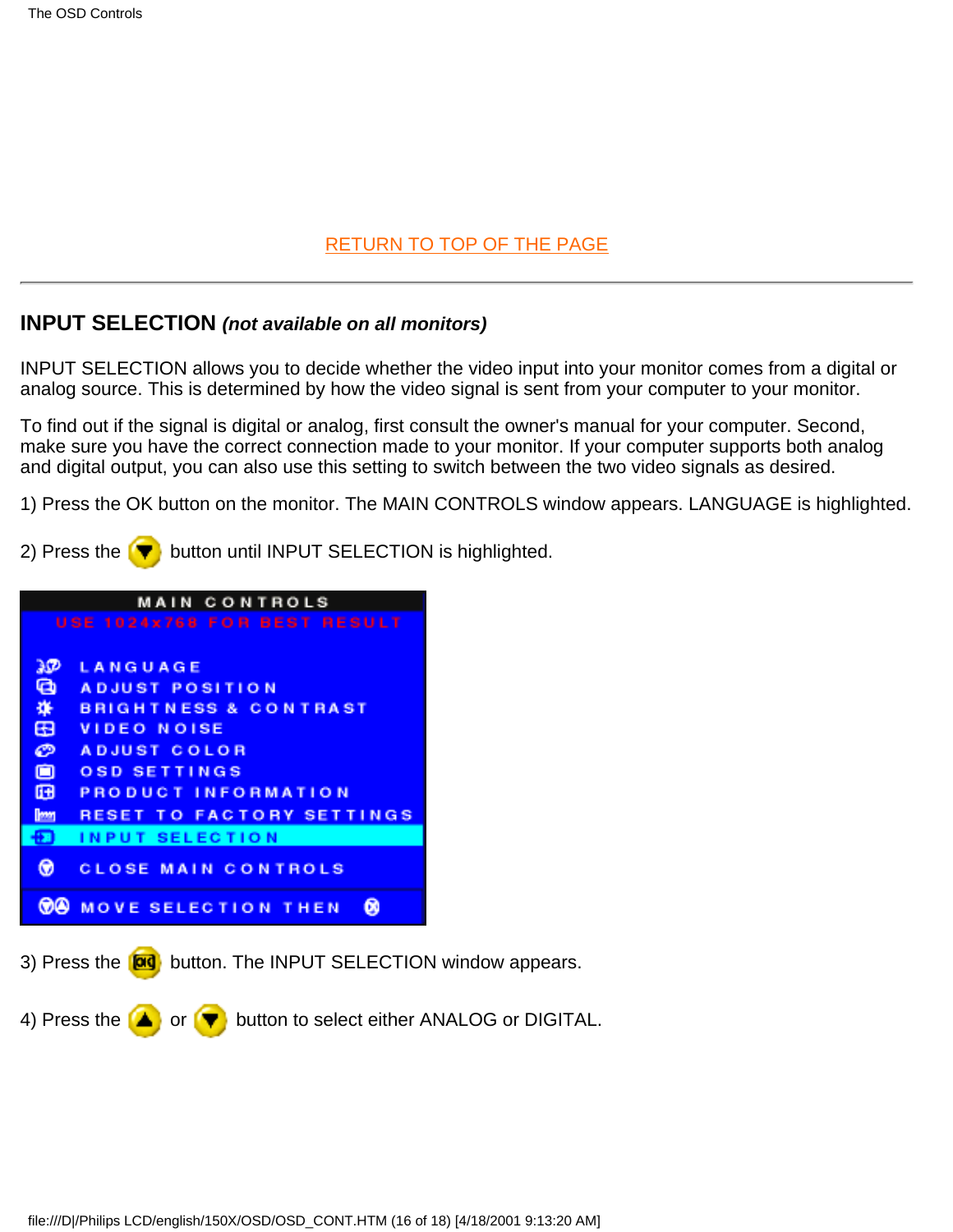|   | <b>INPUT SELECTION</b>        |
|---|-------------------------------|
|   |                               |
| П | <b>ANALOG</b>                 |
| 0 | <b>DIGITAL</b>                |
|   | <b>00 MOVE SELECTION THEN</b> |
| œ | <b>BACK TO MAIN CONTROLS</b>  |

5) Press the **[ad**] button to confirm your selections and return to the MAIN CONTROLS window. CLOSE MAIN CONTROLS is highlighted.



Smart Help

After returning to MAIN CONTROLS…

**Smart Help** 

 $\ldots$  to exit completely, press the **lay** button.

## RETURN TO TOP OF THE PAGE

## **Close Main Controls**



RETURN TO TOP OF THE PAGE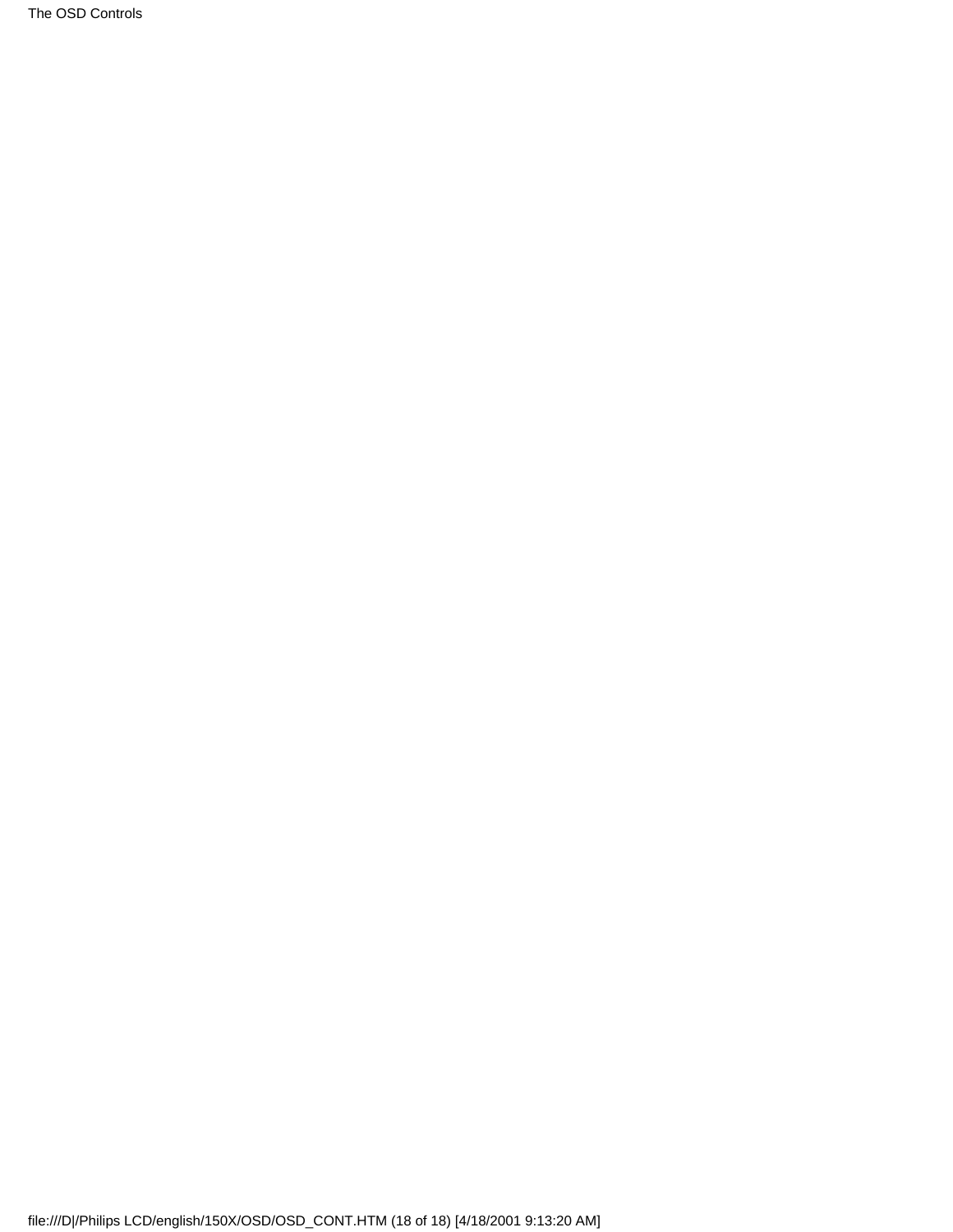# **Your International Philips F1rst Choice Warranty**

Thank you for purchasing this Philips monitor.



All Philips monitors are designed and manufactured to high standards and deliver high-quality performance, ease of use and ease of installation. Should you encounter any difficulties while installing or using this product, please contact Philips directly to benefit from your Philips F1rst Choice Warranty. This three-year service warranty entitles you to a swap model on-site within 48 hours of your call being received.

An extended warranty called Philips F1rst Choice Premium is available in addition to your Philips F1rst Choice warranty. For more details contact your Philips dealer.

Before contacting Philips, please prepare the following details so we can solve your problem quickly.

- Philips type number
- Philips serial number
- Purchase date (copy of purchase may be required)
- PC environment Processor:
	- ❍ 286/386/486/Pentium Pro/Internal memory
	- ❍ Operating system (Windows, DOS, OS/2, MAC)
	- ❍ Fax/Modem/Internet program?
- Other cards installed

Having the following information available will also help speed up the process:

- Your proof of purchase indicating: date of purchase, dealer name, model and product serial number.
- The full address to which the swap model should be delivered.

## Just a phone call away

Philips' customer help desks are located worldwide. You can contact Philips Monday - Friday from 08.00 - 20.00 hrs Central European Time (CET) and on Saturdays and Sundays from 10.00 to 18.00 hrs CET by using one of the toll-free numbers. Click here to access the [F1rst Choice Contact Information](file:///D|/Philips LCD/english/WARRANTY/WARFIRST.HTM). Or you can reach us via:

Website: *[http://www.philips.com](http://www.philips.com/)*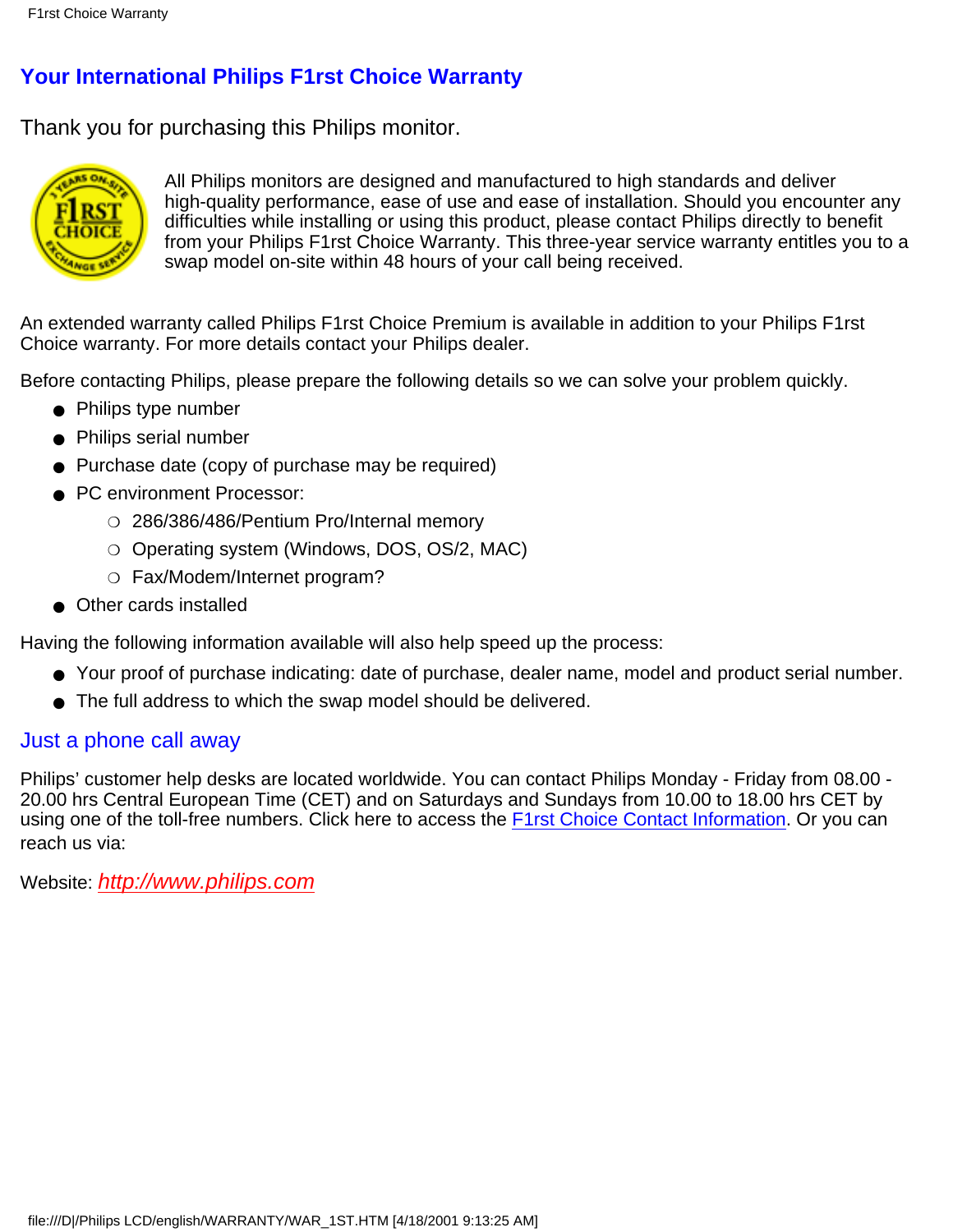# **Your International Guarantee**

#### Dear Customer,

Thank you for purchasing this Philips product which has been designed and manufactured to the highest quality standards.

If, unfortunately, something should go wrong with this product Philips guarantees free of charge labor and replacement parts irrespective of the country where it is repaired during a period of 12 months from date of purchase. This international Philips guarantee complements the existing national guarantee obligations to you of dealers and Philips in the country of purchase and does not affect your statutory rights as a customer.

The Philips guarantee applies provided the product is handled properly for its intended use, in accordance with its operating instructions and upon presentation of the original invoice or cash receipt, indicating the date of purchase, dealer's name and model and production number of the product.

The Philips guarantee may not apply if:

- the documents have been altered in any way or made illegible;
- the model or production number on the product has been altered, deleted, removed or made illegible;
- repairs or product modifications and alterations have been executed by unauthorized service organizations or persons;
- damage is caused by accidents including but not limited to lightning, water or fire, misuse or neglect.

Please note that the product is not defective under this guarantee in the case where modifications become necessary in order for the product to comply with local or national technical standards which apply in countries for which the product was not originally designed and/or manufactured. Therefore always check whether a product can be used in a specific country.

In case your Philips product is not working correctly or is defective, please contact your Philips dealer. In the event you require service whilst in another country a dealer address can be given to you by the Philips Consumer Help Desk in that country, the telephone and fax number of which can be found in the relevant part of this booklet.

In order to avoid unnecessary inconvenience, we advise you to read the operating instructions carefully before contacting your dealer. If you have questions which your dealer cannot answer or any related question please contact the [Philips Consumer Information Centers](file:///D|/Philips LCD/english/WARRANTY/WARCIC.HTM) or via:

Website: *[http://www.philips.com](http://www.philips.com/)*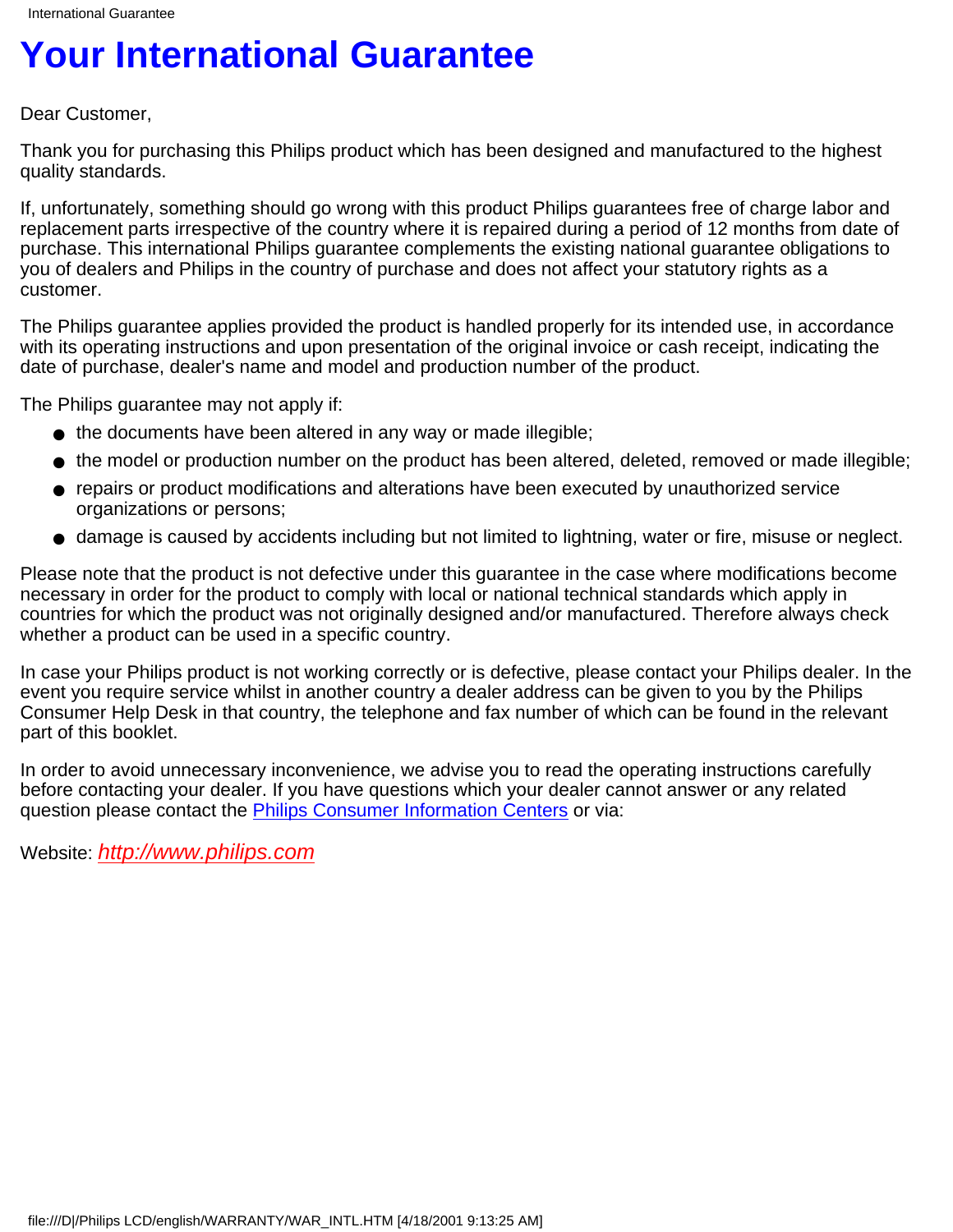# **LIMITED WARRANTY (Computer Monitor)**

## **Three Years Free Labor / Three Years Free Service on Parts / One Year Exchange\***

*\*Product will be exchanged with a new or renewed to original specifications unit within two business days for the first year. This product must be shipped in at your expense for service during years two and three.*

#### WHO IS COVERED?

You must have proof of purchase to receive warranty service. A sales receipt or other document showing that you purchased the product is considered proof of purchase. Attach it to this owner's manual and keep both nearby.

#### WHAT IS COVERED?

Warranty coverage begins the day you buy your product. *For three years thereafter,* all parts will be repaired or replaced, and labor is free. *After three years from the day of purchase,* you pay for the replacement or repair of all parts, and for all labor charges.

All parts, including repaired and replaced parts, are covered only for the original warranty period. When the warranty on the original product expires, the warranty on all replaced and repaired products and parts also expires.

#### **WHAT IS EXCLUDED?**

Your warranty does not cover:

- labor charges for installation or setup of the product, adjustment of customer controls on the product, and installation or repair of antenna systems outside of the product.
- product repair and/or part replacement because of misuse, accident, unauthorized repair or other cause not within the control of Philips Consumer Electronics.
- reception problems caused by signal conditions or cable or antenna systems outside the unit.
- a product that requires modification or adaptation to enable it to operate in any country other than the country for which it was designed, manufactured, approved and/or authorized, or repair of products damaged by these modifications.
- incidental or consequential damages resulting from the product. (Some states do not allow the exclusion of incidental or consequential damages, so the above exclusion may not apply to you. This includes, but is not limited to, prerecorded material, whether copyrighted or not copyrighted.)
- a product used for commercial or institutional purposes.

#### **Where IS SERVICE AVAILABLE?**

Warranty service is available in all countries where the product is officially distributed by Philips Consumer Electronics. In countries where Philips Consumer Electronics does not distribute the product, the local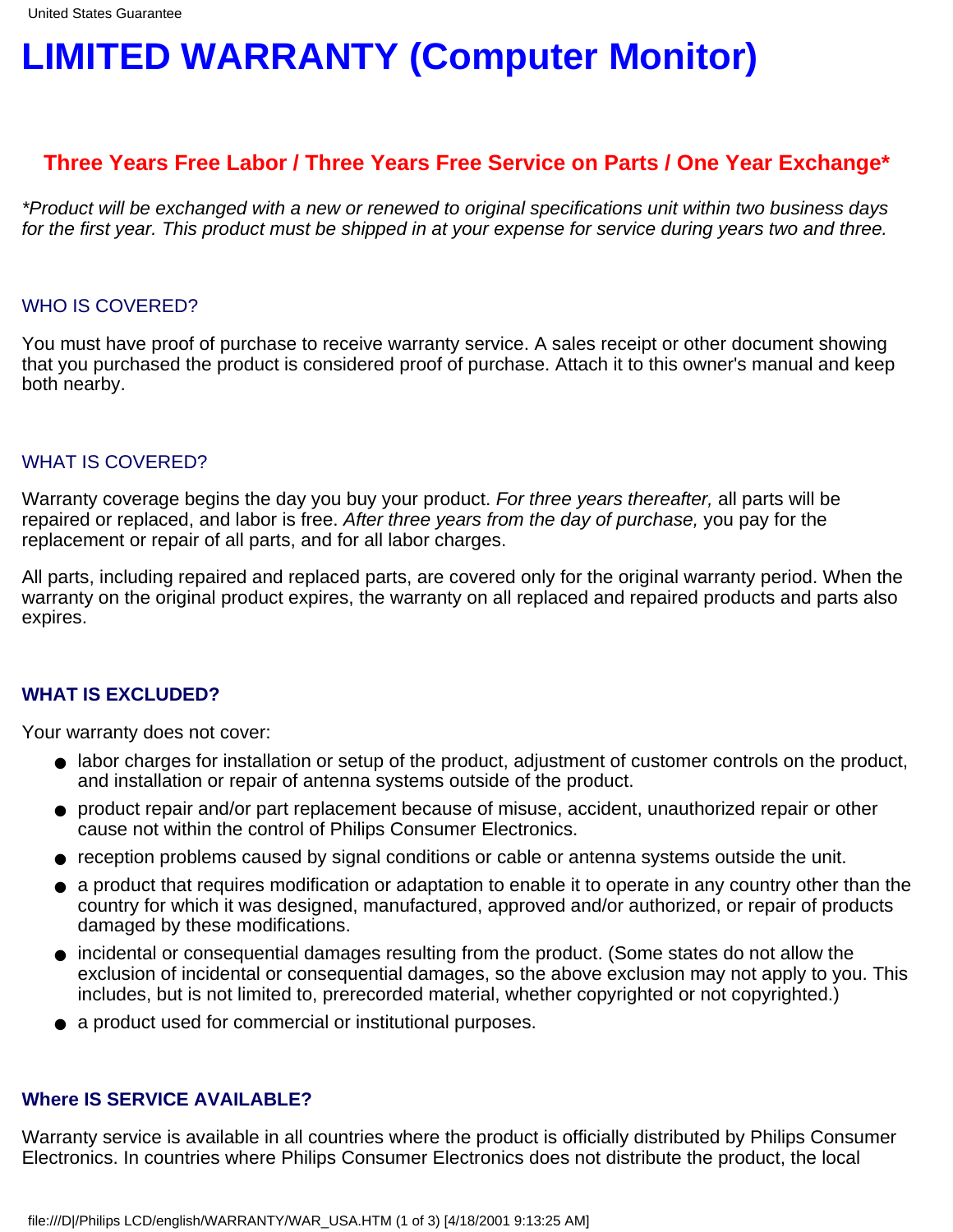Philips service organization will attempt to provide service (although there may be a delay if the appropriate spare parts and technical manual(s) are not readily available).

#### **Where CAN I GET MORE INFORMATION?**

For more information, contact the Philips Customer Care Center by calling (800) 835-3506 (U.S.A. customers only) or (423) 475-0280.

#### *Before Requesting Service...*

Please check your owner's manual before requesting service. Adjustments of the controls discussed there may save you a service call.

#### **TO GET WARRANTY SERVICE IN U.S.A., PUERTO RICO OR U.S. VIRGIN ISLANDS...**

Contact the Philips Customer Care Center phone number listed below for product assistance and procedures for servicing:

*Philips Customer Care Center*

#### *(800) 835-3506 or (423) 475-0280*

*(In U.S.A., Puerto Rico and U.S. Virgin Islands, all implied warranties, including implied warranties of merchantability and fitness for a particular purpose, are limited in duration to the duration of this express warranty. But, because some states do not allow limitations on how long an implied warranty may last, this limitation may not apply to you.)*

#### **TO GET WARRANTY SERVICE IN CANADA...**

Please contact Philips at:

#### *(800) 479-6696*

Three years free parts and three years free labor will be provided at Philips Canada depot or any one of its authorized service centers.

(In Canada, this warranty is given in lieu of all other warranties. No other warranties are expressed or implied, including any implied warranties of merchantability or fitness for a particular purpose. Philips is not liable under any circumstances for any direct, indirect, special, incidental or consequential damages, howsoever incurred, even if notified of the possibility of such damages.)

#### **REMEMBER... Please record the model and serial numbers found on the product below.**

| .<br>. <del>.</del> |  |  |  |
|---------------------|--|--|--|
|                     |  |  |  |
|                     |  |  |  |

SERIAL # \_\_\_\_\_\_\_\_\_\_\_\_\_\_\_\_\_\_\_\_\_\_\_\_\_\_\_\_\_\_\_\_\_\_\_\_\_\_\_\_\_\_\_\_\_\_\_\_

#### *This warranty gives you specific legal rights. You may have other rights which vary from state/province to state/province.*